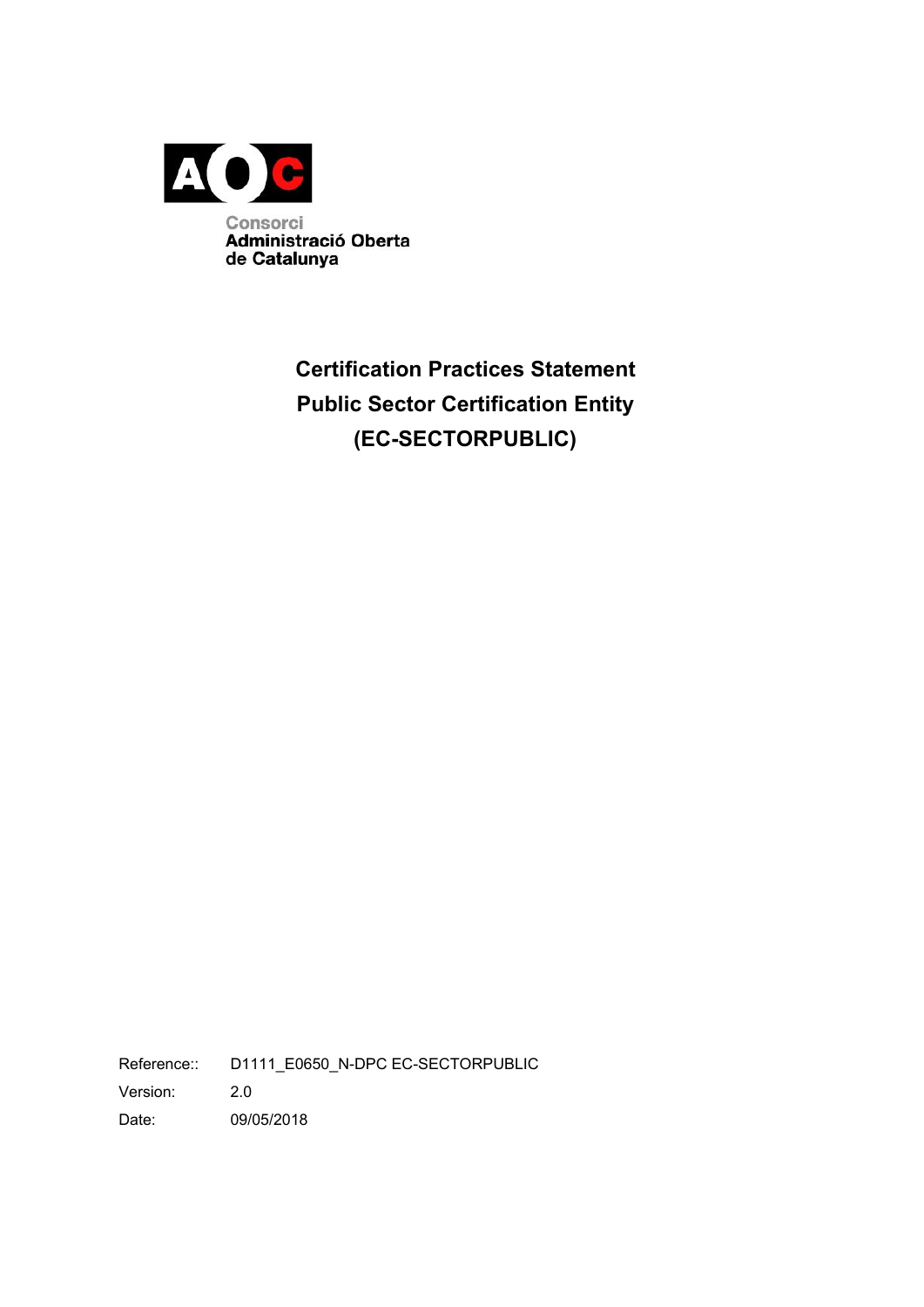## **Index**

| 1. Introduction                                                                                      | 11 |
|------------------------------------------------------------------------------------------------------|----|
| 1.1. Presentation                                                                                    | 11 |
| 1.1.1. Certification types and classes                                                               | 11 |
| 1.1.1.1. Infrastructure certificates                                                                 | 12 |
| 1.1.1.2. Personal certificates                                                                       | 12 |
| 1.1.1.3. Device certificates                                                                         | 13 |
| 1.1.1.4. Test certificates                                                                           | 14 |
| 1.1.2. Relation between the Certification Practice Statement (CPS) and other<br>documents            | 14 |
| 1.2. Document name and identification                                                                | 14 |
| 1.2.1. Identification of this document                                                               | 14 |
| 1.2.2. Identification of certification policies covered by this CPS                                  | 14 |
| 1.3. Certificate users community                                                                     | 16 |
| 1.3.1. Certification services providers                                                              | 16 |
| 1.3.2. Certification Root Entity                                                                     | 16 |
| 1.3.3. EC-SECTORPUBLIC                                                                               | 17 |
| 1.3.4. Register Entities                                                                             | 17 |
| 1.3.5. End users                                                                                     | 17 |
| 1.3.5.1. Certificate applicants                                                                      | 18 |
| 1.3.5.2. Certificate subscribers                                                                     | 18 |
| 1.3.5.3. Key owners                                                                                  | 18 |
| 1.3.5.4. Certificate users                                                                           | 18 |
| 1.3.5.5. Certificate verifiers                                                                       | 18 |
| 1.4. Use of the certificates                                                                         | 18 |
| 1.4.1. Typical use of the certificates                                                               | 18 |
| 1.4.1.1. Infrastructure Certificates                                                                 | 18 |
| 1.4.1.1.1. Infrastructure personal Certificate of identification and qualified<br>signature (CIPISQ) | 18 |
| 1.4.1.1.2. Specific requirements for the CIC                                                         | 18 |
| 1.4.1.1.3. Specific requirements for the CIO                                                         | 19 |
| 1.4.1.2. Specific requirements for personal Certificates                                             | 19 |
| 1.4.1.2.1. High-level authentication electronic certificate for public servant                       | 19 |
| 1.4.1.2.2. High-level qualified certificate of signature for public servant                          | 19 |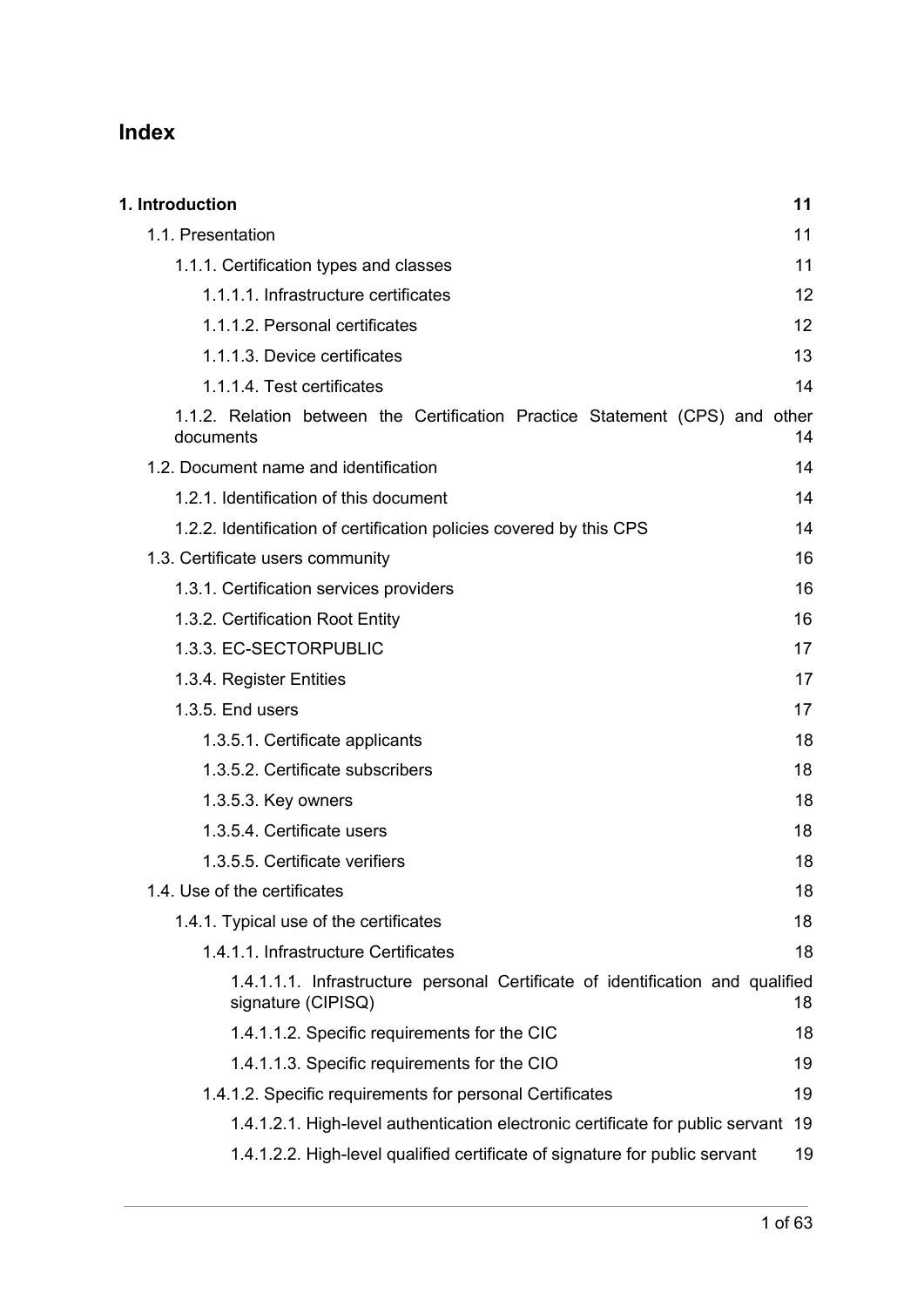| 1.4.1.2.3. High-level electronic certificate for affiliate person                                            | 19 |
|--------------------------------------------------------------------------------------------------------------|----|
| 1.4.1.2.4. Mid-level electronic certificate for public servant                                               | 19 |
| 1.4.1.2.5. Mid-level electronic certificate for affiliate person                                             | 19 |
| 1.4.1.2.6. High-level authentication electronic certificate fo public servant with<br>pseudonym              | 19 |
| 1.4.1.2.7. High-level qualified certificate of signature for public servant with<br>pseudonym                | 19 |
| 1.4.1.2.8. High-level electronic certificate for representative towards the<br>public administration         | 19 |
| 1.4.1.3. Device certificates                                                                                 | 20 |
| 1.4.1.3.1. Device Certificates SSL (CDS-1)                                                                   | 20 |
| 1.4.1.3.2. Device Certificates SSL EV (CDS-1 EV)                                                             | 20 |
| 1.4.1.3.3. Mid-level electronic office certificate (CDS-1 SENM)                                              | 20 |
| 1.4.1.3.4. Application certificate (CDA-1)                                                                   | 20 |
| 1.4.1.3.5. Mid-level electronic seal certificate (CDA-1 SGNM)                                                | 20 |
| 1.4.2. Prohibited applications                                                                               | 21 |
| 1.4.2.1. Information for all certificate types                                                               | 21 |
| 1.4.2.2. Infrastructure certificates                                                                         | 21 |
| 1.4.2.3. Personal certificates                                                                               | 21 |
| 1.4.2.4. Device certificates                                                                                 | 21 |
| 1.5. Administration of the Practice Statement                                                                | 21 |
| 1.5.1. Responsible organization for managing the specification                                               | 21 |
| 1.5.2. Contact details of the organization                                                                   | 21 |
| 1.5.3. Responsible person deciding conformity of a Certification Practice Statement<br>(CPS) with the policy | 22 |
| 1.5.4. Approval procedure                                                                                    | 22 |
| 2. Publication of information and certificates directory                                                     | 22 |
| 2.1. Certificates Directory                                                                                  | 22 |
| 2.2. Publication of the EC-SECTORPUBLIC information                                                          | 22 |
| 2.3. Publication frequency                                                                                   | 22 |
| 2.4. Access control                                                                                          | 23 |
| 3. Identification and authentication                                                                         | 23 |
| 3.1. Name management                                                                                         | 23 |
| 3.1.1. Types of names                                                                                        | 23 |
| 3.1.2. Meaning of the names                                                                                  | 23 |
| 3.1.3. Use of anonymous and pseudonym                                                                        | 23 |
|                                                                                                              |    |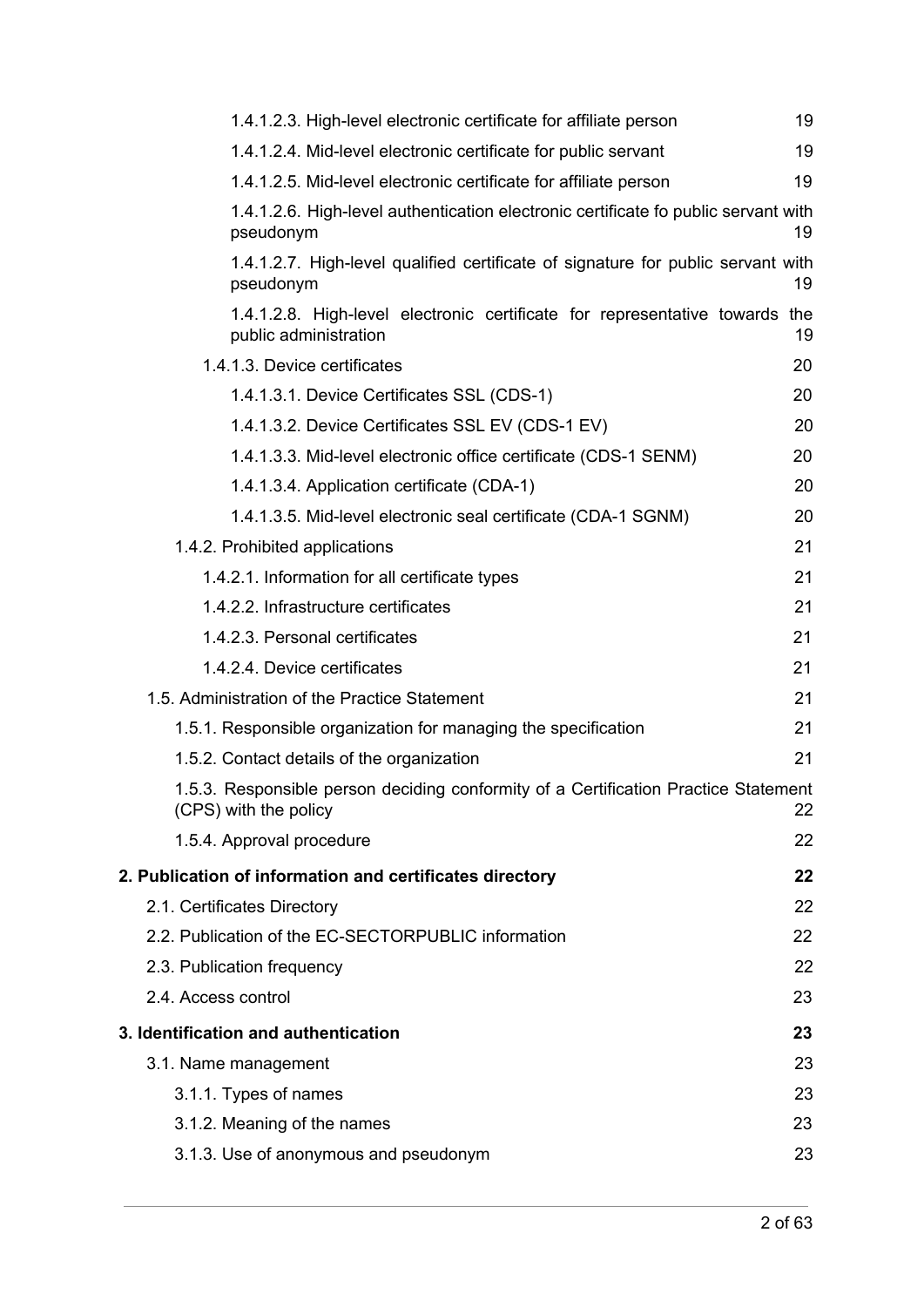| 3.1.4. Interpretation of name formats<br>3.1.5. Uniqueness of names<br>3.1.6. Resolution of conflicts related to names<br>3.2. Initial identity validation<br>3.2.1. Private key possession test<br>3.2.2. Authentication of organization identity<br>3.2.2.1. Register entities<br>3.2.2.2. Subscriber entities of corporate certificates<br>3.2.2.3. Other subscriber entities<br>3.2.2.3.1. Requirements for affiliate person certificates<br>3.2.2.3.2. Specific requirements for device certificates<br>3.2.3. Authentication of a physical person identity<br>3.2.3.1. Identification elements<br>3.2.3.2. Validation of the identification elements<br>3.2.3.3. Necessity of personal presence<br>3.2.3.4. Connection between physical person and organization<br>3.2.4. Information not verified<br>3.3. Identification and authentication of the renewal requests<br>3.3.1. Validation for certificates renewal<br>4. Operation features of the certificates life cycle<br>4.1. Request for certificate issue<br>4.1.1. Legitimacy of a request to issue<br>4.1.2. Registration procedure; responsibilities<br>4.2. Certification request procedure<br>4.2.1. General requirements for all certificates<br>4.3. Certificate issue<br>4.3.1. EC-SECTORPUBLIC actions during the issuing process<br>4.3.2. Communicating the subscriber about the issue<br>4.4. Acceptance of certificate<br>4.4.1. Responsibilities of the Subscriber Body<br>4.4.1.1. For personal certificates<br>4.4.1.2. For device certificates<br>4.4.2. Conduct which constitutes the certificate acceptance<br>4.4.3. Publication of the certificate<br>4.4.4. Notifying the issue to third parties |  |    |
|-------------------------------------------------------------------------------------------------------------------------------------------------------------------------------------------------------------------------------------------------------------------------------------------------------------------------------------------------------------------------------------------------------------------------------------------------------------------------------------------------------------------------------------------------------------------------------------------------------------------------------------------------------------------------------------------------------------------------------------------------------------------------------------------------------------------------------------------------------------------------------------------------------------------------------------------------------------------------------------------------------------------------------------------------------------------------------------------------------------------------------------------------------------------------------------------------------------------------------------------------------------------------------------------------------------------------------------------------------------------------------------------------------------------------------------------------------------------------------------------------------------------------------------------------------------------------------------------------------------------------------------------------------------------------------------|--|----|
|                                                                                                                                                                                                                                                                                                                                                                                                                                                                                                                                                                                                                                                                                                                                                                                                                                                                                                                                                                                                                                                                                                                                                                                                                                                                                                                                                                                                                                                                                                                                                                                                                                                                                     |  | 24 |
|                                                                                                                                                                                                                                                                                                                                                                                                                                                                                                                                                                                                                                                                                                                                                                                                                                                                                                                                                                                                                                                                                                                                                                                                                                                                                                                                                                                                                                                                                                                                                                                                                                                                                     |  | 24 |
|                                                                                                                                                                                                                                                                                                                                                                                                                                                                                                                                                                                                                                                                                                                                                                                                                                                                                                                                                                                                                                                                                                                                                                                                                                                                                                                                                                                                                                                                                                                                                                                                                                                                                     |  | 24 |
|                                                                                                                                                                                                                                                                                                                                                                                                                                                                                                                                                                                                                                                                                                                                                                                                                                                                                                                                                                                                                                                                                                                                                                                                                                                                                                                                                                                                                                                                                                                                                                                                                                                                                     |  | 24 |
|                                                                                                                                                                                                                                                                                                                                                                                                                                                                                                                                                                                                                                                                                                                                                                                                                                                                                                                                                                                                                                                                                                                                                                                                                                                                                                                                                                                                                                                                                                                                                                                                                                                                                     |  | 24 |
|                                                                                                                                                                                                                                                                                                                                                                                                                                                                                                                                                                                                                                                                                                                                                                                                                                                                                                                                                                                                                                                                                                                                                                                                                                                                                                                                                                                                                                                                                                                                                                                                                                                                                     |  | 24 |
|                                                                                                                                                                                                                                                                                                                                                                                                                                                                                                                                                                                                                                                                                                                                                                                                                                                                                                                                                                                                                                                                                                                                                                                                                                                                                                                                                                                                                                                                                                                                                                                                                                                                                     |  | 24 |
|                                                                                                                                                                                                                                                                                                                                                                                                                                                                                                                                                                                                                                                                                                                                                                                                                                                                                                                                                                                                                                                                                                                                                                                                                                                                                                                                                                                                                                                                                                                                                                                                                                                                                     |  | 24 |
|                                                                                                                                                                                                                                                                                                                                                                                                                                                                                                                                                                                                                                                                                                                                                                                                                                                                                                                                                                                                                                                                                                                                                                                                                                                                                                                                                                                                                                                                                                                                                                                                                                                                                     |  | 25 |
|                                                                                                                                                                                                                                                                                                                                                                                                                                                                                                                                                                                                                                                                                                                                                                                                                                                                                                                                                                                                                                                                                                                                                                                                                                                                                                                                                                                                                                                                                                                                                                                                                                                                                     |  | 25 |
|                                                                                                                                                                                                                                                                                                                                                                                                                                                                                                                                                                                                                                                                                                                                                                                                                                                                                                                                                                                                                                                                                                                                                                                                                                                                                                                                                                                                                                                                                                                                                                                                                                                                                     |  | 25 |
|                                                                                                                                                                                                                                                                                                                                                                                                                                                                                                                                                                                                                                                                                                                                                                                                                                                                                                                                                                                                                                                                                                                                                                                                                                                                                                                                                                                                                                                                                                                                                                                                                                                                                     |  | 25 |
|                                                                                                                                                                                                                                                                                                                                                                                                                                                                                                                                                                                                                                                                                                                                                                                                                                                                                                                                                                                                                                                                                                                                                                                                                                                                                                                                                                                                                                                                                                                                                                                                                                                                                     |  | 25 |
|                                                                                                                                                                                                                                                                                                                                                                                                                                                                                                                                                                                                                                                                                                                                                                                                                                                                                                                                                                                                                                                                                                                                                                                                                                                                                                                                                                                                                                                                                                                                                                                                                                                                                     |  | 25 |
|                                                                                                                                                                                                                                                                                                                                                                                                                                                                                                                                                                                                                                                                                                                                                                                                                                                                                                                                                                                                                                                                                                                                                                                                                                                                                                                                                                                                                                                                                                                                                                                                                                                                                     |  | 25 |
|                                                                                                                                                                                                                                                                                                                                                                                                                                                                                                                                                                                                                                                                                                                                                                                                                                                                                                                                                                                                                                                                                                                                                                                                                                                                                                                                                                                                                                                                                                                                                                                                                                                                                     |  | 25 |
|                                                                                                                                                                                                                                                                                                                                                                                                                                                                                                                                                                                                                                                                                                                                                                                                                                                                                                                                                                                                                                                                                                                                                                                                                                                                                                                                                                                                                                                                                                                                                                                                                                                                                     |  | 26 |
|                                                                                                                                                                                                                                                                                                                                                                                                                                                                                                                                                                                                                                                                                                                                                                                                                                                                                                                                                                                                                                                                                                                                                                                                                                                                                                                                                                                                                                                                                                                                                                                                                                                                                     |  | 26 |
|                                                                                                                                                                                                                                                                                                                                                                                                                                                                                                                                                                                                                                                                                                                                                                                                                                                                                                                                                                                                                                                                                                                                                                                                                                                                                                                                                                                                                                                                                                                                                                                                                                                                                     |  | 26 |
|                                                                                                                                                                                                                                                                                                                                                                                                                                                                                                                                                                                                                                                                                                                                                                                                                                                                                                                                                                                                                                                                                                                                                                                                                                                                                                                                                                                                                                                                                                                                                                                                                                                                                     |  | 27 |
|                                                                                                                                                                                                                                                                                                                                                                                                                                                                                                                                                                                                                                                                                                                                                                                                                                                                                                                                                                                                                                                                                                                                                                                                                                                                                                                                                                                                                                                                                                                                                                                                                                                                                     |  | 27 |
|                                                                                                                                                                                                                                                                                                                                                                                                                                                                                                                                                                                                                                                                                                                                                                                                                                                                                                                                                                                                                                                                                                                                                                                                                                                                                                                                                                                                                                                                                                                                                                                                                                                                                     |  | 27 |
|                                                                                                                                                                                                                                                                                                                                                                                                                                                                                                                                                                                                                                                                                                                                                                                                                                                                                                                                                                                                                                                                                                                                                                                                                                                                                                                                                                                                                                                                                                                                                                                                                                                                                     |  | 27 |
|                                                                                                                                                                                                                                                                                                                                                                                                                                                                                                                                                                                                                                                                                                                                                                                                                                                                                                                                                                                                                                                                                                                                                                                                                                                                                                                                                                                                                                                                                                                                                                                                                                                                                     |  | 28 |
|                                                                                                                                                                                                                                                                                                                                                                                                                                                                                                                                                                                                                                                                                                                                                                                                                                                                                                                                                                                                                                                                                                                                                                                                                                                                                                                                                                                                                                                                                                                                                                                                                                                                                     |  | 28 |
|                                                                                                                                                                                                                                                                                                                                                                                                                                                                                                                                                                                                                                                                                                                                                                                                                                                                                                                                                                                                                                                                                                                                                                                                                                                                                                                                                                                                                                                                                                                                                                                                                                                                                     |  | 29 |
|                                                                                                                                                                                                                                                                                                                                                                                                                                                                                                                                                                                                                                                                                                                                                                                                                                                                                                                                                                                                                                                                                                                                                                                                                                                                                                                                                                                                                                                                                                                                                                                                                                                                                     |  | 29 |
|                                                                                                                                                                                                                                                                                                                                                                                                                                                                                                                                                                                                                                                                                                                                                                                                                                                                                                                                                                                                                                                                                                                                                                                                                                                                                                                                                                                                                                                                                                                                                                                                                                                                                     |  | 29 |
|                                                                                                                                                                                                                                                                                                                                                                                                                                                                                                                                                                                                                                                                                                                                                                                                                                                                                                                                                                                                                                                                                                                                                                                                                                                                                                                                                                                                                                                                                                                                                                                                                                                                                     |  | 29 |
|                                                                                                                                                                                                                                                                                                                                                                                                                                                                                                                                                                                                                                                                                                                                                                                                                                                                                                                                                                                                                                                                                                                                                                                                                                                                                                                                                                                                                                                                                                                                                                                                                                                                                     |  | 30 |
|                                                                                                                                                                                                                                                                                                                                                                                                                                                                                                                                                                                                                                                                                                                                                                                                                                                                                                                                                                                                                                                                                                                                                                                                                                                                                                                                                                                                                                                                                                                                                                                                                                                                                     |  | 30 |
|                                                                                                                                                                                                                                                                                                                                                                                                                                                                                                                                                                                                                                                                                                                                                                                                                                                                                                                                                                                                                                                                                                                                                                                                                                                                                                                                                                                                                                                                                                                                                                                                                                                                                     |  | 30 |
|                                                                                                                                                                                                                                                                                                                                                                                                                                                                                                                                                                                                                                                                                                                                                                                                                                                                                                                                                                                                                                                                                                                                                                                                                                                                                                                                                                                                                                                                                                                                                                                                                                                                                     |  | 30 |
|                                                                                                                                                                                                                                                                                                                                                                                                                                                                                                                                                                                                                                                                                                                                                                                                                                                                                                                                                                                                                                                                                                                                                                                                                                                                                                                                                                                                                                                                                                                                                                                                                                                                                     |  | 30 |
|                                                                                                                                                                                                                                                                                                                                                                                                                                                                                                                                                                                                                                                                                                                                                                                                                                                                                                                                                                                                                                                                                                                                                                                                                                                                                                                                                                                                                                                                                                                                                                                                                                                                                     |  | 30 |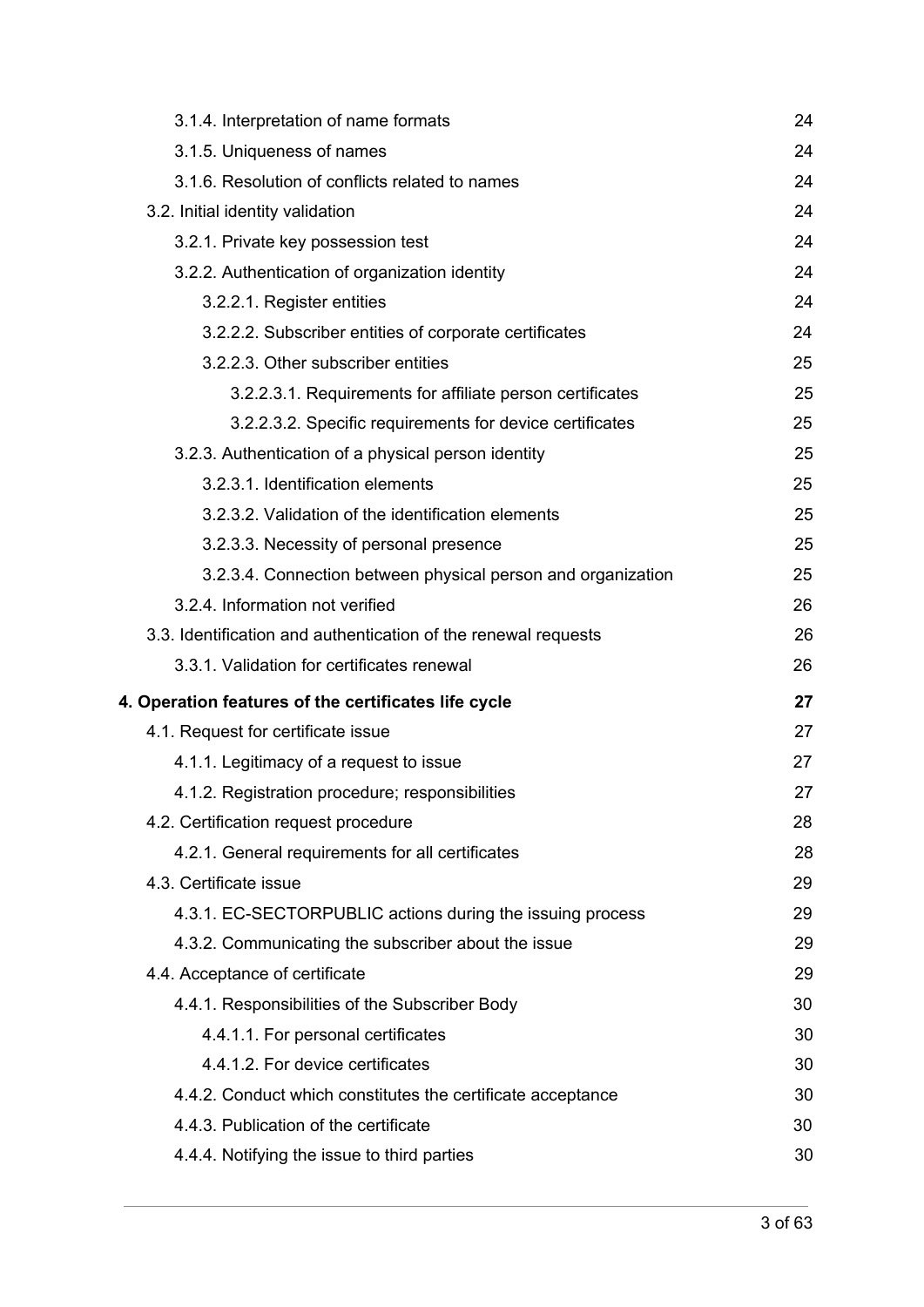| 4.5. Use of the key pair and the certificate                                                 | 31 |
|----------------------------------------------------------------------------------------------|----|
| 4.5.1. Use for key owners                                                                    | 31 |
| 4.5.2. Use for third party that trusts certificates                                          | 31 |
| 4.6. Certificate renewal without keys renewal                                                | 31 |
| 4.7. Certificate renewal with keys renewal                                                   | 31 |
| 4.8. Telematic renewal                                                                       | 31 |
| 4.9. Modification of certificates                                                            | 31 |
| 4.10. Revocation and suspension of certificates                                              | 31 |
| 4.10.1. Causes of certificates revocation                                                    | 31 |
| 4.10.2. Legitimation for requesting a revocation                                             | 32 |
| 4.10.3. Procedures for revocation request                                                    | 32 |
| 4.10.4. Term time for revocation request                                                     | 32 |
| 4.10.5. Maximum term for revocation request process                                          | 32 |
| 4.10.6. Obligation to consult information related to certificate revocation                  | 33 |
| 4.10.7. Issue frequency of the Certificate Revocation List                                   | 33 |
| 4.10.8. Maximum period for Certificate Revocation List publication                           | 33 |
| 4.10.9. Availability of certificate status check services                                    | 33 |
| 4.10.10. Obligation to consult information regarding certificate status check services<br>33 |    |
| 4.10.11. Other forms of certificate revocation information                                   | 33 |
| 4.10.12. Special requirements for private key security breach cases                          | 33 |
| 4.10.13. Causes of certificate suspension                                                    | 33 |
| 4.10.14. Effect of certificate suspension                                                    | 33 |
| 4.10.15. Authorisation to request a suspension                                               | 34 |
| 4.10.16. Procedures of suspension request                                                    | 34 |
| 4.10.17. Maximum period for suspension                                                       |    |
|                                                                                              | 34 |
| 4.10.18. Enabling a suspended certificate                                                    | 34 |
| 4.11. Certificate status check services                                                      | 34 |
| 4.11.1. Operational features of the services                                                 | 34 |
| 4.11.2. Availability of the services                                                         | 34 |
| 4.11.3. Other functions of the services                                                      | 34 |
| 4.12. End of the subscription                                                                | 34 |
| 4.13. Keys deposit and recovery                                                              | 35 |
| 4.13.1. Policy and practices of keys deposit and recovery                                    | 35 |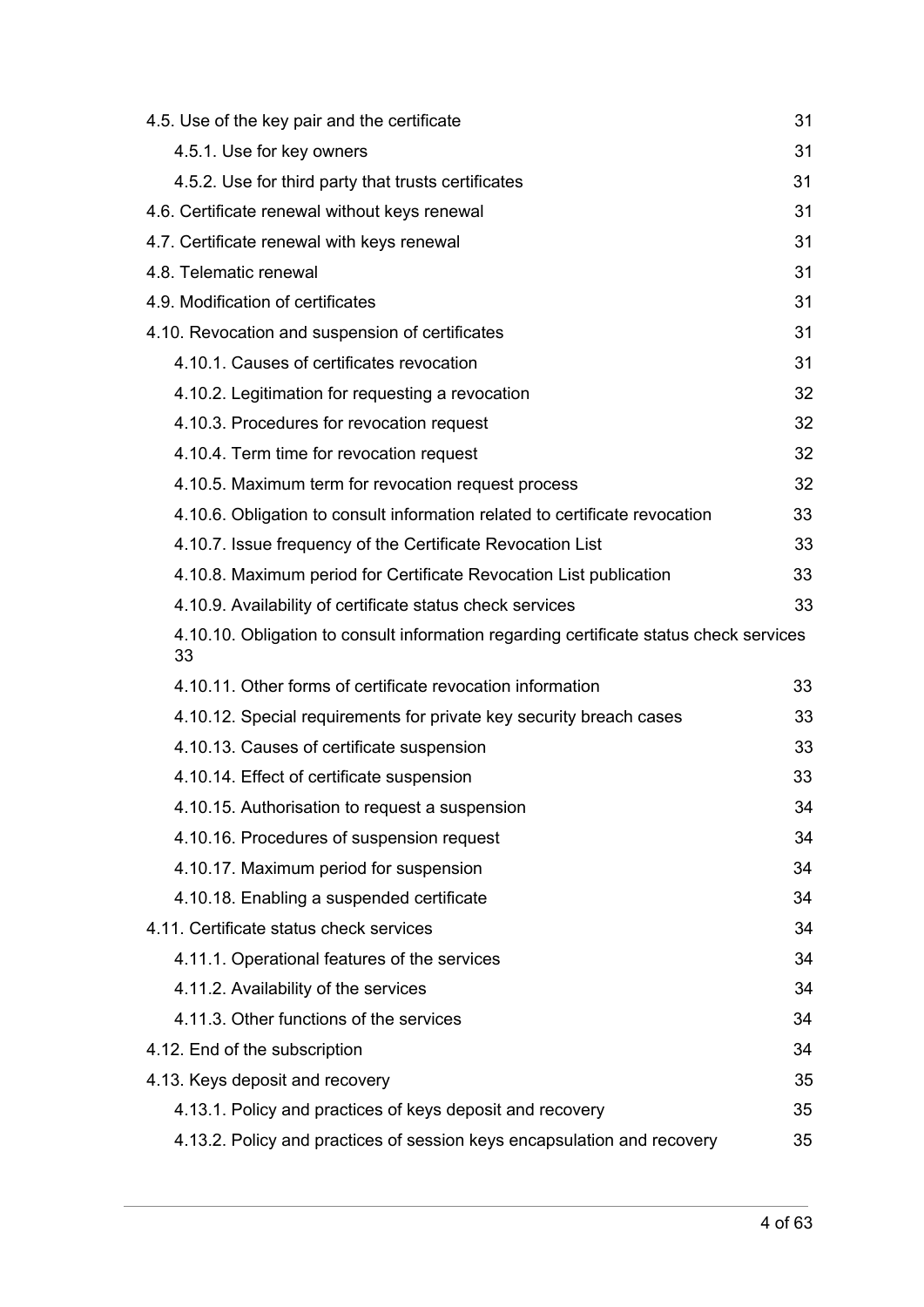| 4.14. SSL-like certificates issues                                      | 35 |
|-------------------------------------------------------------------------|----|
| 5. Controls of physical, management and operation security              | 35 |
| 5.1. Control of physical security                                       | 35 |
| 5.1.1. Location and construction of the facilities                      | 36 |
| 5.1.2. Physical access                                                  | 36 |
| 5.1.3. Electricity and air conditioner                                  | 36 |
| 5.1.4. Water exposure                                                   | 36 |
| 5.1.5. Fire warning and protection                                      | 36 |
| 5.1.6. Supports store                                                   | 36 |
| 5.1.7. Waste management                                                 | 36 |
| 5.1.8. Secure offsite copy                                              | 36 |
| 5.2. Procedure controls                                                 | 36 |
| 5.2.1. Reliable functions                                               | 37 |
| 5.2.2. Number of persons per task                                       | 37 |
| 5.2.3. Identification and authentication for each function              | 37 |
| 5.2.4. Roles which require tasks separation                             | 37 |
| 5.3. Personnel controls                                                 | 37 |
| 5.3.1. Record, qualification, experience and authorisation requirements | 38 |
| 5.3.2. Training requirements                                            | 38 |
| 5.3.3. Requirement for and frequency of training update                 | 38 |
| 5.3.4. Sequence and frequency of job rotation                           | 38 |
| 5.3.5. Penalties for unauthorised actions                               | 39 |
| 5.3.6. Requirements for hiring personnel                                | 39 |
| 5.3.7. Provision of documentation to personnel                          | 39 |
| 5.4. Procedures for security audit                                      | 39 |
| 5.4.1. Types of registered events                                       | 39 |
| 5.4.2. Treatment frequency of audit registers                           | 39 |
| 5.4.3. Preservation period of audit registers                           | 39 |
| 5.4.4. Protection of audit registers                                    | 39 |
| 5.4.5. Procedures for maintaining secure copies                         | 39 |
| 5.4.6. Location of accumulation systems of audit registers              | 40 |
| 5.4.7. Notification of audit events to the event originator             | 40 |
| 5.4.8. Analysis of security vulnerabilities                             | 40 |
| 5.5. Archive of informations                                            | 40 |
| 5.5.1. Types of registered events                                       | 40 |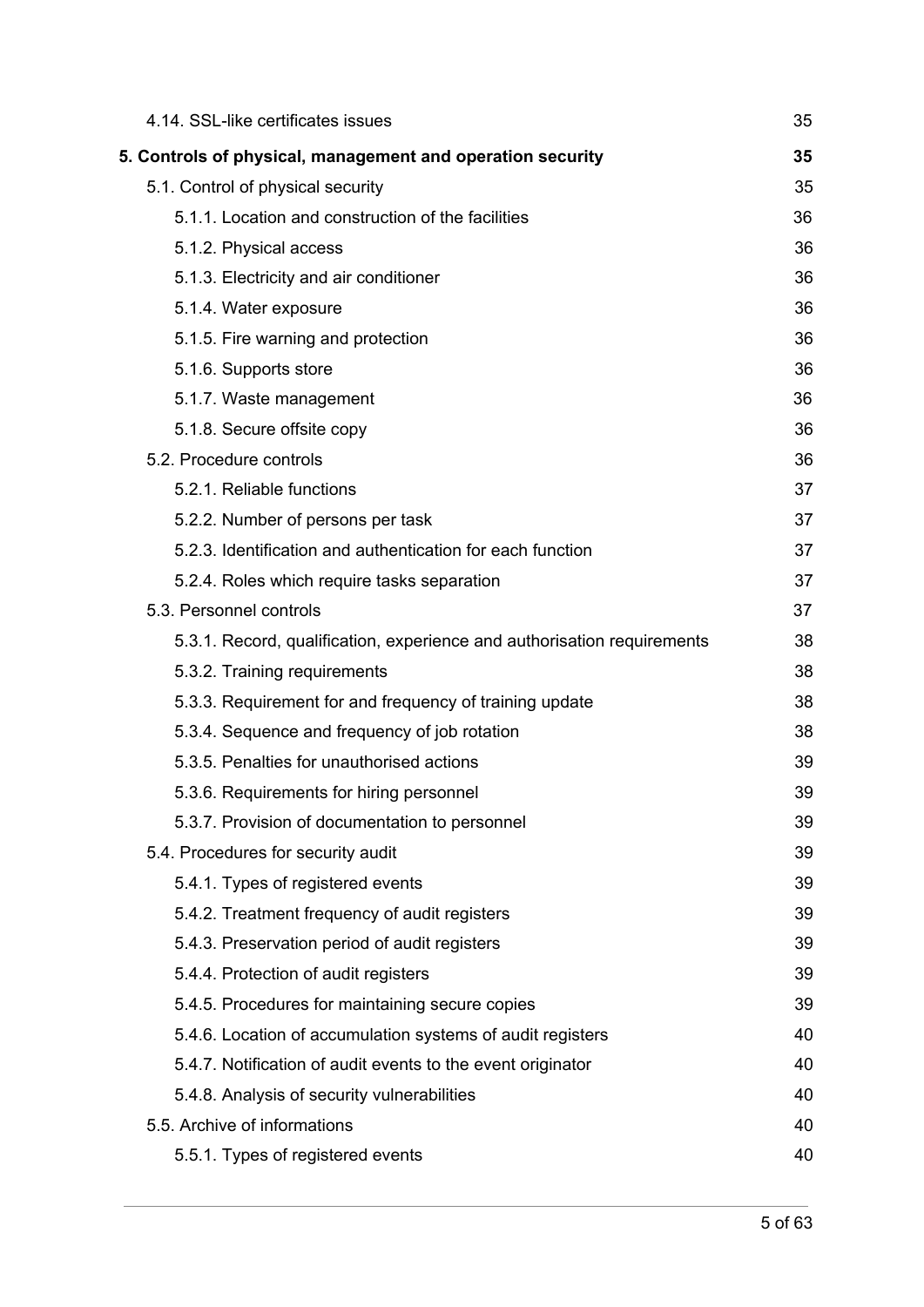| 5.5.2. Register preservation period                                                     | 41 |
|-----------------------------------------------------------------------------------------|----|
| 5.5.3. Archive protection                                                               | 41 |
| 5.5.4. Support copy procedures                                                          | 41 |
| 5.5.5. Requirements for date and hour seal                                              | 41 |
| 5.5.6. Location of archive system                                                       | 41 |
| 5.5.7. Procedures for obtaining and verifying archive information                       | 41 |
| 5.6. Keys renewal                                                                       | 41 |
| 5.7. Keys security breach and disaster recovery                                         | 42 |
| 5.7.1. Procedures for incident and security breach management                           | 42 |
| 5.7.2. Resources, applications or data corruption                                       | 42 |
| 5.7.3. Security breach of entity private key                                            | 42 |
| 5.7.4. Disaster on the facilities                                                       | 42 |
| 5.8. Service end                                                                        | 43 |
| 5.8.1. EC-SECTORPUBLIC                                                                  | 43 |
| 5.8.2. Register Entities                                                                | 43 |
| <b>6. Technical Security Controls</b>                                                   | 44 |
| 6.1. Key pair generation and installation                                               | 44 |
| 6.1.1. Key pair generation                                                              | 44 |
| 6.1.1.1. Requirements for all the certificates                                          | 44 |
| 6.1.1.2. Information for CPI, CPSQ, CPPI, CPPSQ and CPRISQ certificates                 | 44 |
| 6.1.1.3. Information for CPISA certificates                                             | 44 |
| 6.1.1.4. Information for CDS-1, CDS-1 EV, CDS-1 SENM, CDA-1, CDA-1 SENM<br>certificates | 44 |
| 6.1.2. Delivery of private key to the subscriber                                        | 44 |
| 6.1.3. Delivery of public key to the certificate issuer                                 | 45 |
| 6.1.4. Distribution of the Certification Service Provider public key                    | 45 |
| 6.1.5. Key measures                                                                     | 45 |
| 6.1.6. Generation of public key parameters                                              | 45 |
| 6.1.7. Quality verification of public key parameters                                    | 45 |
| 6.1.8. Generation of keys in IT applications or pieces of equipment                     | 45 |
| 6.1.9. Key use purposes                                                                 | 45 |
| 6.2. Protection of private key                                                          | 46 |
| 6.2.1. Protection modules of private key                                                | 46 |
| 6.2.1.1. Cryptographic module standards                                                 | 46 |
| 6.2.1.2. Life cycle of cards with integrated circuit                                    | 46 |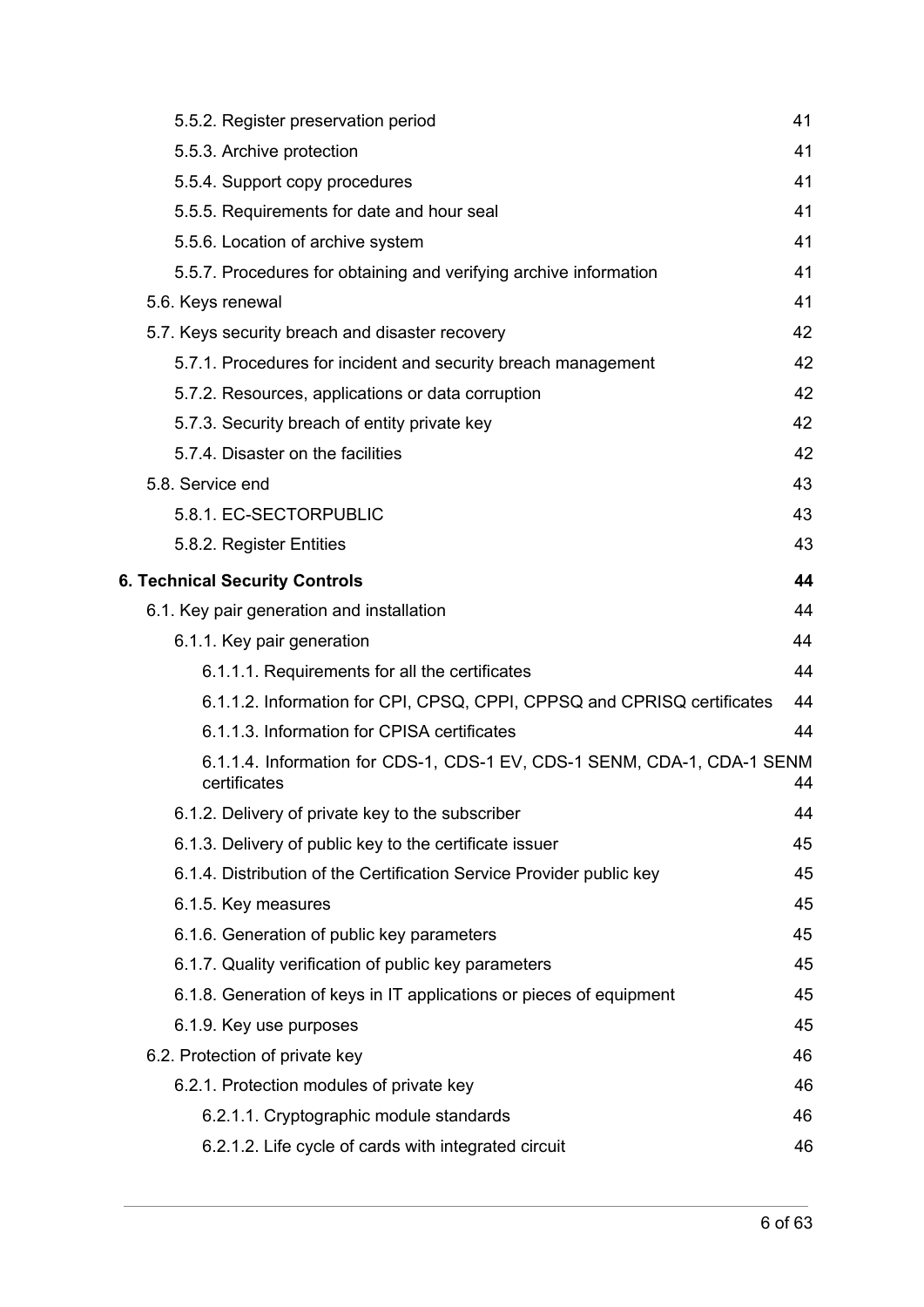| 6.2.2. Control for more than one person (n de m) over private key | 46 |
|-------------------------------------------------------------------|----|
| 6.2.3. Private key deposit                                        | 46 |
| 6.2.4. Secure copy of private key                                 | 46 |
| 6.2.5. Private key archive                                        | 46 |
| 6.2.6. Insertion of private key into cryptographic module         | 46 |
| 6.2.7. Storage of private key in the cryptographic module         | 46 |
| 6.2.8. Activation method of private key                           | 46 |
| 6.2.9. Private key deactivation method                            | 47 |
| 6.2.10. Private key destruction method                            | 47 |
| 6.2.11. Classification of cryptographic modules                   | 47 |
| 6.3. Other management aspects of the key pair                     | 47 |
| 6.3.1. Public key archive                                         | 47 |
| 6.3.2. Use period of public and private keys                      | 47 |
| 6.4. Activation data                                              | 47 |
| 6.4.1. Generation and installation of activation data             | 47 |
| 6.4.2. Protection of activation data                              | 47 |
| 6.4.3. Other aspects of activation data                           | 47 |
| 6.5. IT security controls                                         | 48 |
| 6.5.1. Specific technical requirements for IT security            | 48 |
| 6.5.2. Evaluation of IT security level                            | 48 |
| 6.6. Life cycle technical controls                                | 48 |
| 6.6.1. System development controls                                | 48 |
| 6.6.2. Security management controls                               | 48 |
| 6.6.3. Evaluation of life cycle security level                    | 48 |
| 6.7. Network security controls                                    | 48 |
| 6.8. Time stamp                                                   | 49 |
| 7. Certificate profiles and certificate revocation lists          | 50 |
| 7.1. Certificate profile                                          | 50 |
| 7.2. Certificate revocation list profile                          | 50 |
| 8. Conformity audit                                               | 51 |
| 8.1. Frequency of conformity audit                                | 51 |
| 8.2. Identification and qualification of the auditor              | 51 |
| 8.3. Relation between auditor and audited entity                  | 51 |
| 8.4. List of elements to be audited                               | 51 |
| 8.5. Required actions resulting from lack of conformity           | 51 |
|                                                                   |    |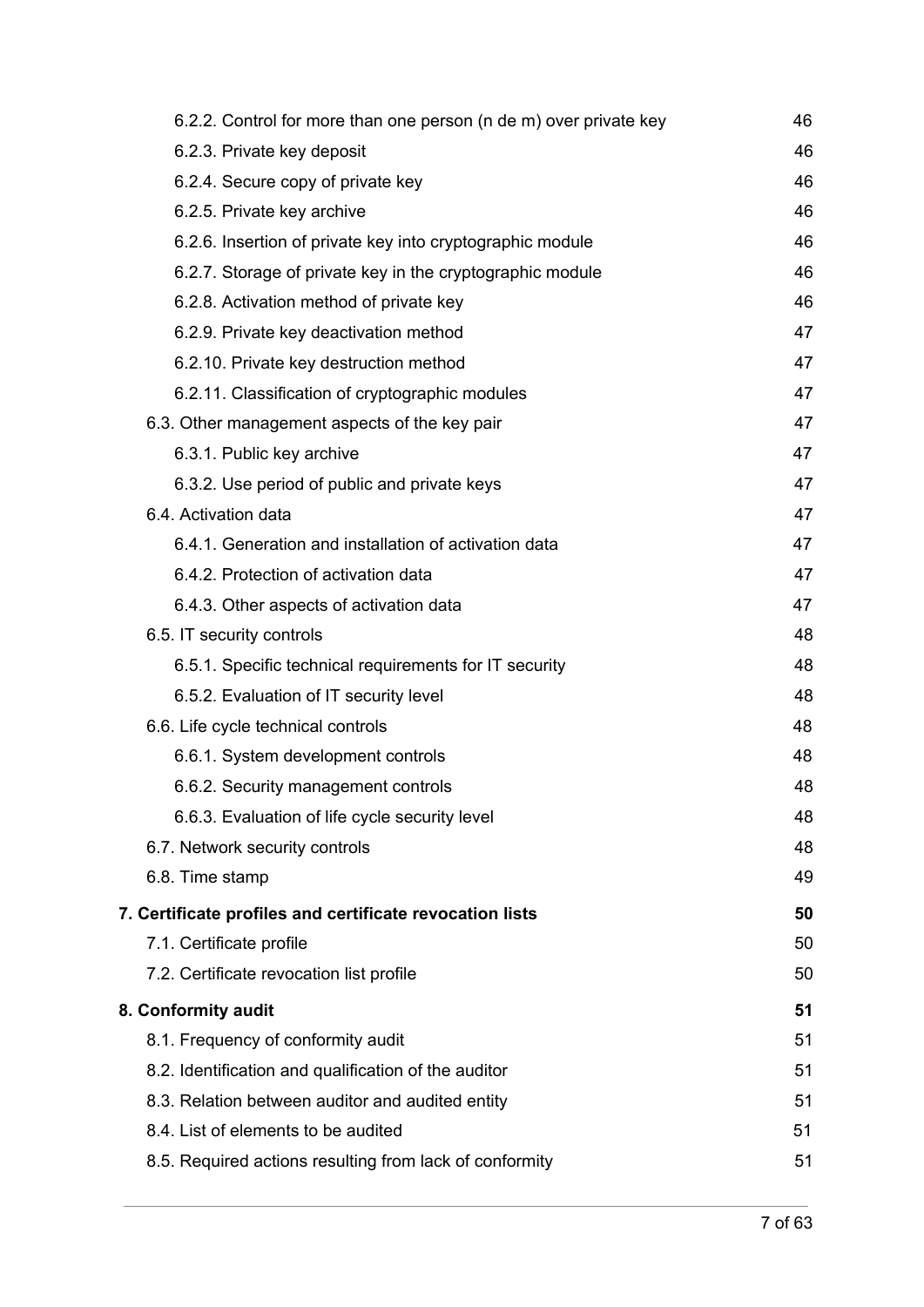| 8.6. Treatment of audit reports                                                     | 52 |
|-------------------------------------------------------------------------------------|----|
| 9. Commercial and legal requirements                                                | 53 |
| 9.1. Rates                                                                          | 53 |
| 9.1.1. Certificate issuing and renewal rate                                         | 53 |
| 9.1.2. Certificate access rate                                                      | 53 |
| 9.1.3. Certificate status access information rate                                   | 53 |
| 9.1.4. Other services rate                                                          | 53 |
| 9.1.5. Reimbursement policy                                                         | 53 |
| 9.2. Financial capacity                                                             | 53 |
| 9.2.1. Civil liability insurance                                                    | 53 |
| 9.2.2. Other assets                                                                 | 53 |
| 9.2.3. Insurance cover for subscribers and third parties who trust certificates     | 54 |
| 9.3. Confidentiality                                                                | 54 |
| 9.3.1. Confidential informations                                                    | 54 |
| 9.3.2. No confidential informations                                                 | 54 |
| 9.3.3. Responsibility for protection of confidential information                    | 54 |
| 9.4. Personal data protection                                                       | 54 |
| 9.4.1. Personal Data Protection Policy                                              | 54 |
| 9.4.2. Personal Data not available for third parties                                | 54 |
| 9.4.3. Personal Data available for third parties                                    | 54 |
| 9.4.4. Responsibility corresponding to personal data protection                     | 54 |
| 9.4.5. Incident management related to personal data                                 | 55 |
| 9.4.6. Consent for personal data treatment                                          | 55 |
| 9.4.7. Personal data communication                                                  | 55 |
| 9.5. Intellectual property rights                                                   | 55 |
| 9.5.1. Certificates and revocation information property                             | 55 |
| 9.5.2. Certification Policy and Certification Practice Statement property           | 55 |
| 9.5.3. Property of information related to names                                     | 55 |
| 9.5.4. Keys property                                                                | 55 |
| 9.6. Obligations and civil liability                                                | 55 |
| 9.6.1. Certification Entities                                                       | 55 |
| 9.6.1.1. EC-SECTORPUBLIC general obligations                                        | 55 |
| 9.6.1.2. Specific requirements for personal certificates                            | 56 |
| 9.6.1.3. Additional information for CDS-1, CDS-1 EV, and CDS-1 electronic<br>office | 56 |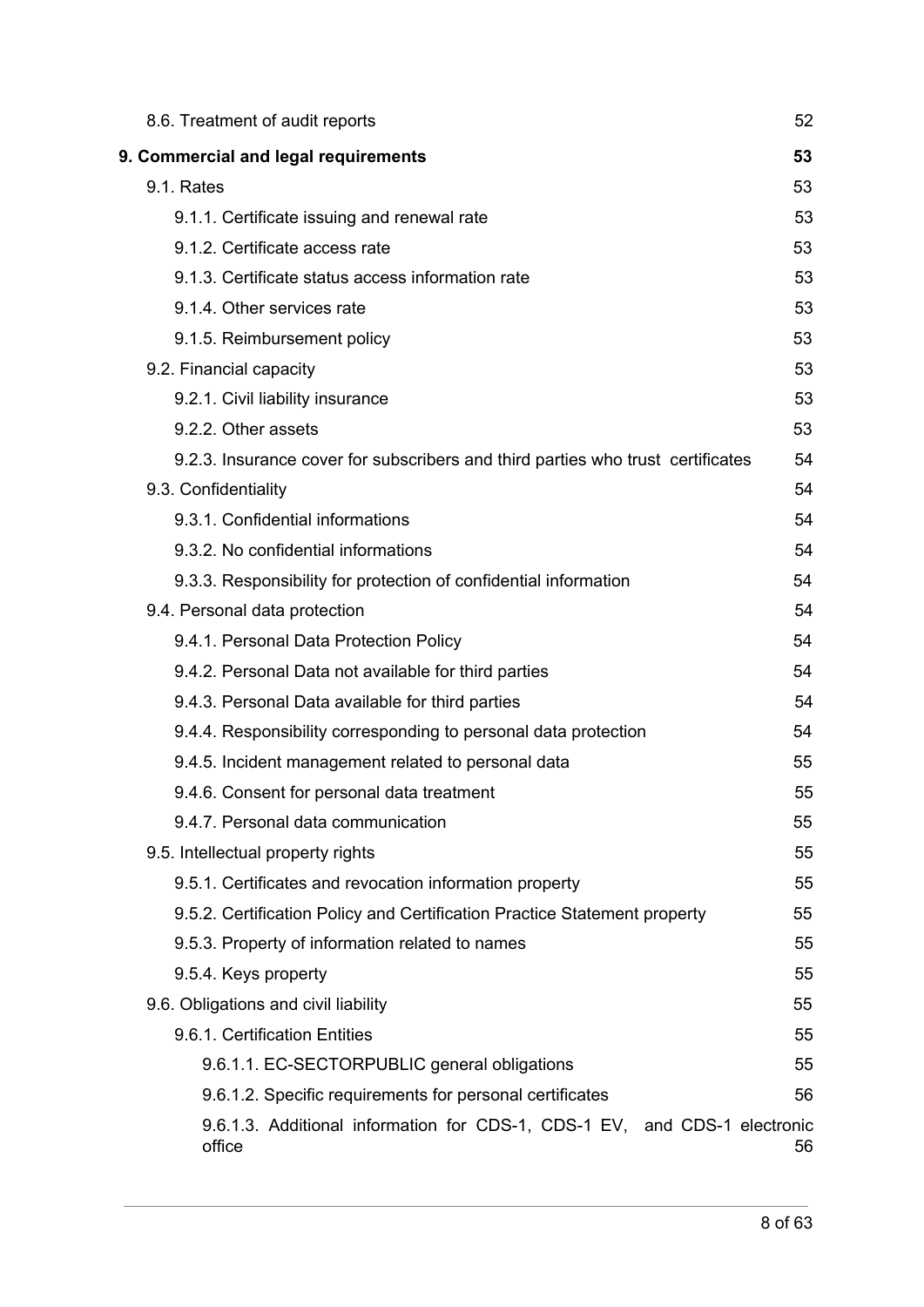| 9.6.1.4. Guarantees offered to subscribers and verifiers                                                                   | 56 |
|----------------------------------------------------------------------------------------------------------------------------|----|
| 9.6.2. Obligations and other commitments of Register Entities                                                              | 56 |
| 9.6.2.1. Obligations and other commitments                                                                                 | 56 |
| 9.6.3. Obligations and other commitments of the subscriber entities of corporate<br>certificates issued by EC-SECTORPUBLIC | 56 |
| 9.6.4. Guarantees offered to subscriber and verifiers                                                                      | 56 |
| 9.6.4.1. Guarantee of Consorci AOC for digital certification services                                                      | 56 |
| 9.6.4.2. Exclusion of the guarantee                                                                                        | 56 |
| 9.6.5. Subscribers                                                                                                         | 57 |
| 9.6.5.1. Obligations and other commitments                                                                                 | 57 |
| 9.6.5.1.1. Information for all types of certificate                                                                        | 57 |
| 9.6.5.1.2. Specific information for qualified electronic signature certificates 57                                         |    |
| 9.6.5.2. Guarantees offered to the subscriber                                                                              | 57 |
| 9.6.5.3. Private key protection                                                                                            | 57 |
| 9.6.6. Verifiers                                                                                                           | 57 |
| 9.6.6.1. Obligations and other commitments                                                                                 | 57 |
| 9.6.6.2. Guarantees offered to the verifier                                                                                | 57 |
| 9.6.7. Other participants                                                                                                  | 57 |
| 9.6.7.1. Directory obligations and guarantees                                                                              | 57 |
| 9.6.7.2. Guarantees offered to the directory                                                                               | 57 |
| 9.7. Guarantee disclaimer                                                                                                  | 58 |
| 9.7.1. Rejection of EC-SECTORPUBLIC guarantees                                                                             | 58 |
| 9.8. Limitations of Responsibility                                                                                         | 58 |
| 9.8.1. EC-SECTORPUBLIC limitations of responsibility                                                                       | 58 |
| 9.8.2. Fortuitous event and force majeure                                                                                  | 58 |
| 9.9. Compensations                                                                                                         | 58 |
| 9.9.1. Subscriber indemnity clause                                                                                         | 58 |
| 9.9.2. Verifier indemnity clause                                                                                           | 58 |
| 9.10. Term and end                                                                                                         | 59 |
| 9.10.1. Term                                                                                                               | 59 |
| 9.10.2. Term end                                                                                                           | 59 |
| 9.10.3. Survival                                                                                                           | 59 |
| 9.11. Notifications                                                                                                        | 59 |
| 9.12. Modifications                                                                                                        | 59 |
| 9.12.1. Modification procedures                                                                                            | 59 |
|                                                                                                                            |    |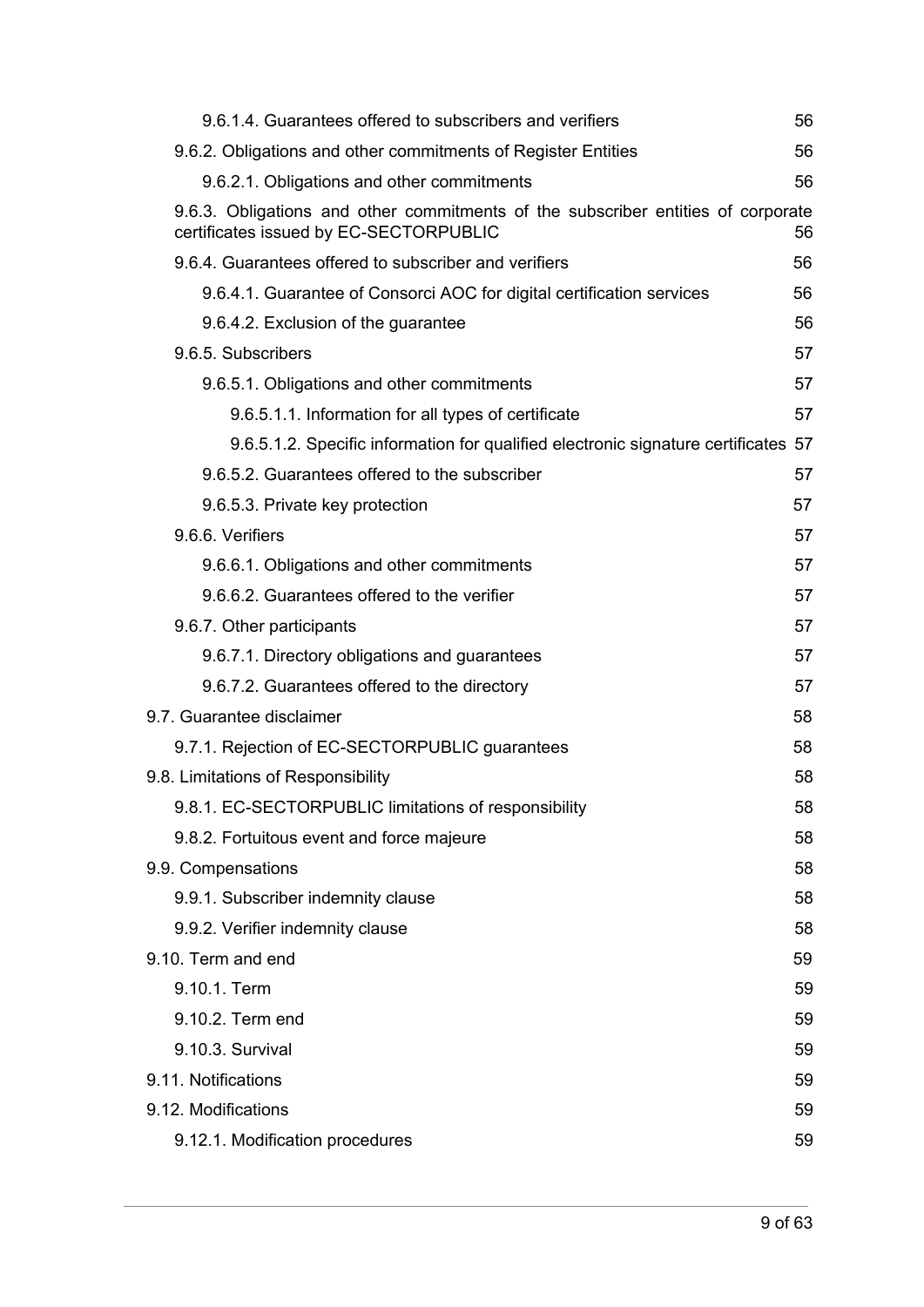| 9.12.2. Term and mechanics for notifications    | 59 |
|-------------------------------------------------|----|
| 9.12.3. Circumstances where OID must be changed | 59 |
| 9.13. Conflicts resolution                      | 60 |
| 9.13.1. Conflicts extrajudicial resolution      | 60 |
| 9.13.2. Competent jurisdiction                  | 60 |
| 9.14. Applicable law                            | 60 |
| 9.15. Conformity with applicable law            | 60 |
| 9.16. Diverse clauses                           | 60 |
| 9.16.1. Entire agreement                        | 60 |
| 9.16.2. Subrogation                             | 60 |
| 9.16.3. Divisibility                            | 60 |
| 9.16.4. Applications                            | 60 |
| 9.16.5. Other clauses                           | 61 |
| 10. APPENDIX – Document control                 | 62 |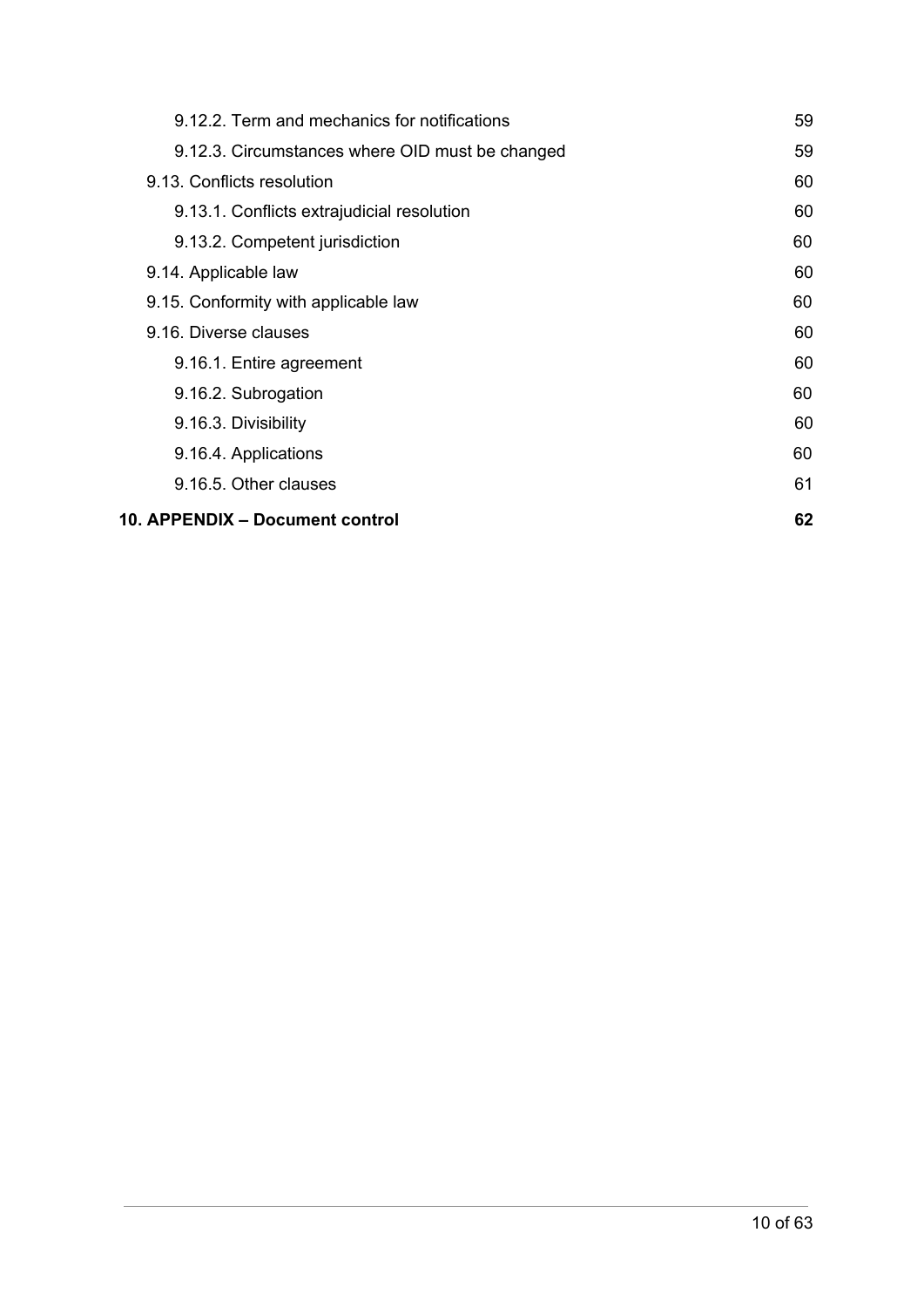# <span id="page-11-0"></span>**1. Introduction**

# <span id="page-11-1"></span>**1.1. Presentation**

### <span id="page-11-2"></span>**1.1.1. Certification types and classes**

The Consorci AOC has defined a certification services typology that allows the EC-SECTORPUBLlC to issue digital certificates for diverse uses towards various types of end user.

The profiles contained in this document have been created in order to comply with the requirements stipulated in applicable law, which is described in section 9.15 Conformity with applicable law.

End-User certificates are divided into:

- Infrastructure certificates, defined by the fact that the private key owner is an infrastructure operator, and that the associated certificate is used to authorise operations related to certification services such as the approval of certification requests.
- Personal certificates, defined by the fact that the private key owner is a physical person, who acts on behalf of the subscriber or holder of the certificate (who could be the same, or a legal person to which the certificate is linked).
- Device certificates, defined by the fact that the private key owner is an IT device which automatically executes signature and decode operations, under the responsibility of a physical or legal person (the named subscriber or holder of the certificate).

When the certificates are issued in THE INSTITUTIONS it is required to follow the authentication procedures of the certificate organization holder, since related to corporate certificates, in which the certificate subscriber organization and the Entity coincide.

In exceptional circumstances, motivated by the need to guarantee the security of the person who is identifying or signing, it is possible to utilise an pseudonym in special cases (such as certificates for security bodies or justice administration affiliated personnel) in accordance with the provisions of the Regulation (EU)  $N^{\circ}$  910/2014 of the European Parliament and the Council of Europe, 23th of July 2014, related to electronic identification and trusted services for the electronic transactions within the internal market and repealing the Directive 1999/93/CE to applicable law (described in section 9.15 Conformity with applicable law).

In these cases, the key owner will be identified directly by using an identifier that validates the identification of the acting person, under specific requirement of the competent authority for this purpose.

For all other cases, the Certification Entity needs to validate, prior to issue and delivery of a certificate, the identity of the subscriber and the private key owner, and other required data corresponding to corporate certificates. Subscribers can be individuals (when they are issued to a physical person in their own name - for example to citizens in order to relate by electronic media towards the entities of the public sector of Catalonia) or corporate (relating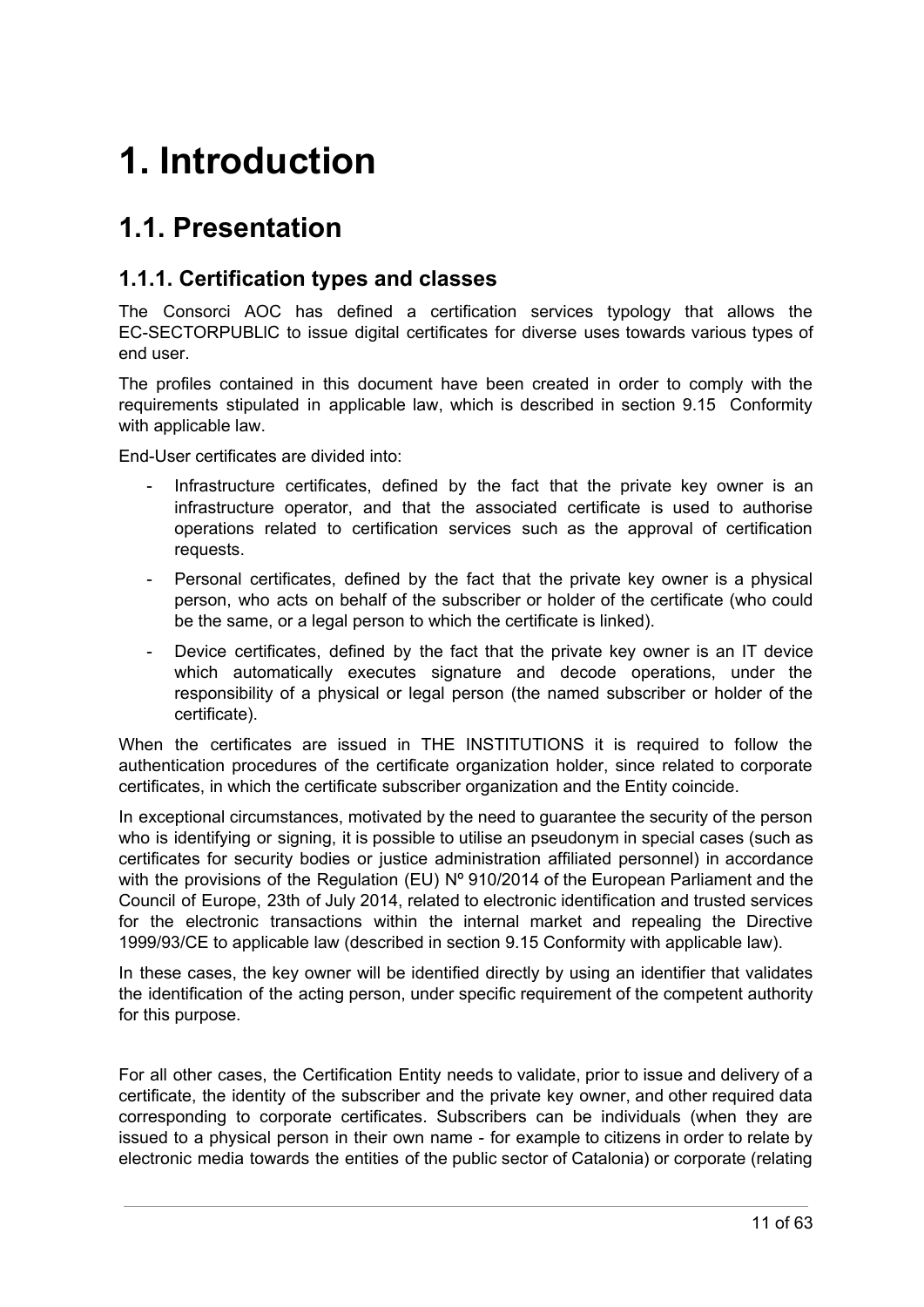to organizations from either the private or public sector outside Catalonia - when they are issued to an organization that acts by means of a physical person, this is identified in the certificate even if an pseudonym is used).

#### <span id="page-12-0"></span>**1.1.1.1. Infrastructure certificates**

The EC-SECTORPUBLIC issues the following types of infrastructure certificates:

- Personal infrastructure certificates for operator identification and qualified electronic signature (CIPISQ), used for authorising operations related to certification services such as certification request approval.
- Infrastructure certificate for servers used for online certificates status (CIO), used by a server OCSP Responder to sign responses regarding certificate validity status.

#### <span id="page-12-1"></span>**1.1.1.2. Personal certificates**

The EC-SECTORPUBLIC issues the following types of personal certificates:

- High-level authentication electronic certificate for public servant: this is a qualified certificate that works with qualified electronic signature creation devices. The certificate guarantees the identity of the subscriber and the owner of the private key of identification and signature, and can be used with applications that do not require the electronic signature equivalent of a handwritten signature, but instead just require the key owner identification on behalf of the subscribers.
- High-level qualified certificate of signature for public servant: a qualified certificate that. works with qualified electronic signature creation devices. The certificate guarantees the identity of the subscriber and the owner of the private key of signature, and allows the generation of a "qualified electronic signature" written for legal effect without the need of be compliant with any additional requirement.
- High-level electronic certificate for affiliated person: a qualified certificate that works with qualified electronic signature creation device. The certificate guarantees the identity of the subscriber and the owner of the private key of signature and identity, and allows the authentication and the generation of the "qualified electronic signature".
- High-level authentication electronic certificate for public servant with pseudonym: this is a qualified certificate issued in accordance with the provisions of applicable law, (as described in section 9.15 Conformity with applicable law) to be used with qualified electronic signature creation devices. The certificate guarantees, in an indirect form, the identity of the subscriber and the owner of the private key of identification. These certificates can be used within applications that do not require the electronic signature equivalent of a handwritten signature, but instead just require key owner identification on behalf of the subscribers.
- High-level authentication qualified certificate of signature for public servant with pseudonym: this is a qualified certificate issued in accordance with the provisions of applicable law (as described in section 9.15 Conformity with the applicable law) which works with qualified electronic signature creation devices. The certificate guarantees, in an indirect form, the identity of the subscriber and owner of the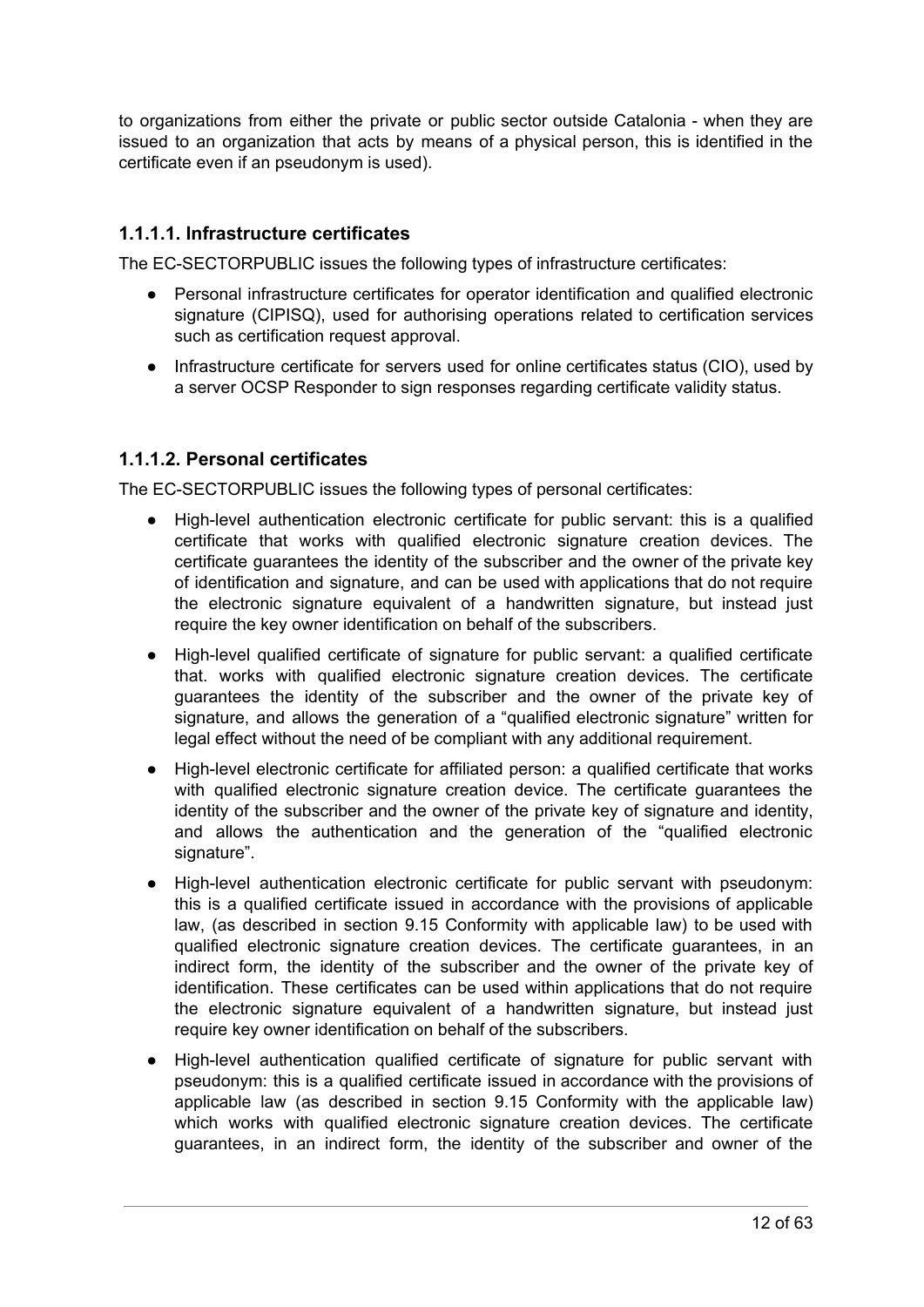private key of signature, and allows the generation of a "qualified electronic signature".

- High-level electronic certificate for representatives towards Public Administrations: this is a qualified certificate issued in accordance with the provisions of applicable law (as described in section 9.15 Conformity with applicable law) which works with qualified electronic signature creation devices. The certificate guarantees the identity of the subscriber and the owner of the private key of signature and identification, and allows the generation of a "qualified electronic signature". The certificate can also be used in applications that do not require the electronic signature equivalent of a handwritten signature, but only require key owner identification on behalf of the subscribers.
- Mid-level electronic certificate for public servant and for affiliated person: this is a qualified certificate issued in accordance with the provisions of applicable legislation, (as described in section 9.15 Conformity with the applicable law) that guarantees the identity of the subscriber, owner of the private key of signature and identification, and allows the generation of an "advanced electronic signature".

#### <span id="page-13-0"></span>**1.1.1.3. Device certificates**

The EC-SECTORPUBLIC issues the following types of device certificates:

- Secure sockets device certificate (CDS-1), used for IT applications that utilise SSL or TLS server for identification of connecting client applications and for securing the communications between client and server.
- Secure sockets of Extended Validation device certificate (CDS-1 EV), used for an IT applications that utilise, SSL or TLS server for identification towards connecting client applications and for securing the communications between client and server, offering the automatic validation in the browser.
- Mid-level electronic office device certificate (CDS-1 SENM), used for identifying and guaranteeing a secure communication with an entity electronic office.

This certificate can be used in various ways such as for citizens secure connection with official websites, website authentication, electronic register hosting, representation registers enquiry and authorisation.

Mid-level certificate is recommended by the majority of public administrations while accepting the following risks: security violation (for example identity theft), moderate economic losses, loss of sensitive or critical information, refutation of a transaction with significant economic impact.

- Application device certificate (CDA-1), stored on a server and required by an application, it signs documents or messages.
- Mid-level device certificate of public right Administration, Authority or Entity electronic seal, used for identification and authentication of the competency exercise in automated administration.

Examples of usage for this certificate include for data exchange between administrations, for the identification and authentication of a system, web service or application, for automated electronic archive or electronic certified copy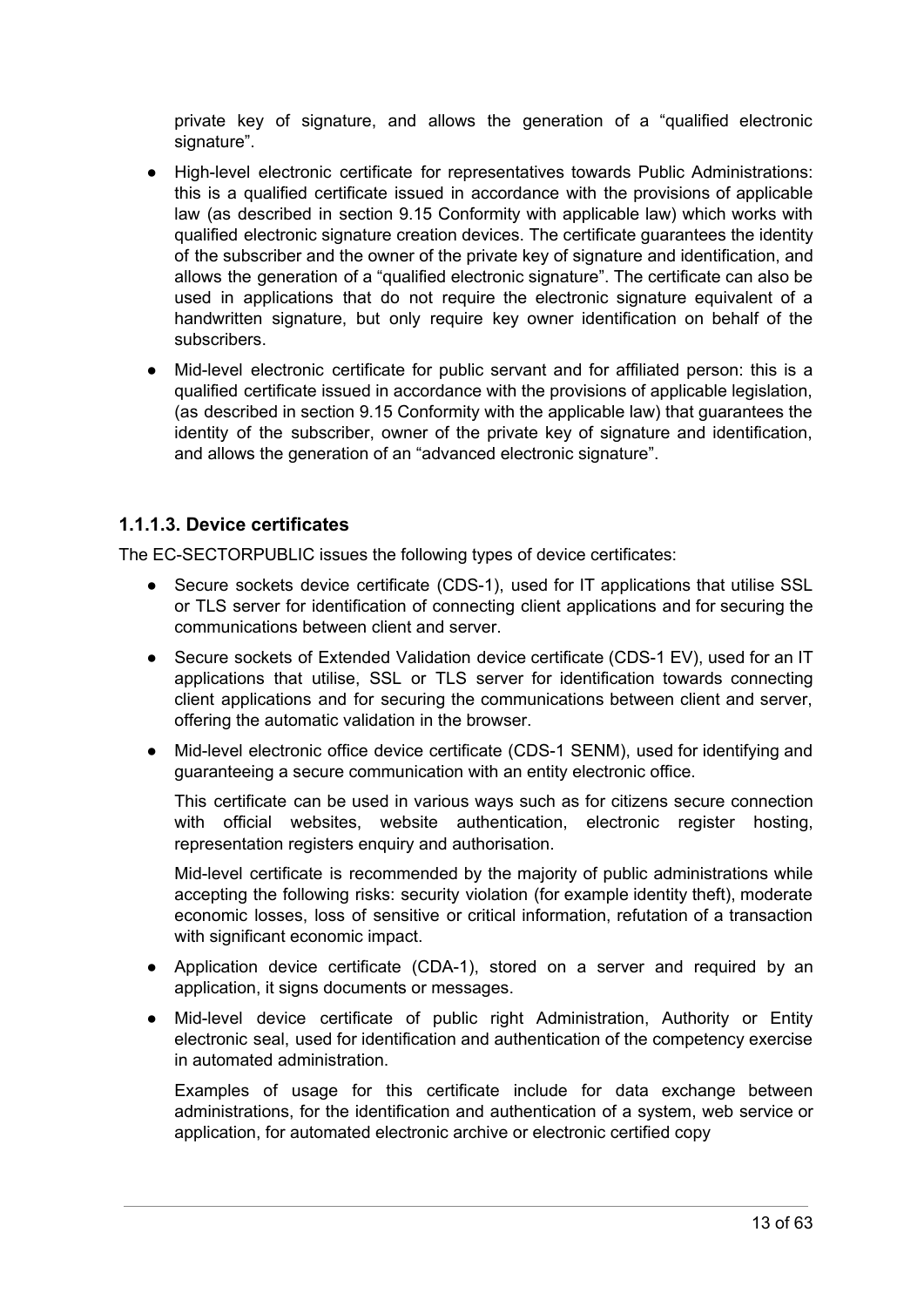Mid-level certificate is recommended by the majority of public administrations while accepting the following risks: security violation (for example identity theft), moderate economic losses, loss of sensitive or critical information, refutation of a transaction with significant economic impact.

#### <span id="page-14-0"></span>**1.1.1.4. Test certificates**

It is possible to issue test certificates for all types of certificates defined within this policy.

### <span id="page-14-1"></span>**1.1.2. Relation between the Certification Practice Statement (CPS) and other documents**

This document contains the certification practice statement of the EC-SECTOR PUBLIC.

The EC-SECTORPUBLIC issues certificates within the operated certification hierarchy of the Consorci AOC, which prescribes the need to have a declaration of certification practices according to the certification general policy of the Consorci AOC. .

This Certification Practice Statement (CPS) includes procedures that the EC-SECTORPUBLIC applies in the provision of its services, in accordance with the established requirements of the managed policies and the applicable law.

This CPS is compliant with Certification General Policy, and includes multiple references to this policy in order to avoid duplications where the CPS does not introduce additional information.

# <span id="page-14-2"></span>**1.2. Document name and identification**

### <span id="page-14-3"></span>**1.2.1. Identification of this document**

This document is named "Certification Practice Statement (CPS) of l'EC-SECTORPUBLIC".

This Certification Practice Statement is identified by the following OID:

1.3.6.1.4.1.15096.1.2.10

### <span id="page-14-4"></span>**1.2.2. Identification of certification policies covered by this CPS**

L'EC-SECTORPUBLIC issues and manages certificates in accordance with the following policies:

#### **Personal certificates:**

● **CPI-1** – High-level authentication electronic certificate for public servant, issued by the EC-SECTORPUBLIC

OID: 1.3.6.1.4.1.15096.1.3.2.7.1.2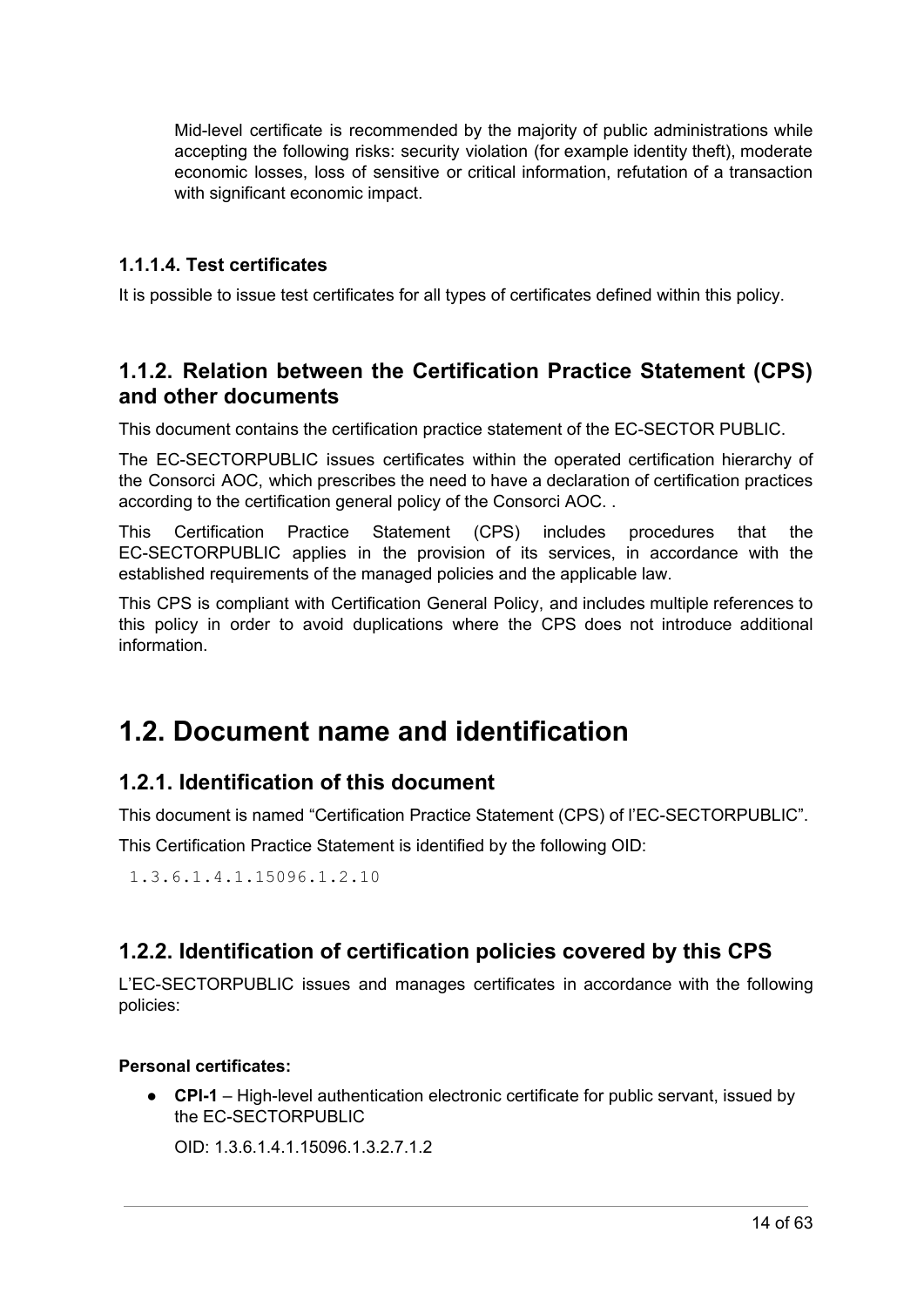- **CPSQ-1** High-level signature qualified certificate for public servant OID: 1.3.6.1.4.1.15096.1.3.2.7.1.1
- **CPISQ-2** High-level electronic certificate for affiliated person OID: 1.3.6.1.4.1.15096.1.3.2.82.1
- **CPISA** Mid-level electronic certificate, issued by the EC-SECTORPUBLIC Public servant – CPISA-1 - OID: 1.3.6.1.4.1.15096.1.3.2.7.3.1 Affiliated person – CPISA-2 - OID: 1.3.6.1.4.1.15096.1.3.2.86.1
- **CPPI-1** High-level authentication electronic certificate for public servant with pseudonym, issued by the EC-SECTORPUBLIC OID: 1.3.6.1.4.1.15096.1.3.2.4.1.2
- **CPPSQ-1** High-level signature qualified certificate for public servant with pseudonym, issued by the EC-SECTORPUBLIC OID: 1.3.6.1.4.1.15096.1.3.2.4.1.1

● **CPRISQ-1** – High-level electronic certificate for representative towards public administration, issued by the EC-SECTORPUBLIC

OID: 1.3.6.1.4.1.15096.1.3.2.8.1.1

#### **Device certificates**:

- **CDS-1** Device certificate SSL, issued by the EC-SECTORPUBLIC OID: 1.3.6.1.4.1.15096.1.3.2.51.1
- **CDSQ-1** Device certificate SSL EV, issued by the EC-SECTORPUBLIC. These certificates can not be issued after the entry into force of version 2.0 of this document.

OID: 1.3.6.1.4.1.15096.1.3.1.51.2

● **CDSQ-1** - Device certificate SSL EV, issued by the EC-SECTORPUBLIC and adapted to eIDAS

OID: 1.3.6.1.4.1.15096.1.3.2.51.2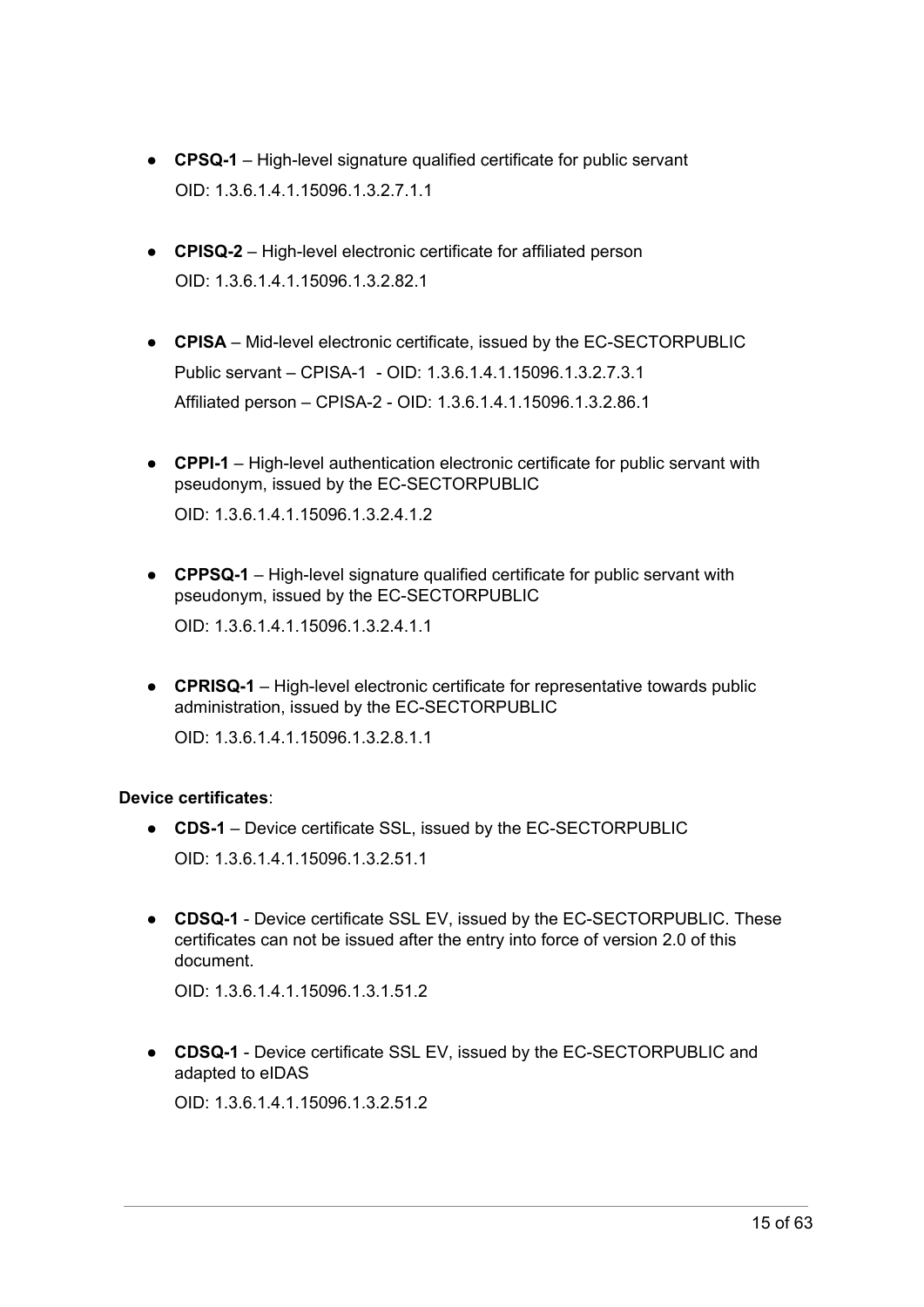- **CDS-1 SENM -** Mid-level electronic office certificate, issued by the EC-SECTORPUBLIC OID: 1.3.6.1.4.1.15096.1.3.2.5.2
- **CDA-1** Application certificate, issued by the EC-SECTORPUBLIC OID: 1.3.6.1.4.1.15096.1.3.2.91.1
- **CDA-1 SGNM -** Mid-level electronic seal certificate, issued by the EC-SECTORPUBLIC

OID: 1.3.6.1.4.1.15096.1.3.2.6.2

The documents describing these certificate profiles are published in the Consorci AOC website.

# <span id="page-16-0"></span>**1.3. Certificate users community**

This Certification Practice Statement regulates user community members who obtain certificates in order to perform administrative relations by electronic media, in accordance with applicable law and the corresponding administrative normative (as are described in section 9.15 Conformity with applicable law).

EC-SECTORPUBLIC certificates are not issued to individuals, but for entities, personnel and the entity devices involved the Public Sector of Catalonia.

### <span id="page-16-1"></span>**1.3.1. Certification services providers**

A certification service provider is a physical or legal person who issues certificates and provides other services related to electronic signature, in accordance with applicable law (as, described in section 9.15 Conformity with the applicable law).

Consorci AOC will be the certification services provider of the EC-SECTORPUBLIC.

According to this role, the Consorci AOC is responsible for the activity of the CEC-SECTORPUBLIC towards end users and third party certificates and electronic signatures verifiers.

### <span id="page-16-2"></span>**1.3.2. Certification Root Entity**

Consorci AOC has the main certification authority, which is the root of the certification public hierarchy of Catalonia: the EC-ACC, the purpose of which is to integrate other certification entities in the Catalan public system of certification via technical connection of the corresponding certification authorities.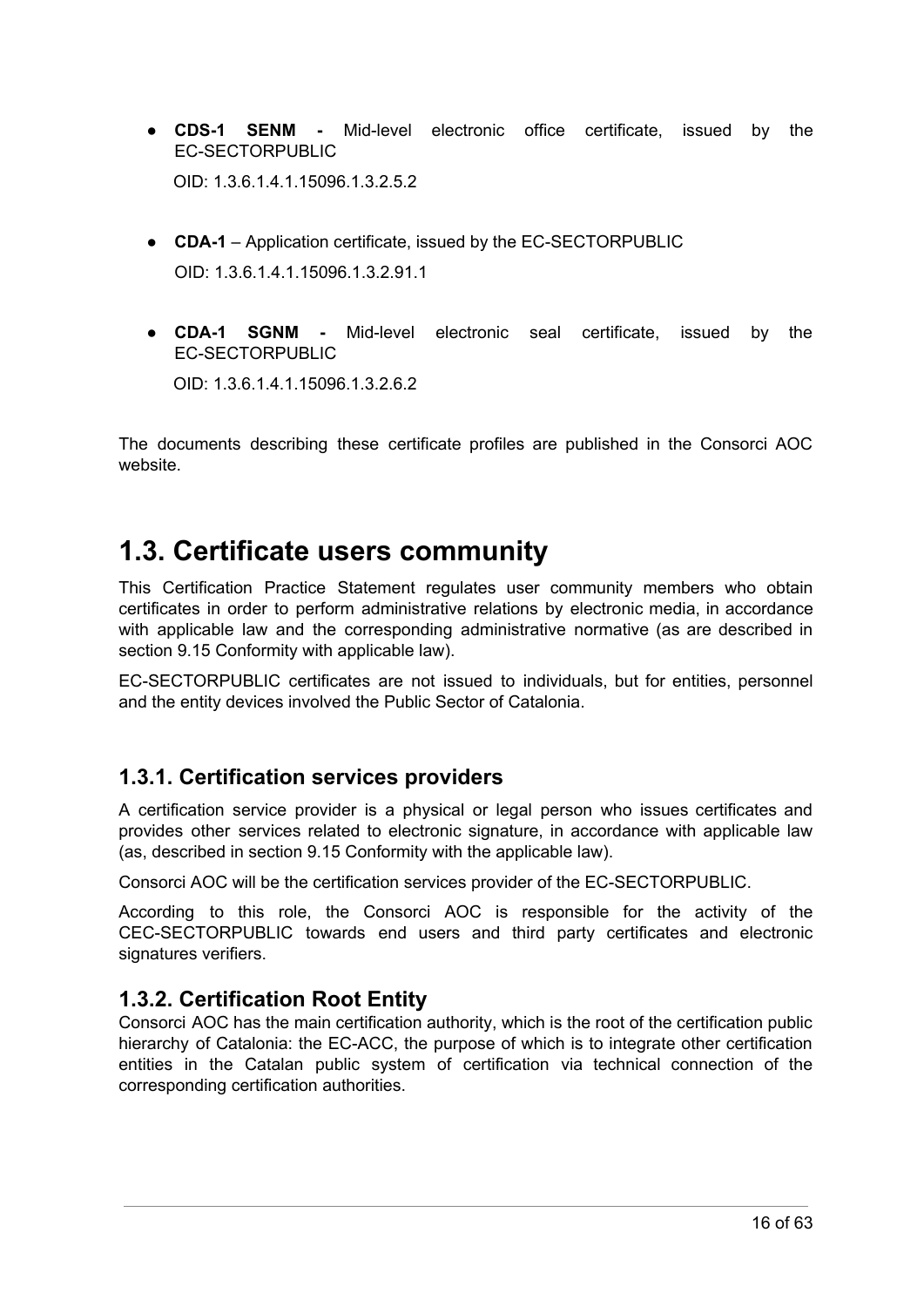### <span id="page-17-0"></span>**1.3.3. EC-SECTORPUBLIC**

EC-SECTORPUBLIC is the Certification Entity which provides digital certificates to entities, the personnel of those entities and units of the Organizations, Departments and Public Companies that integrate the Public Sector of Catalonia.

EC-SECTORPUBLIC is connected to the certification entities hierarchy of Catalonia public entities and issues the certificates indicated in section 1.1.1.

### <span id="page-17-1"></span>**1.3.4. Register Entities**

In accordance with the provisions of the Certification General Policy, the Register Entities support the Affiliate Certification Entities with specific procedures and relations with the certificate applicants and subscribers (especially in relation to identification processes, register and authentication of the certificate subscribers and key owners).

The Consorci AOC is responsible for the Register Entities creation process of the EC-SECTORPUBLIC: it verifies that the Register Entity has the required human and material resources, and has ensured the knowledge of personnel who will be responsible for the issuing of certificates (known as register entity operators). It is also responsible for the issuing of operator certificates (typically they will be CIPISQ); the Consorci AOC will validate requests for operator certificates of the Register Entities through analysis of content and proceeding with the necessary compliancy confirmations in accordance with the Certification General Policy and this Certificate Practice Statement.

The following Register Entities of the EC-SECTORPUBLIC exist:

- 1) The subscriber body, operated by a certificate subscriber entity.
- 2) The Register Entities, who shall cooperate with the EC-SECTORPUBLIC during the certificates issue process.

In order to become Register Entities, they are required to design and set the components and technical procedures, either legal or security, regarding the life cycle of signature secure devices, or to the life cycle of software support keys and certificates it issues for cases of encrypted secure devices. These components and procedures will be previously approved by the Consorci AOC.

### <span id="page-17-2"></span>**1.3.5. End users**

An End user is a physical or legal person who obtains and uses personal, entity and device certificates issued by the EC-SECTORPUBLIC; in particular the following end users can be differentiated:

- Certificate applicants
- Certificate subscribers or certificate holders
- Key owners
- Signature and certificate verifiers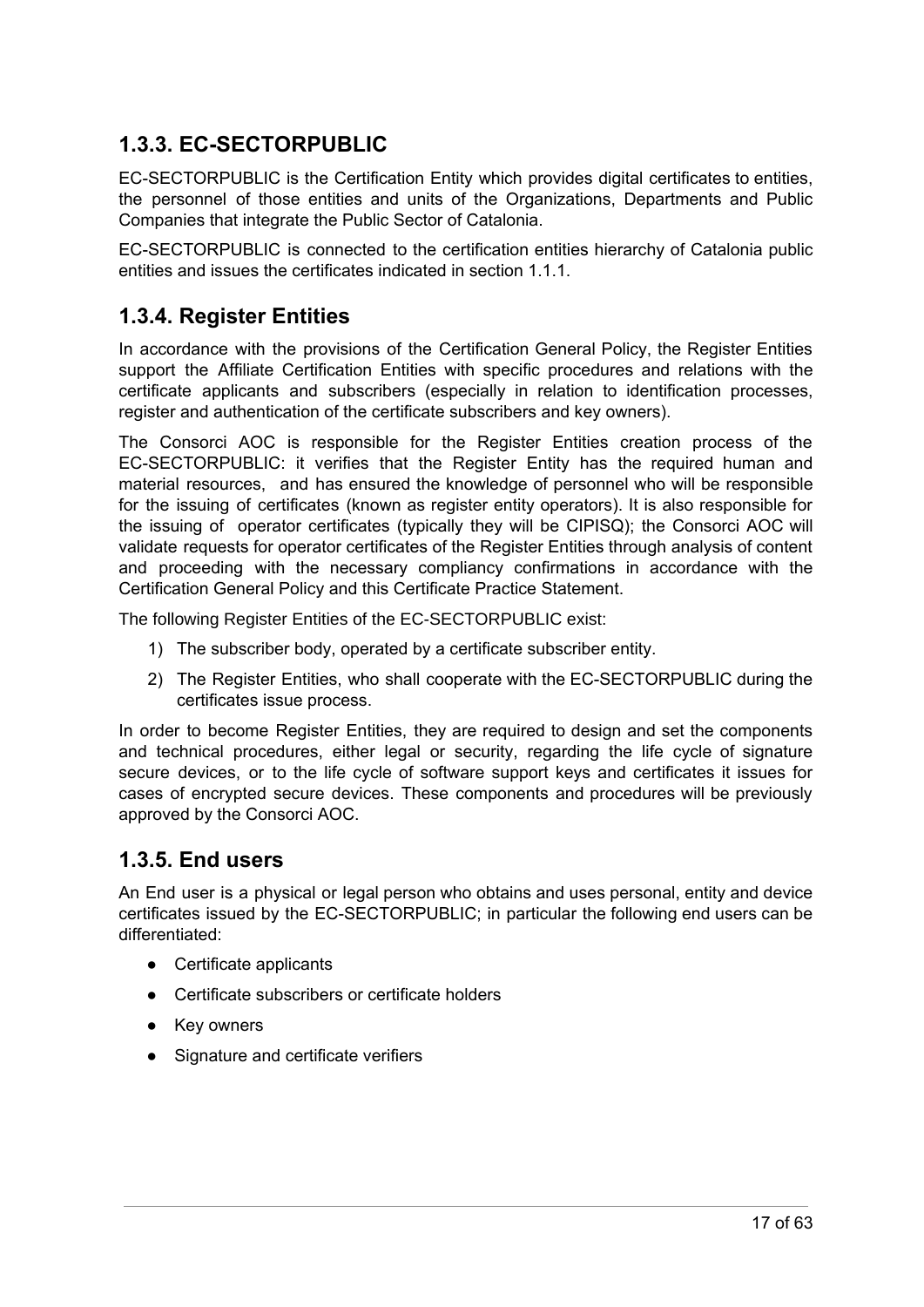#### <span id="page-18-0"></span>**1.3.5.1. Certificate applicants**

In accordance with the provisions of the Certification General Policy. In particular, the types of certificate applicants of the ES-SECTORPUBLIC are:

- a) A person authorised by the future subscriber entity: corporate certificates
- b) A person authorised by the Certification Entity typically this would be the Consorci AOC acting of its own accord.

The authorisation must be formalised throughout the document.

#### <span id="page-18-1"></span>**1.3.5.2. Certificate subscribers**

In accordance with the provisions of the Certification General Policy.

#### <span id="page-18-2"></span>**1.3.5.3. Key owners**

In accordance with the provisions of the Certification General Policy.

#### <span id="page-18-3"></span>**1.3.5.4. Certificate users**

In accordance with the provisions of the Certification General Policy.

#### <span id="page-18-4"></span>**1.3.5.5. Certificate verifiers**

In accordance with the provisions of the Certification General Policy.

## <span id="page-18-5"></span>**1.4. Use of the certificates**

This sections lists the typical applied uses of each type of certificate, while settings limits and prohibiting certain certificate applications.

#### <span id="page-18-6"></span>**1.4.1. Typical use of the certificates**

#### <span id="page-18-7"></span>**1.4.1.1. Infrastructure Certificates**

#### <span id="page-18-8"></span>**1.4.1.1.1. Infrastructure personal Certificate of identification and qualified signature (CIPISQ)**

In accordance with the provisions of the Certification General Policy.

#### <span id="page-18-9"></span>**1.4.1.1.2. Specific requirements for the CIC**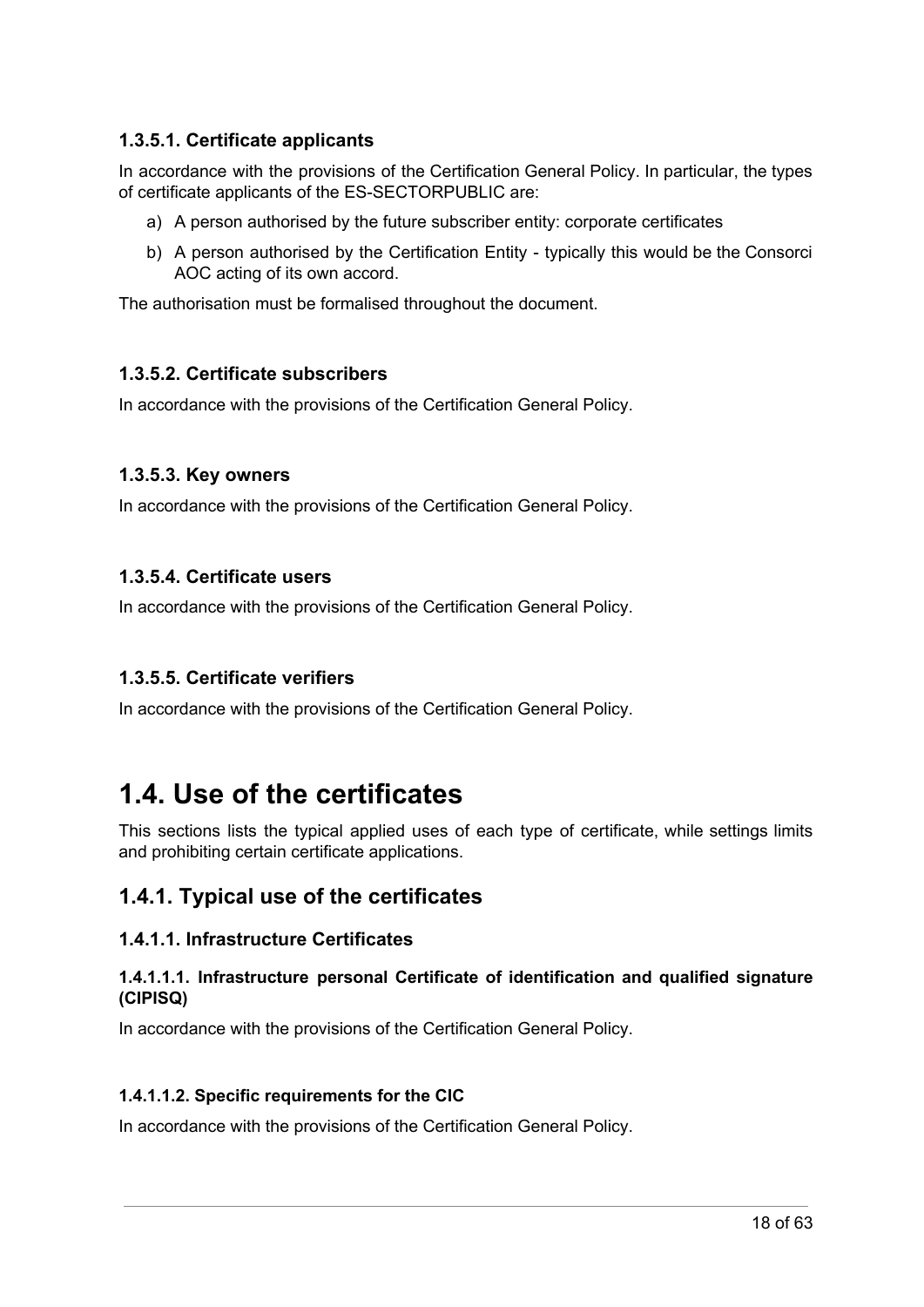#### <span id="page-19-0"></span>**1.4.1.1.3. Specific requirements for the CIO**

In accordance with the provisions of the Certification General Policy.

#### <span id="page-19-1"></span>**1.4.1.2. Specific requirements for personal Certificates**

#### <span id="page-19-2"></span>**1.4.1.2.1. High-level authentication electronic certificate for public servant**

To allow user authentication.

#### <span id="page-19-3"></span>**1.4.1.2.2. High-level qualified certificate of signature for public servant**

To allow a public servant to create a qualified electronic signature.

#### <span id="page-19-4"></span>**1.4.1.2.3. High-level electronic certificate for affiliate person**

To allow an affiliated person to authenticate and initiate the creation of a qualified electronic signature.

#### <span id="page-19-5"></span>**1.4.1.2.4. Mid-level electronic certificate for public servant**

These allow a public servant to authenticate and initiate the creation of a qualified electronic signature.

#### <span id="page-19-6"></span>**1.4.1.2.5. Mid-level electronic certificate for affiliate person**

These allow the affiliated person to authenticate and initiate the creation of a qualified electronic signature.

#### <span id="page-19-7"></span>**1.4.1.2.6. High-level authentication electronic certificate fo public servant with pseudonym**

These allow the authentication of public servants identified with pseudonym.

#### <span id="page-19-8"></span>**1.4.1.2.7. High-level qualified certificate of signature for public servant with pseudonym**

These allow public servants identified with pseudonym, to generate qualified signatures.

#### <span id="page-19-9"></span>**1.4.1.2.8. High-level electronic certificate for representative towards the public administration**

These allow public servers to authenticate with entitlement of public entity representatives, and also the generation of qualified electronic signature.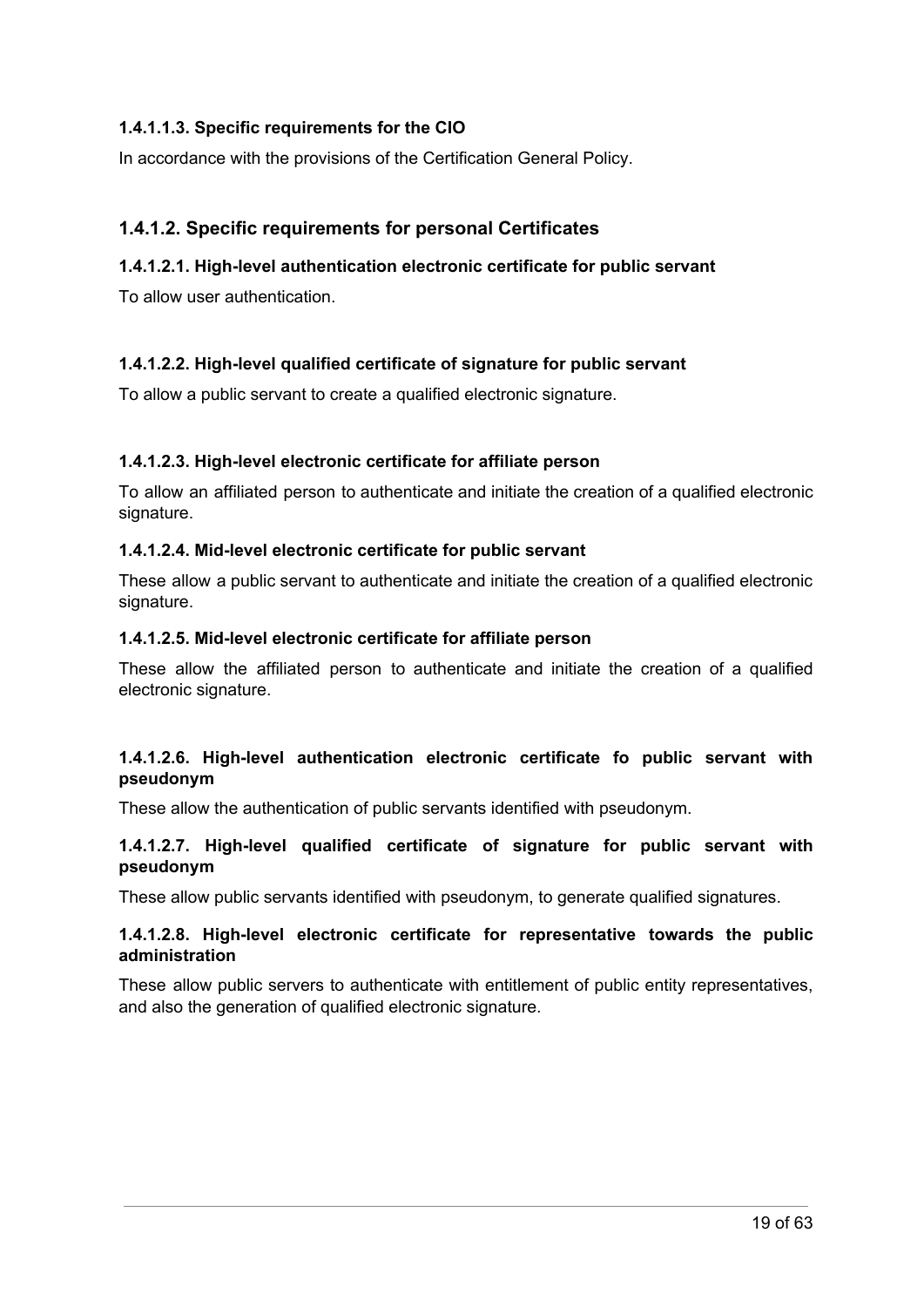#### <span id="page-20-0"></span>**1.4.1.3. Device certificates**

#### <span id="page-20-1"></span>**1.4.1.3.1. Device Certificates SSL (CDS-1)**

The EC-SECTORPUBLIC will be able to issue certificates to public sector entities of Catalonia that are responsible for operation with secure sockets SSL or TLS, for the following uses:

- Server authentication
- Encryption of communications between client and server

These are ordinary certificates used to guarantee the origin of the communication (the identity of the specific server where they are installed), as well as the identity of the certificate responsible entity.

#### <span id="page-20-2"></span>**1.4.1.3.2. Device Certificates SSL EV (CDS-1 EV)**

EC-SECTORPUBLIC issues certificates to public sector entities of Catalonia that are responsible for the operation with secure sockets SSL or TLS, with the following uses:

- Server authentication
- Encryption of communications between client and server
- Automatic validation of certification by means of web browsers attached to the CAB Forum.

These are ordinary certificates used to guarantee the origin of the communication (the identity of the specific server where they are installed), as well as the identity of the certificate responsible entity.

#### <span id="page-20-3"></span>**1.4.1.3.3. Mid-level electronic office certificate (CDS-1 SENM)**

EC-SECTORPUBLIC issues certificates to public sector entities of Catalonia that are responsible for operations where secure sockets SSL or TLS is used for identifying and guaranteeing secure communication with their entity electronic offices. These are qualified certificates for validating official website authentication (the origin of the web connections between a citizen and an electronic office) and secure connection to this website, the hosting of in/out electronic registers, enquiry and authorisation of representation registers etc.

#### <span id="page-20-4"></span>**1.4.1.3.4. Application certificate (CDA-1)**

EC-SECTORPUBLIC issues application certificates to public sector entities of Catalonia that are responsible for the operation of IT applications that identify digitally, signing of web services or other protocols electronically, and receive encrypted documents and messages.

These are ordinary certificates that guarantee the integrity and authenticity of the signed data. They also guarantee the identity of the responsible entity.

#### <span id="page-20-5"></span>**1.4.1.3.5. Mid-level electronic seal certificate (CDA-1 SGNM)**

EC-SECTORPUBLIC shall issue them to Public Sector of Catalonia member entities, for identification and authentication of the competency exercise in automated administration.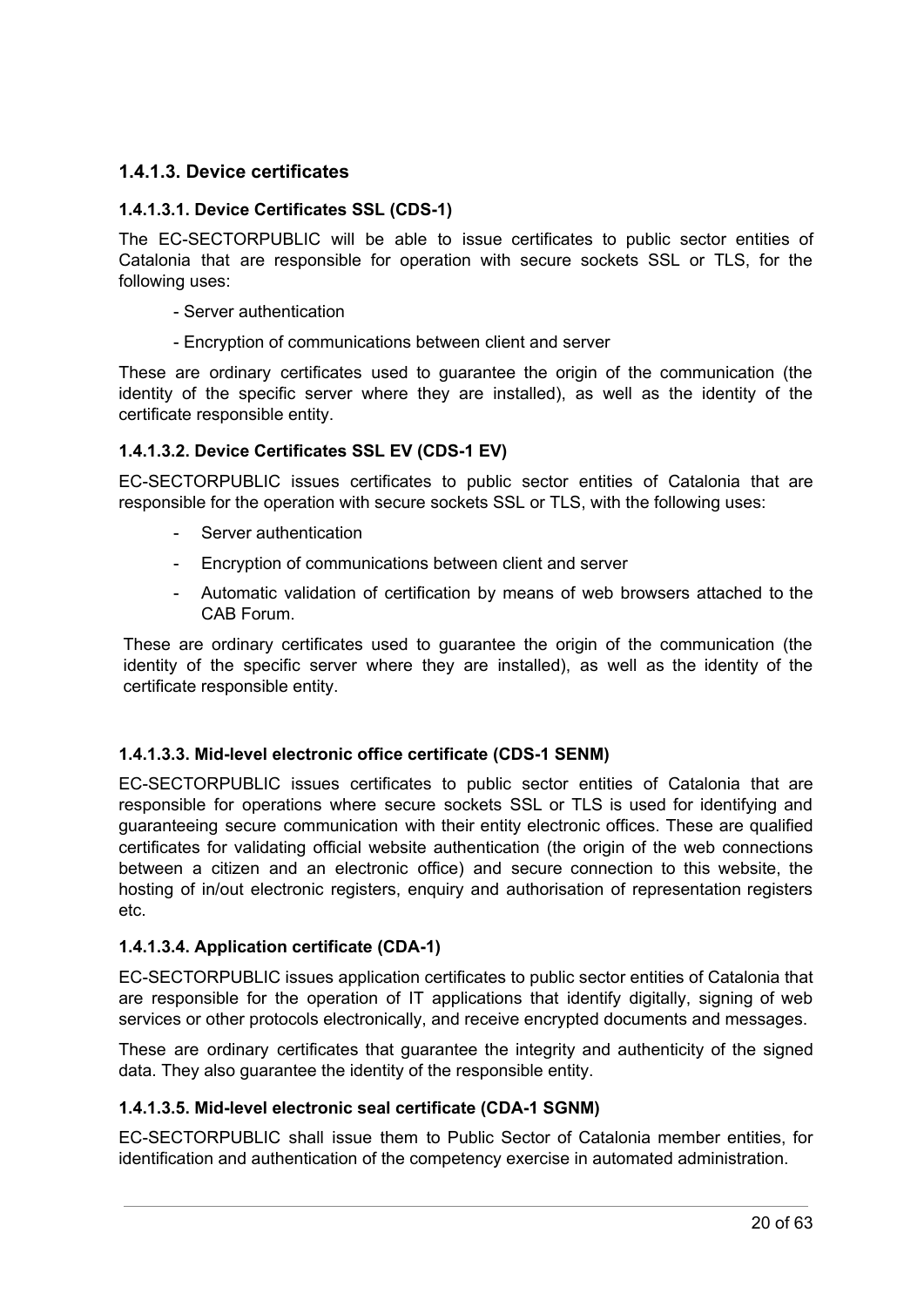This certificate can be used, for example, for data exchange between administrations, identification and authentication of a system, web service or application, for implementing automatic electronic archive systems supporting enquiries for electronic copies.

### <span id="page-21-0"></span>**1.4.2. Prohibited applications**

#### <span id="page-21-1"></span>**1.4.2.1. Information for all certificate types**

The certificates have not been designed for, and should not allocated or authorised for, use or resell for dangerous control equipments or for uses that require error tests, like the functional control of nuclear installations, aerial communication or navigation systems, or arms control systems where a single mistake could result in death, personal injuries or severe environmental damage.

#### <span id="page-21-2"></span>**1.4.2.2. Infrastructure certificates**

The use of the infrastructure certificates issued by the EC-SECTORPUBLIC - profiles of which are listed in section *1.2.2 Identification of certification policies covered by this CPS* will not allowed for the purposes described in the Certification General Policy, section *Prohibited applications*.

#### <span id="page-21-3"></span>**1.4.2.3. Personal certificates**

The use of the personal certificates issued by the EC-SECTORPUBLIC - which profiles are listed in section *1.2.2 Identification of certification policies covered by this CPS* - will not be allowed for the purposes described in the Certification General Policy, section *Prohibited applications*.

#### <span id="page-21-4"></span>**1.4.2.4. Device certificates**

The use of the device certificates issued by the EC-SECTORPUBLIC - which profiles are listed in section *1.2.2 Identification of certification policies covered by this CPS* - will not be allowed for the purposes described in the Certification General Policy, section *Prohibited applications*.

# <span id="page-21-5"></span>**1.5. Administration of the Practice Statement**

### <span id="page-21-6"></span>**1.5.1. Responsible organization for managing the specification**

Consorci Administració Oberta de Catalunya – Consorci AOC

### <span id="page-21-7"></span>**1.5.2. Contact details of the organization**

Consorci Administració Oberta de Catalunya – Consorci AOC

Registered office: Via Laietana, 26 – 08003 Barcelona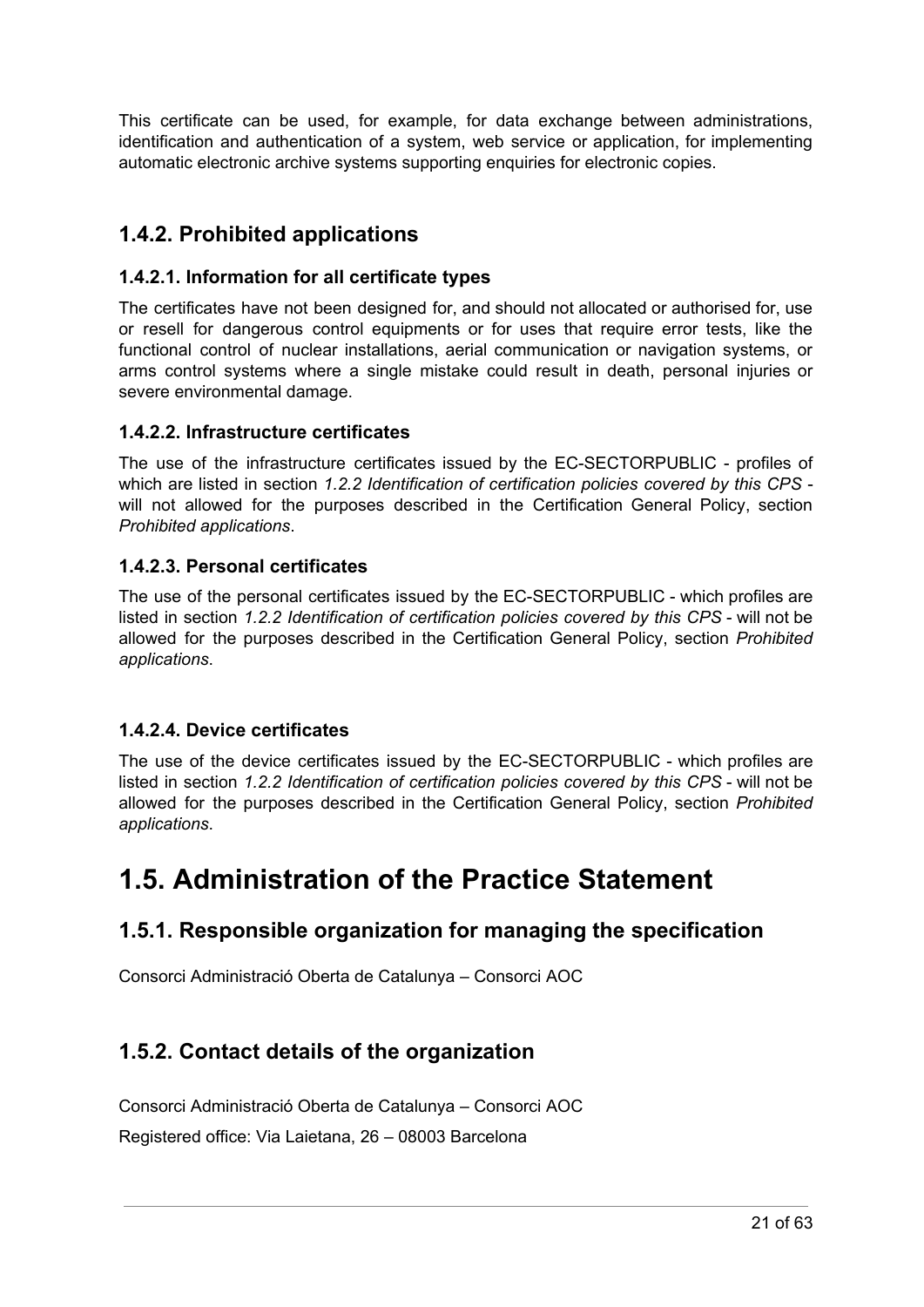Commercial postal address:: Tànger, 98, planta baixa (22@ Edifici Interface) - 08018 Barcelona

Website of the Consorci AOC: [www.aoc.cat](http://www.aoc.cat/)

User service contact: 902 901 080 (24x7 for certificate suspension management)

### <span id="page-22-0"></span>**1.5.3. Responsible person deciding conformity of a Certification Practice Statement (CPS) with the policy**

The person in charge of the SCD Service in the Consorci AOC decides on the conformity of a CPS with the Certification General Policy, based on the results of a third party audit twice yearly.

### <span id="page-22-1"></span>**1.5.4. Approval procedure**

The documentary and organization system of the EC-SECTORPUBLIC guarantees, by means of the existence and application of its corresponding procedures, the correct maintenance of the Certification Practice Statement and of the service specifications related with that CPS. This includes service specification modification and publication procedures.

The initial version of this Practice Statement is approved by the Executive Board of the Consorci AOC, which is the collegiate body of the Consorci Executive Management. The Managing Director of the Consorci AOC shall have the competence to approve successive modifications of this Practice Statement.

# <span id="page-22-2"></span>**2. Publication of information and certificates directory**

# <span id="page-22-3"></span>**2.1. Certificates Directory**

In accordance with the provisions of the Certification General Policy.

# <span id="page-22-4"></span>**2.2. Publication of the EC-SECTORPUBLIC information**

In accordance with provisions of the Certification General Policy..

# <span id="page-22-5"></span>**2.3. Publication frequency**

EC-SECTORPUBLIC information is published as it becomes available, and immediately when references related to certifcate validity are issued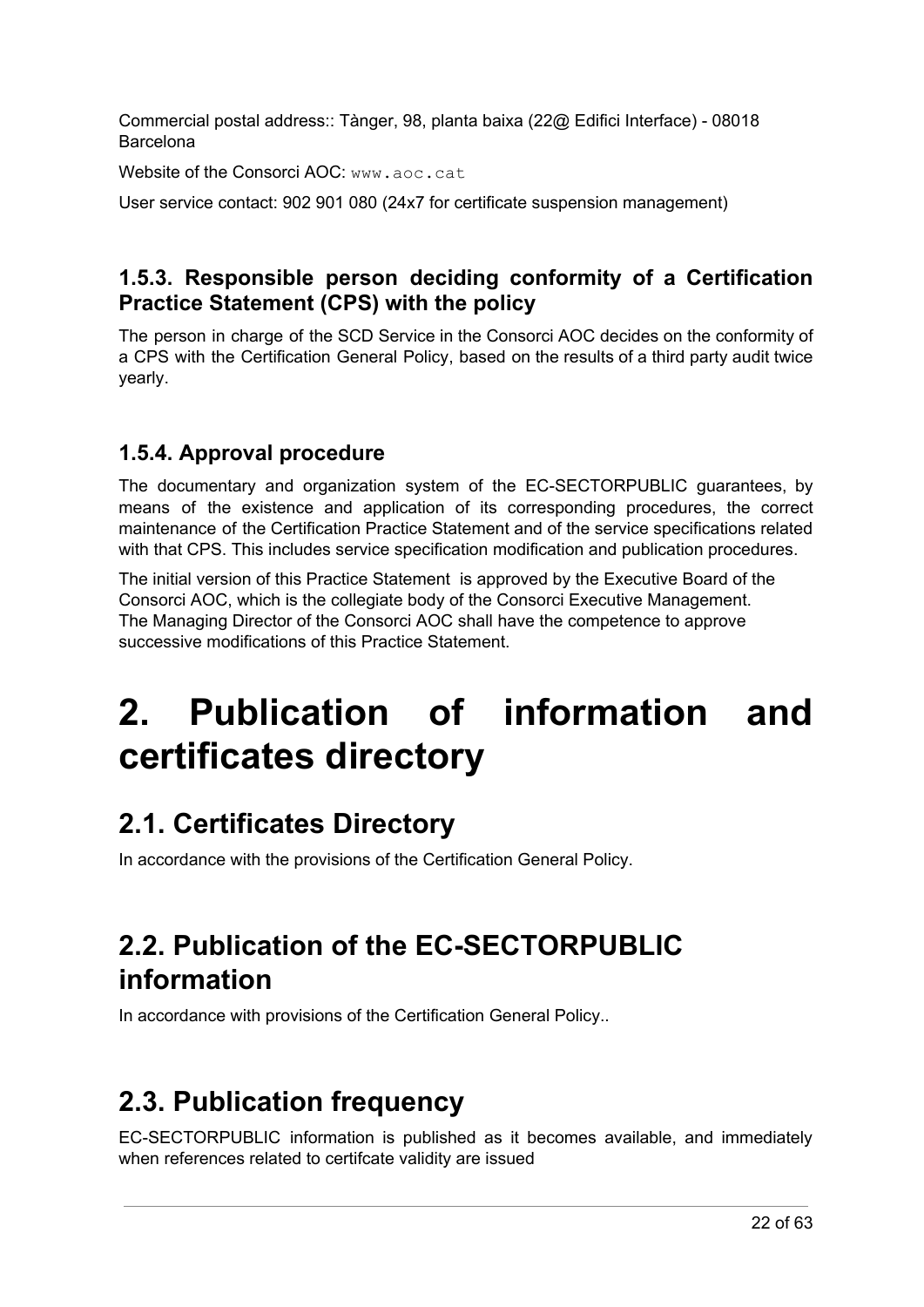Changes to the document are governed in accordance with the provisions of section *9.12.1 Modifications procedure*.

Within 15 days of publication, the change reference is removed from the main website and inserted into the directory.

Archive versions of the documentation are preserved by EC-SECTORPUBLIC during a 15 year retention period, and are available for any applicant enquiry during that period.

Information about certificate revocation status is published in accordance with the provisions of section 4.10.7 Issue frequency of certificate revocation lists *(CRL's).*

# <span id="page-23-0"></span>**2.4. Access control**

In accordance with the provisions of the Certification General Policy..

# <span id="page-23-1"></span>**3. Identification and authentication**

## <span id="page-23-2"></span>**3.1. Name management**

This section outlines requirements related to identification and authentication procedures used during registration operations that the Register Entities execute before issuing and delivering the certificates.

### <span id="page-23-3"></span>**3.1.1. Types of names**

In accordance with the provisions of the Certification General Policy.

### <span id="page-23-4"></span>**3.1.2. Meaning of the names**

In accordance with the provisions of the Certification General Policy. .

#### <span id="page-23-5"></span>**3.1.3. Use of anonymous and pseudonym**

The use of pseudonyms in order to identify an organization is not allowed. .

Personal certificates, either individual or corporate, may indicate pseudonym instead of the true name of the certificate key owner.

The pseudonym shall be stated unequivocally and its nature will be indicated in the description of the certificate. 1

The pseudonym shall be stated through a field *Pseudonym* in the certificate, and will be linked to an email address using a mandatory field.

<sup>1</sup> Article 32 Regulations (EU) Nº 910/2014 of European Parliament of the Council, 23rd July 2014, regarding electronic identification and trusted services for electronic transactions in the domestic market, and repealing Directive 1999/93/CE.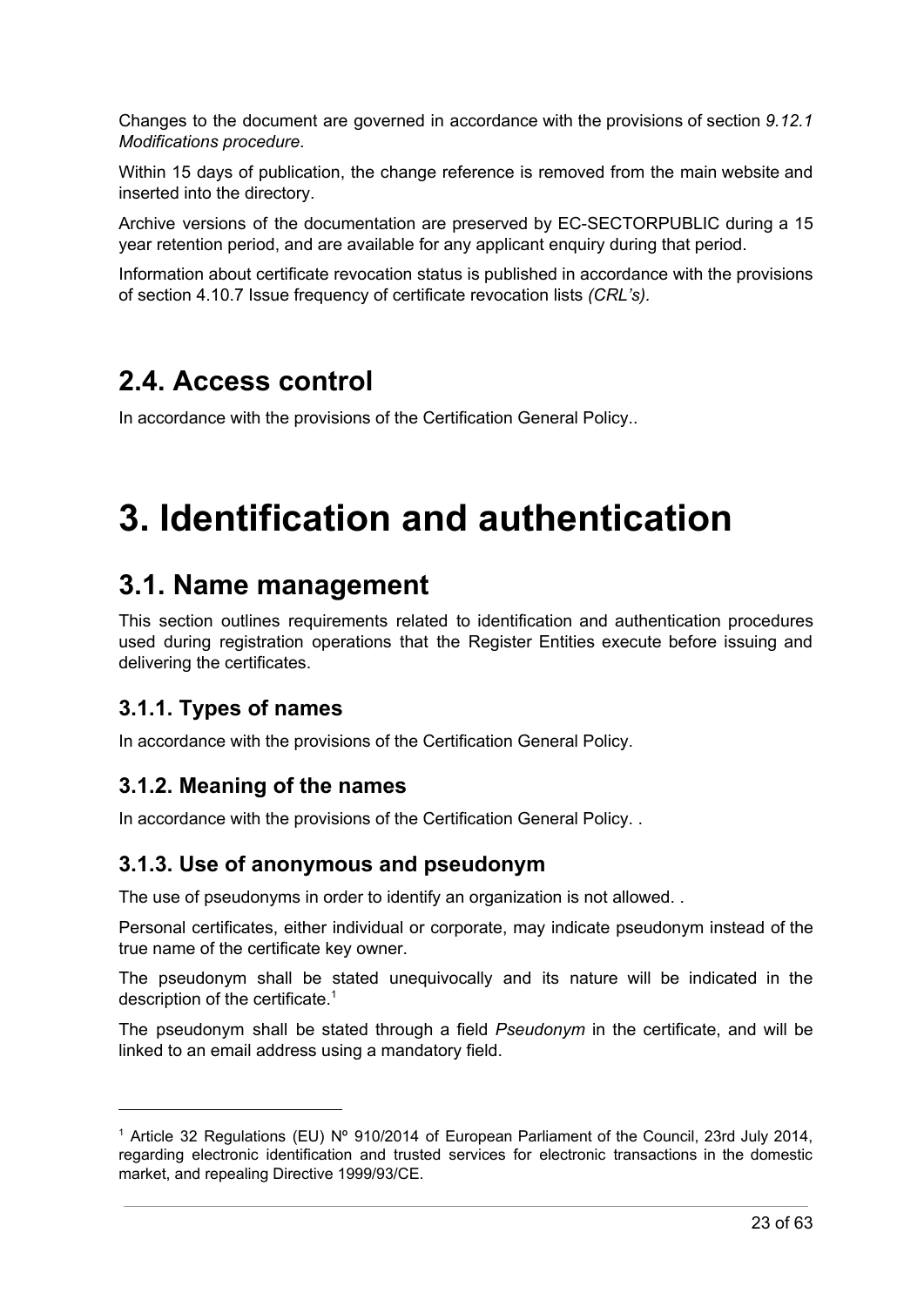However, the issue of certificates with pseudonym will guarantee, during the registration phase, the availability of the key owner real identification, which shall only be revealed once a previous competent authority request has been completed.

### <span id="page-24-0"></span>**3.1.4. Interpretation of name formats**

No additional stipulation required.

### <span id="page-24-1"></span>**3.1.5. Uniqueness of names**

In accordance with the provisions of the Certification General Policy. .

### <span id="page-24-2"></span>**3.1.6. Resolution of conflicts related to names**

In accordance with provisions within the Certification General Policy. .

Regarding the treatment of registered trademark, please refer to section 9.5.3.

# <span id="page-24-3"></span>**3.2. Initial identity validation**

#### <span id="page-24-4"></span>**3.2.1. Private key possession test**

In accordance with the provisions of the Certification General Policy.

### <span id="page-24-5"></span>**3.2.2. Authentication of organization identity**

This section contains the requirements for checking the identity of an organization identified in the certificate.

Generally, the EC-SECTORPUBLIC does not need to decide if a certificate applicant has any rights regarding the name used in a certificate request. It will not act as an arbitrator or mediator, and it does not need to solve any conflict regarding person or organization names property, domain names, commercial brand or names (for example those related to email addresses).

#### <span id="page-24-6"></span>**3.2.2.1. Register entities**

In accordance with the provisions of the Certification General Policy.

#### <span id="page-24-7"></span>**3.2.2.2. Subscriber entities of corporate certificates**

Applying authentication procedures on the subscriber entities (certificate holder) in certificates issued to THE INSTITUTIONS is not required, due to that they are corporate certificates in where the certificate subscriber organization and the Register Entity coincide.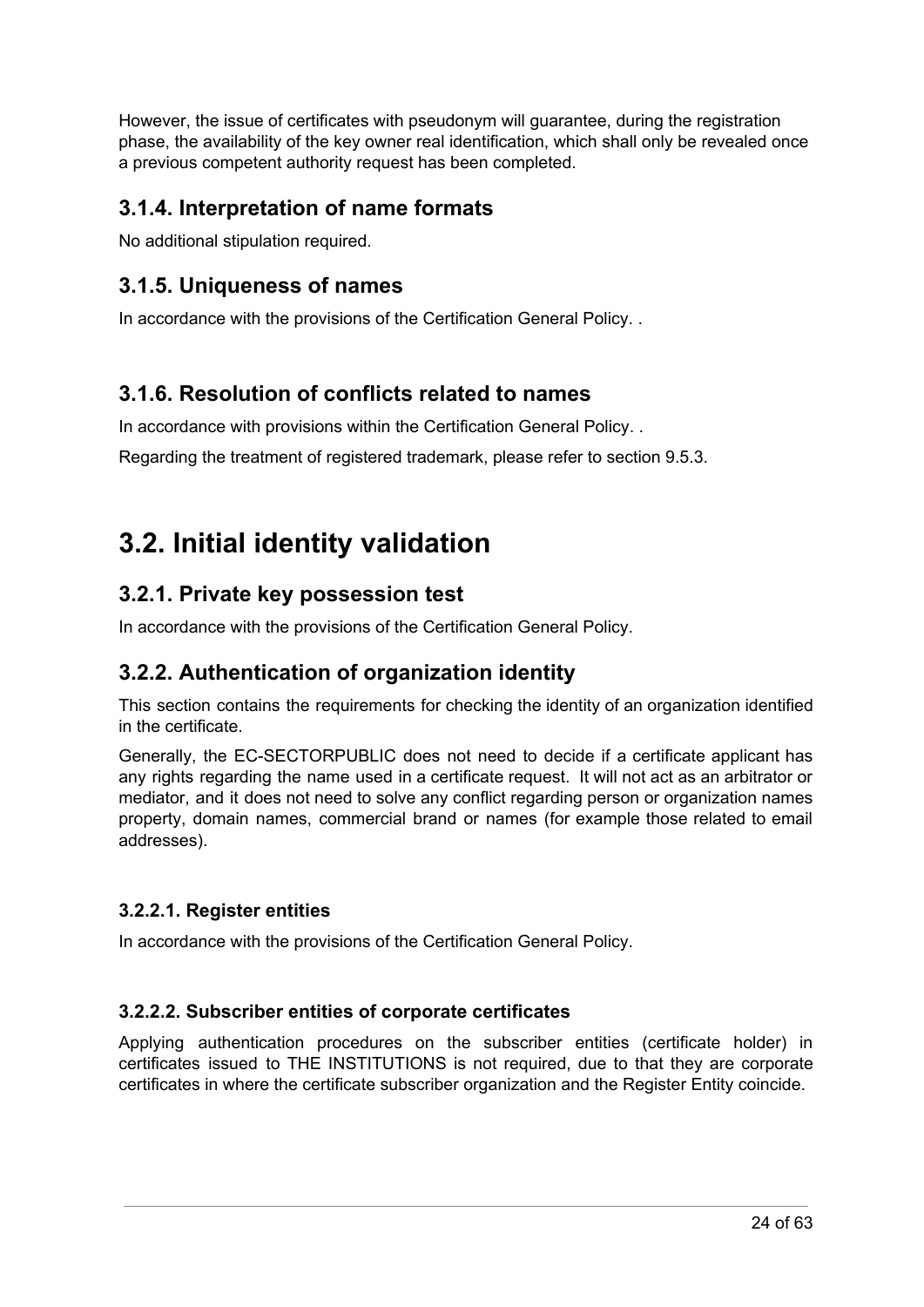#### <span id="page-25-0"></span>**3.2.2.3. Other subscriber entities**

#### <span id="page-25-1"></span>**3.2.2.3.1. Requirements for affiliate person certificates**

In accordance with the provisions of the Certification General Policy..

#### <span id="page-25-2"></span>**3.2.2.3.2. Specific requirements for device certificates**

In accordance with the provisions of the Certification General Policy.

### <span id="page-25-3"></span>**3.2.3. Authentication of a physical person identity**

This section contains information controlling the identification validation of a person identified in a certificate.

#### <span id="page-25-4"></span>**3.2.3.1. Identification elements**

Each subscriber organization decides on the necessary documentation required for proving the key owner identity, and this is described in its governing regulations.

In each case, these identifying documents will contain at least:

- Name and surnames of the person
- Legally acknowledged identity number (National Id Document, VAT number or National Id for Foreigners of the Schengen Agreement countries; passport for cases of foreigner certificates).
- Any other information that could be used for differentiate one person from another, within the institution scope (for example: photography, email, category, position etc.).

#### <span id="page-25-5"></span>**3.2.3.2. Validation of the identification elements**

In accordance with provisions of the Certification General Policy.

#### <span id="page-25-6"></span>**3.2.3.3. Necessity of personal presence**

In accordance with provisions of the Certification General Policy.

#### <span id="page-25-7"></span>**3.2.3.4. Connection between physical person and organization**

Certificates for public servant: these are corporate certificates where the Register Entity and the subscriber coincide, therefore it is not necessary to obtain specific documentary proof about the connection between the key owner and the Register Entity, since the entity inner registers shall be used.

Certificates for affiliate person: the EC-SECTORPUBLIC - by means of the intervention of a Register Entity - must obtain a documentary proof about the connection between the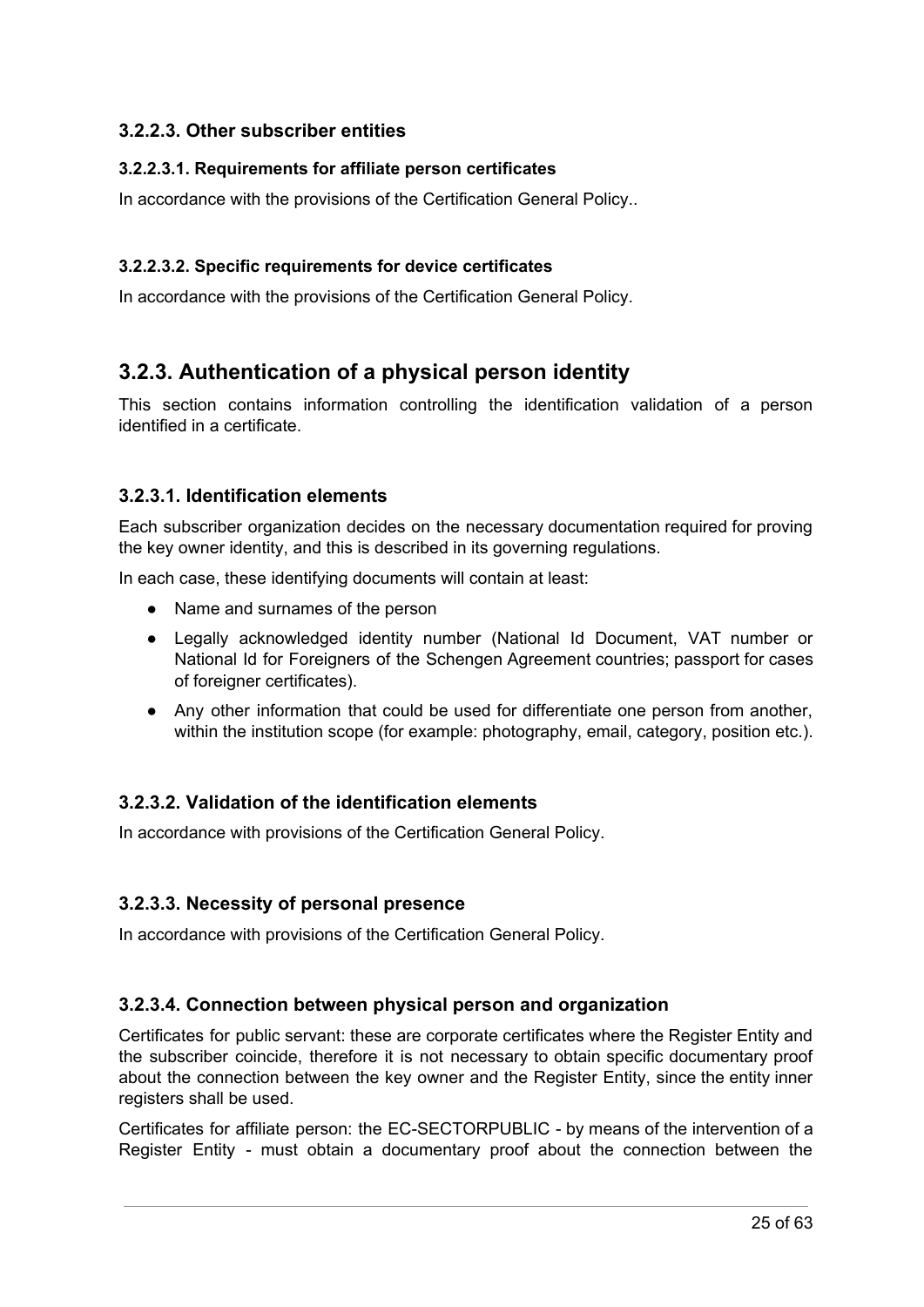organization and the physical person who will become the private key owner, through any media accepted within the law.

#### <span id="page-26-0"></span>**3.2.4. Information not verified**

The certificate subscriber entity is responsible for all the information included in the certificate request being exact and correct for the certificate purpose, and that it has right for its use (for example, the right to use one name in the email address or the legitimacy in the use of a web server).

# <span id="page-26-1"></span>**3.3. Identification and authentication of the renewal requests**

#### <span id="page-26-2"></span>**3.3.1. Validation for certificates renewal**

Regardless of whether an ordinary renewal or renewal after the revocation of a certificate is being made, the process for will be the same as for new certificates issue: the EC-SECTORPUBLIC will need to check - by means of a Register Entity intervention - that the information used to verify identity, plus the rest of the subscriber data and the key owner information remains valid.

If any information about the subscriber or the key owner has changed, it shall be registered, in accordance with the provisions in section *3.2 Initial identity validation*.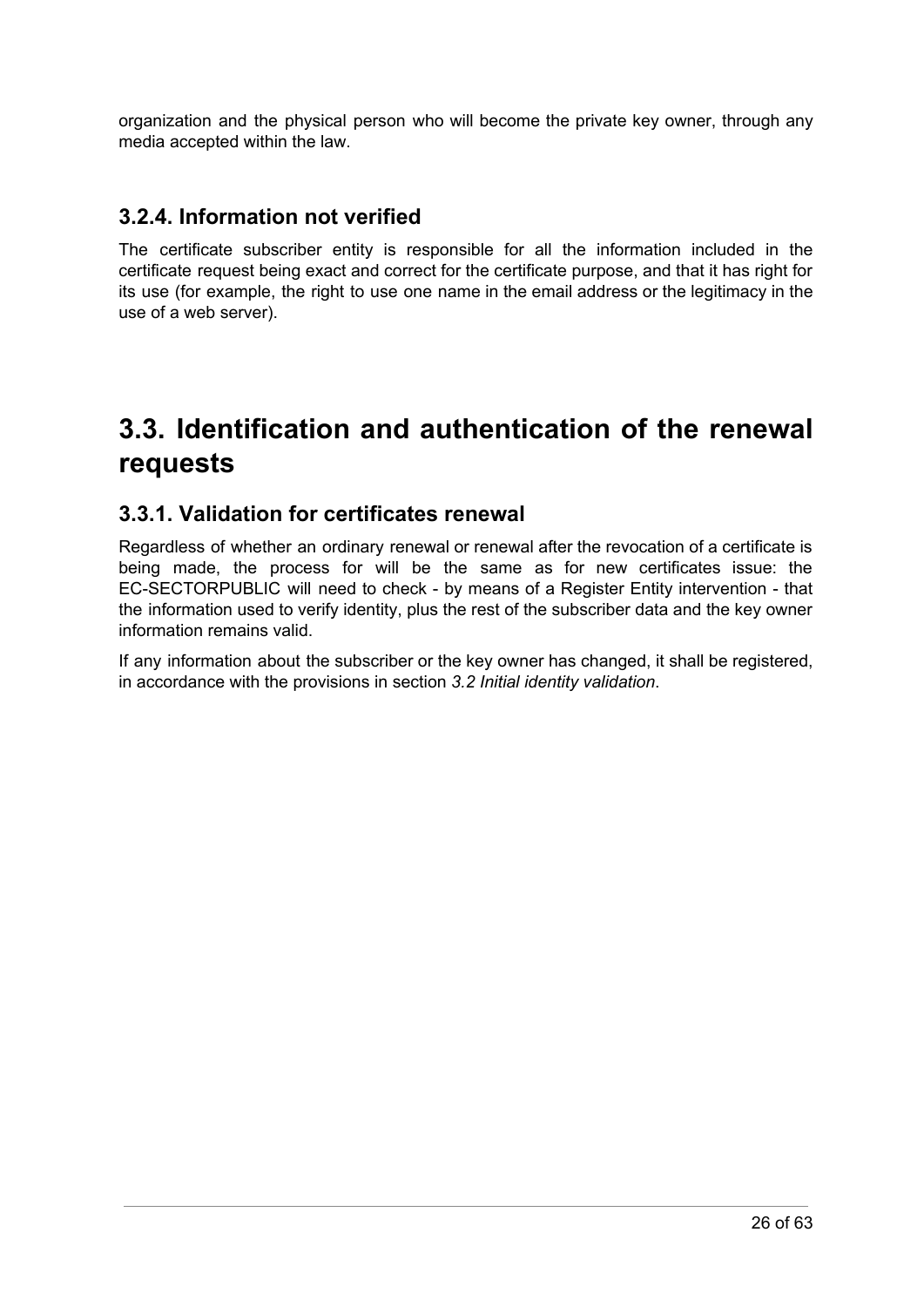# <span id="page-27-0"></span>**4. Operation features of the certificates life cycle**

Note: the word "*notification*" is used as an equivalent of "*communication*" in this document, except for when used to reference documentary processes with other public organizations required by applicable law.

# <span id="page-27-1"></span>**4.1. Request for certificate issue**

Submission of request is the first step a potential subscriber takes towards obtaining certificates for its personnel.

For Public Administrations, the request shall be sent:

- through T-CAT Register Entities
- directly to the Consorci AOC (in cases where the requester does not have any allocated register entity, Consorci AOC will act as a T-CAT Register Entity).

The request application requires the submission of documentation containing exact and proven (certified) information regarding persons, entities or devices for which the certificate is to be used. The application needs to be signed by the subscriber entity authorised person to that purpose, and certification of the information needs to be attached.

It may also be necessary to confirm a physical address, or provide other additional data in order to establish the means for direct contact with the future key owner.

All documentation should be delivered to the Register Entity through electronic media, although it can be sent in paper format or via email in exceptional cases such us the following:

- the subscriber entity, due to its legal nature, is not able to utilise the IT application used for sending the requests (currently, EACAT).
- for the first time that the entity requests digital certificates, in which case it generally would not have any digital certificate to perform the request process through electronic media

#### <span id="page-27-2"></span>**4.1.1. Legitimacy of a request to issue**

In accordance with the provisions of Certification General Policy related to infrastructure certificates issue, corporate and personal certificates, and device certificate requests.

### <span id="page-27-3"></span>**4.1.2. Registration procedure; responsibilities**

Not applicable.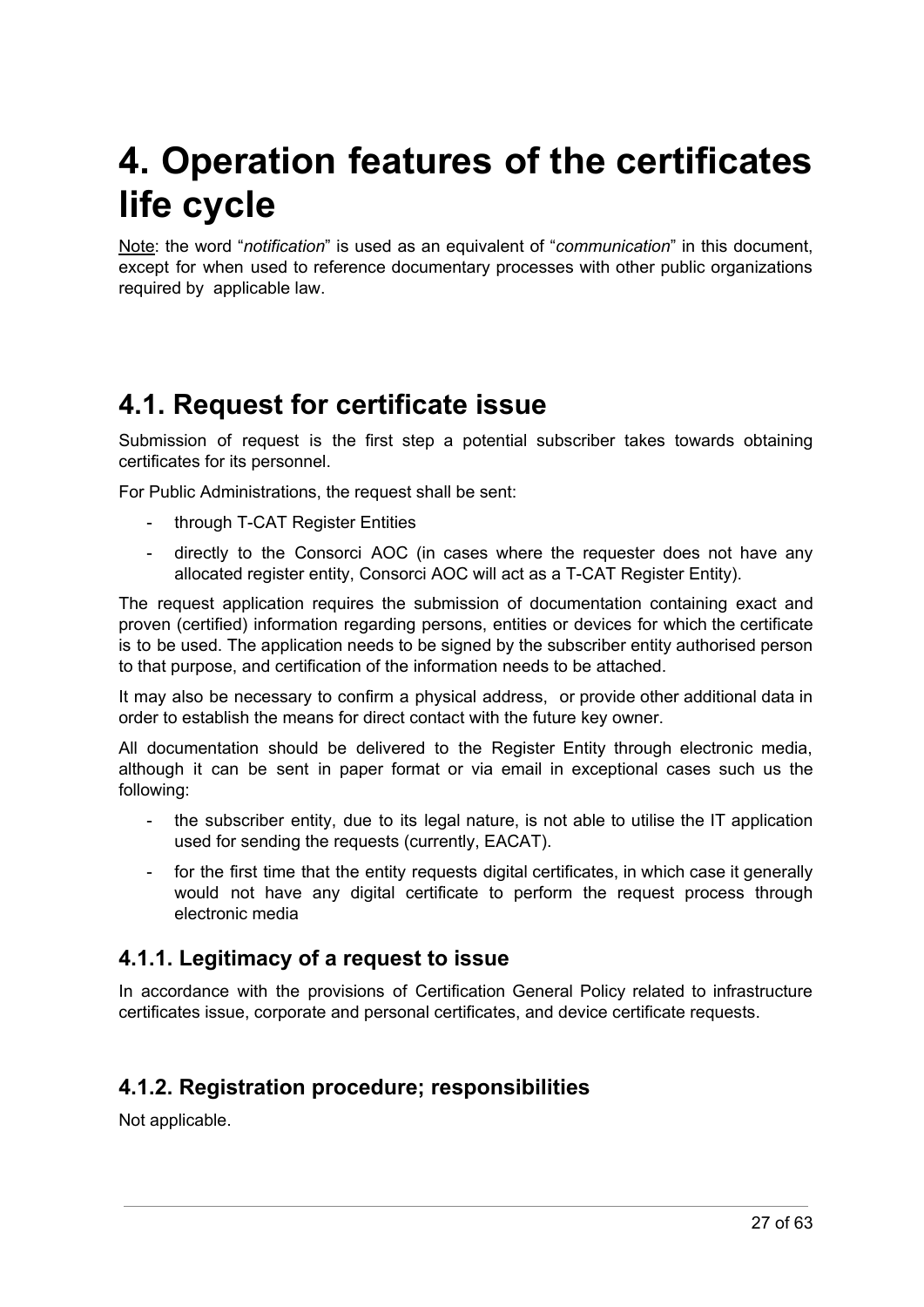# <span id="page-28-0"></span>**4.2. Certification request procedure**

#### <span id="page-28-1"></span>**4.2.1. General requirements for all certificates**

The regular procedure for request of digital certificates is as follows:

1. Delivery of Subscriber Form

For a Public Sector of Catalonia entity to be able to request certificates, it must have previously sent the Fitxa del Subscriptor - correctly completed - to Consorci AOC. By this means, the Consorci AOC can register the entity accordingly in the management system and configure the necessary authorisations for the personnel indicated by the entity.

Usually this delivery shall be done by means of electronic media when all the roles that interact with the request process (applicant, certifier and service responsible) have digital certificates.

Alternatively, it is possible to issue the request (according to the reasons described in section *4.1 Request for certificate issue)* via the following alternative procedure:

- downloading the Subscriber Form from the Consorci AOC web
- delivery of the Card (correctly completed and digitally signed) to  $scd@acc.cat$ ; or (correctly completed and signed by hand) by postal mail to the address indicated in section *1.5.2 Contact details of the organization*.

This document will be delivered attached to the first certificates request, or when it is necessary to update the contained information.

#### 2. Obtaining certificates

Completed requests made through electronic media must be digitally signed by the applicant, and where it is necessary to attach a data certificate, this will need to be digitally signed by the certifier:

- firstly when the applicant signs the request, the system sends automatically an email to the entity certifier warning him/her to verify the certificate request data.
- the certifier being the entity person who has the capacity to justify the certificate holder data which needs to be issued (for example, the secretary, the HR responsible, etc.) The entity certifier opens the request, verifies the data, digitally signs then ends the request process
- Once the request process has ended, the entity output register entry and the T-CAT Register Entity input register entry (the one which the entity belongs) are automatically updated

The EC-SECTORPUBLIC receives the request data and uploads it to the certificates generation application system, where it remains available for the corresponding Register Entity.

Once the Register Entity has generated the certificate, it is forwarded to the subscriber entity.

If the request is made through electronic media, it needs to follow the appropriate procedure: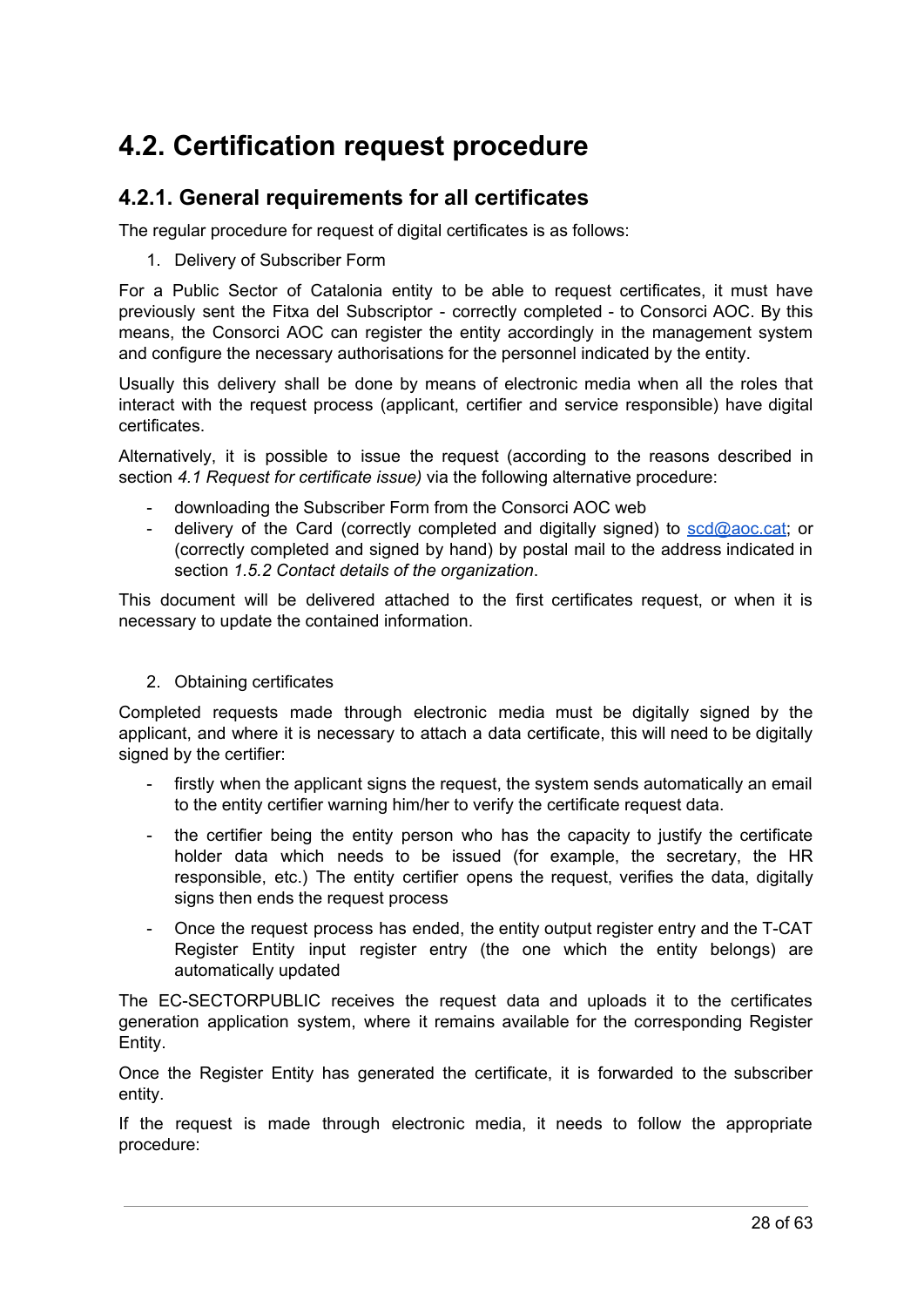- download of the request form and corresponding data certificate.
- delivery of the documents correctly completed and digitally signed to scd@aoc.cat; or delivery of the documents - correctly completed and signed by hand - by postal mail to the address indicated in section *1.5.2 Contact details of the organization.*

# <span id="page-29-0"></span>**4.3. Certificate issue**

Received requests are processed and validated.

If everything is correct, the request is sent to the Register Entity corresponding to the applicant entity. A message is then sent automatically to the applicant to inform regarding the process operation result in the positive or negative. If it is negative, the reasons are explained via referral to set error conditions.

### <span id="page-29-1"></span>**4.3.1. EC-SECTORPUBLIC actions during the issuing process**

*Note: the procedures established in this section are also applicable for certificate renewals, due to the fact that a renewal implies a new certificate issue.*

For each processed certificate request, the EC-SECTORPUBLIC shall act in accordance with the provisions in the Certification General Policy - section *4.3.1. Certification Entity Actions during issuing and renewal processes*.

### <span id="page-29-2"></span>**4.3.2. Communicating the subscriber about the issue**

EC-SECTORPUBLIC shall communicate with the applicant regarding request approval or rejection.

For approval cases, it shall also communicate (where appropriate) with the future key owner for which the certificate has been created, if there is a means available to do this.

# <span id="page-29-3"></span>**4.4. Acceptance of certificate**

For particular certificate profiles, EC-SECTORPUBLIC is responsible for the creation of a cryptographic key pair, while for all certificates remains responsible for generating the corresponding digital certificate.

For those certificate profiles which the key pair is generated and stored on cryptographic cards, EC-SECTORPUBLIC shall also be responsible for creating the corresponding PIN and PUK codes. These codes are sent directly to the key owner, usually via email but also through postal mail in a plain envelope in certain circumstances. The key owner is be able to recover these codes anytime through the telematic application.

At the same time, the card containing the requested certificate is sent through postal mail to the inner register entity of the subscriber entity.

EC-SECTORPUBLIC shall generate the certificate delivery and acceptance form for the key owner, where the described contents of the Certification General Policy are indicated.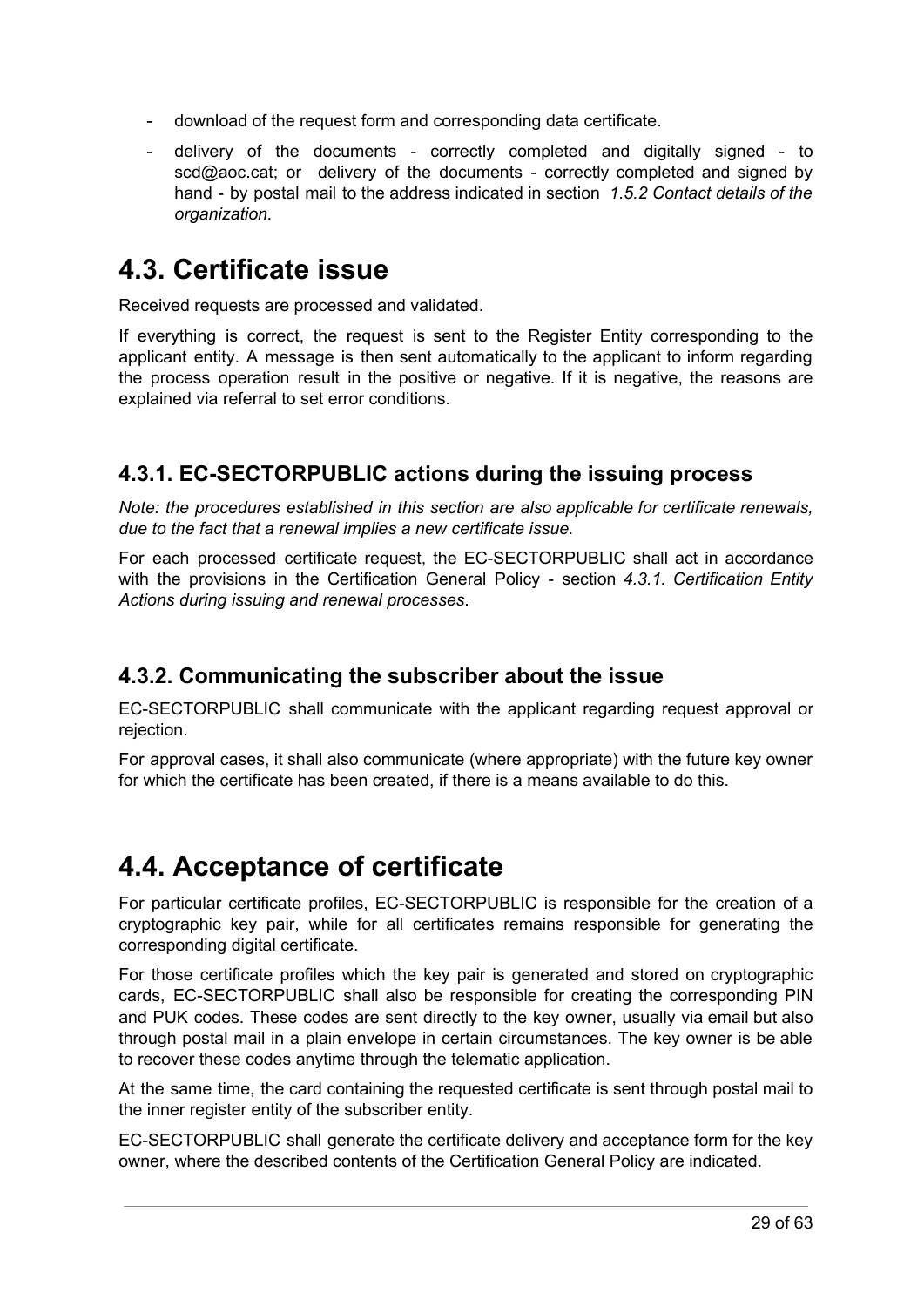### <span id="page-30-0"></span>**4.4.1. Responsibilities of the Subscriber Body**

#### <span id="page-30-1"></span>**4.4.1.1. For personal certificates**

EC-SECTORPUBLIC is able to delegate to subscriber bodies (specifically to the responsible) some of its responsibilities regarding to the delivery and acceptance process of the digital certificates that it issues.

Specifically, the register entity responsible shall:

- inform the key owner of its obligations and responsibilities regarding to the certificate
- require the key owner to acknowledge receipt of the certificate, and of the corresponding cryptographic device (when applicable), as well as acceptance of these elements through signing the certificate delivery and acceptance form.
- For those profiles which require cryptographic card, deliver it to the key owner in person, once the key owner has signed the certificate delivery and acceptance form, as well as a copy of this form.

#### <span id="page-30-2"></span>**4.4.1.2. For device certificates**

Device certificates shall be delivered by means of a file that the responsible subscriber entity must download.

#### <span id="page-30-3"></span>**4.4.2. Conduct which constitutes the certificate acceptance**

The certificate is confirmed accepted through the key owner signature of the certificate delivery and acceptance form.

The possibility of accepting the certificate by means of a telematic mechanism that activates the certificate may also be considered.

#### <span id="page-30-4"></span>**4.4.3. Publication of the certificate**

In accordance with the provisions of Certification General Policy.

### <span id="page-30-5"></span>**4.4.4. Notifying the issue to third parties**

Not applicable.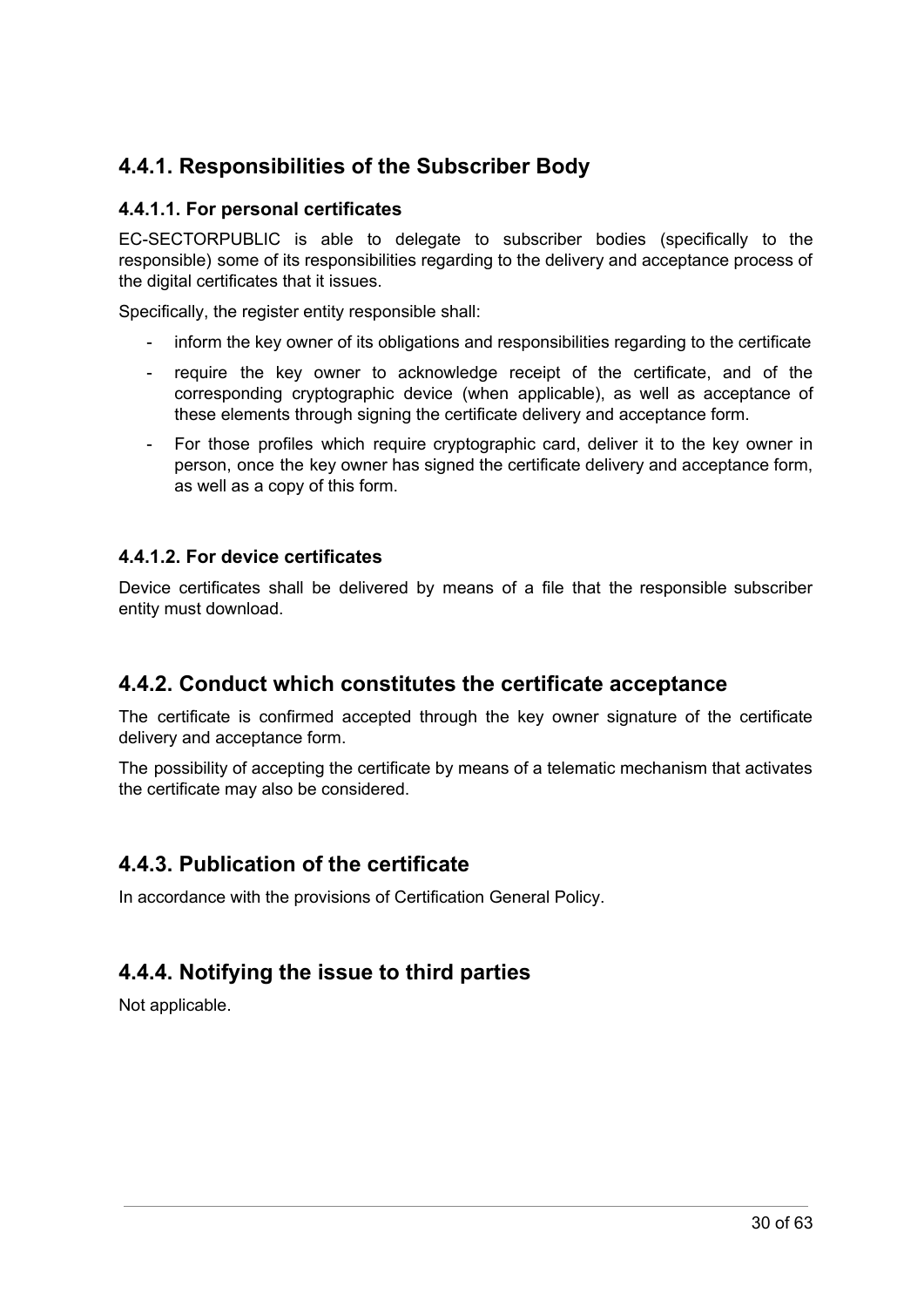# <span id="page-31-0"></span>**4.5. Use of the key pair and the certificate**

#### <span id="page-31-1"></span>**4.5.1. Use for key owners**

In accordance with the provisions of Certification General Policy.

### <span id="page-31-2"></span>**4.5.2. Use for third party that trusts certificates**

In accordance with the provisions of Certification General Policy.

# <span id="page-31-3"></span>**4.6. Certificate renewal without keys renewal**

Certificate renewal without keys renewal is not allowed.

# <span id="page-31-4"></span>**4.7. Certificate renewal with keys renewal**

In accordance with the provisions of Certification General Policy.

# <span id="page-31-5"></span>**4.8. Telematic renewal**

In accordance with the provisions of Certificate General Policy.

# <span id="page-31-6"></span>**4.9. Modification of certificates**

In accordance with the provisions of Certification General Policy.

Additionally and in particular circumstances (such as organizational changes, at the beginning of a new legislature, when some departments disappear and their functions are integrated in other departments, or just name changes), and in a transitory way, the non identifying data about the key owner that is recorded in the certificate (like email address, department, etc.) may not adapt to the new circumstances. In these cases, the organization shall plan the certificate renewal for its users. This can be delayed due to economic or organizational reasons, without being breach of the assigned responsibility.

# <span id="page-31-7"></span>**4.10. Revocation and suspension of certificates**

#### <span id="page-31-8"></span>**4.10.1. Causes of certificates revocation**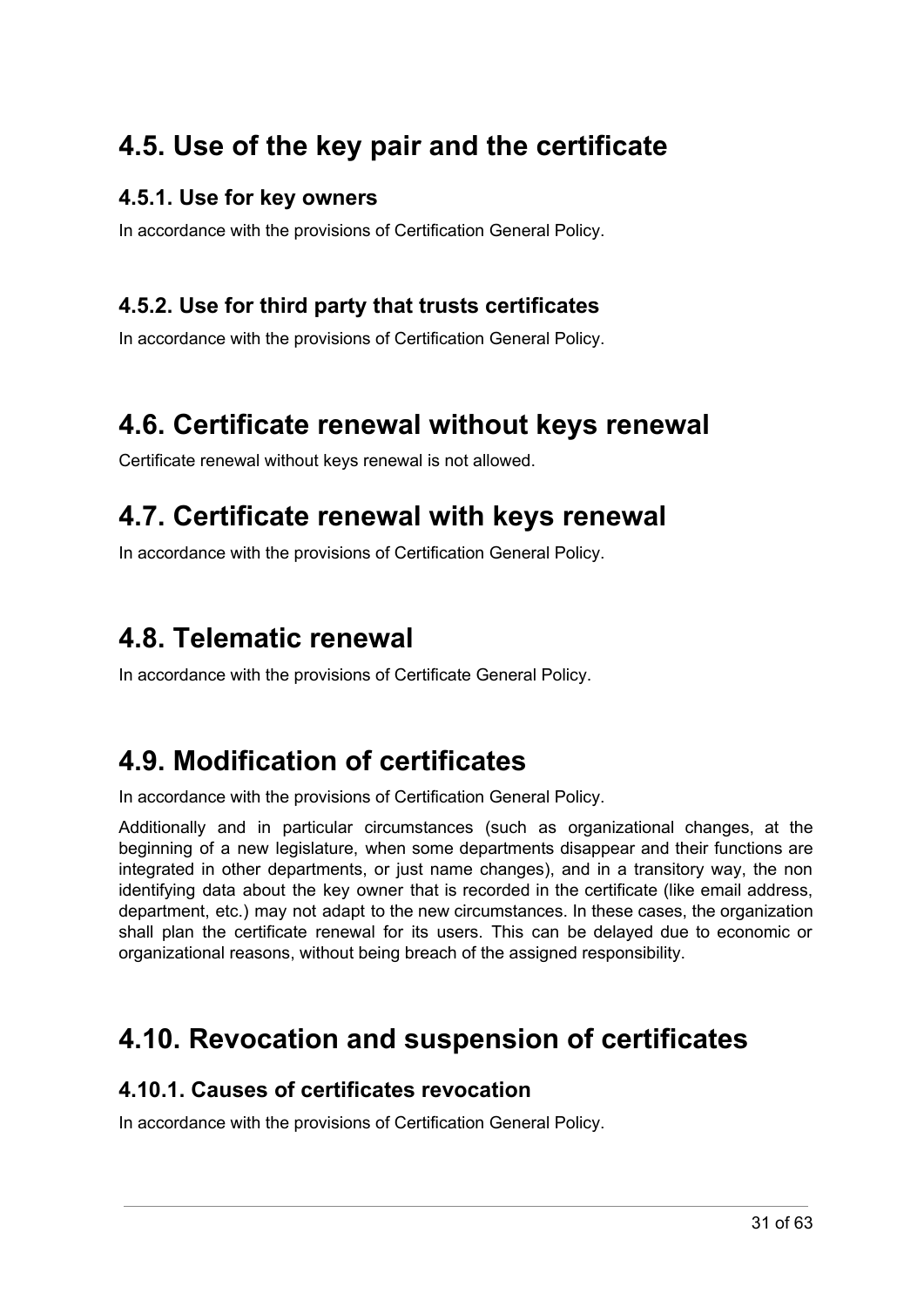### <span id="page-32-0"></span>**4.10.2. Legitimation for requesting a revocation**

In accordance with the provisions of Certification General Policy.

#### <span id="page-32-1"></span>**4.10.3. Procedures for revocation request**

The revocation request must be processed through telematic media. It shall be sent via signed email, or via certified postal mail in exceptional moments. It must to contain enough information to reasonably identify - under EC-SECTORPUBLIC criteria - the certificate that is requested for revocation, and the authenticity and authority of the applicant.

The supplied information needs to contain the detail contacts for the key owner (including National Id Document or equivalent), data regarding the revocation applicant entity, the certificate series number, plus current date and the reason for revocation to be requested.

The Register Entity may be asked for more information in order to complete this procedure.

The Register Entity should collect the necessary information and register the revocation request.

Register Entities should manage the revocation requests within regular office hours. Outside of these hours, when revocation of a certificate is urgent, a precautionary suspension can be requested through phone call to User Service Center of the Consorci AOC, which is available 24x365.

The suspension is forbidden for the following device certificates, being able to be only revoked:

- Device certificates SSL
- Device certificates SSL EV
- Mid-level electronic office certificate

Revocation action is made by one of the operators of the Register Entity, by accessing the web application and authenticating through an operator digital certificate (CIPISQ) issued by EC-SECTORPUBLIC.

Once the status change has been registered in the EC-SECTORPUBLIC system, a new Certificate Revocation List (LCR or CRL) is published, and the reference to this certificate shall be documented there.

The subscriber, and the key owner if applicable, are informed about the change on the certificate status, according to article 10.2 of Spanish Law of electronic signature.

#### <span id="page-32-2"></span>**4.10.4. Term time for revocation request**

In accordance with the provisions of Certification General Policy.

#### <span id="page-32-3"></span>**4.10.5. Maximum term for revocation request process**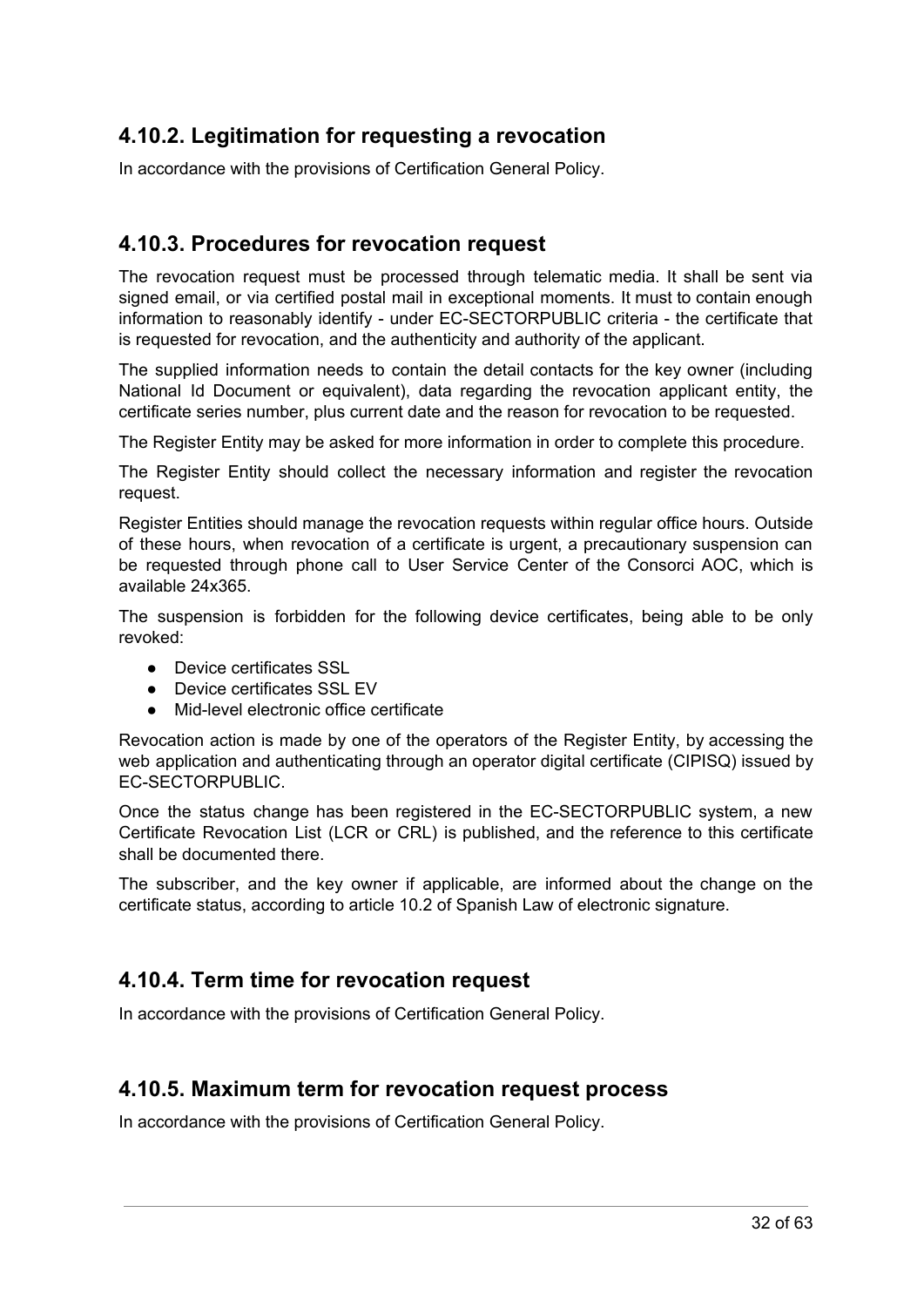### <span id="page-33-0"></span>**4.10.6. Obligation to consult information related to certificate revocation**

In accordance with the provisions of Certification General Policy.

#### <span id="page-33-1"></span>**4.10.7. Issue frequency of the Certificate Revocation List**

In accordance with the provisions of Certification General Policy.

#### <span id="page-33-2"></span>**4.10.8. Maximum period for Certificate Revocation List publication**

In accordance with the provisions of Certification General Policy.

#### <span id="page-33-3"></span>**4.10.9. Availability of certificate status check services**

In accordance with the provisions of Certification General Policy.

### <span id="page-33-4"></span>**4.10.10. Obligation to consult information regarding certificate status check services**

In accordance with the provisions of Certification General Policy.

#### <span id="page-33-5"></span>**4.10.11. Other forms of certificate revocation information**

Without additional stipulation.

### <span id="page-33-6"></span>**4.10.12. Special requirements for private key security breach cases**

In accordance with the provisions of Certification General Policy.

#### <span id="page-33-7"></span>**4.10.13. Causes of certificate suspension**

In accordance with the provisions of Certification General Policy.

#### <span id="page-33-8"></span>**4.10.14. Effect of certificate suspension**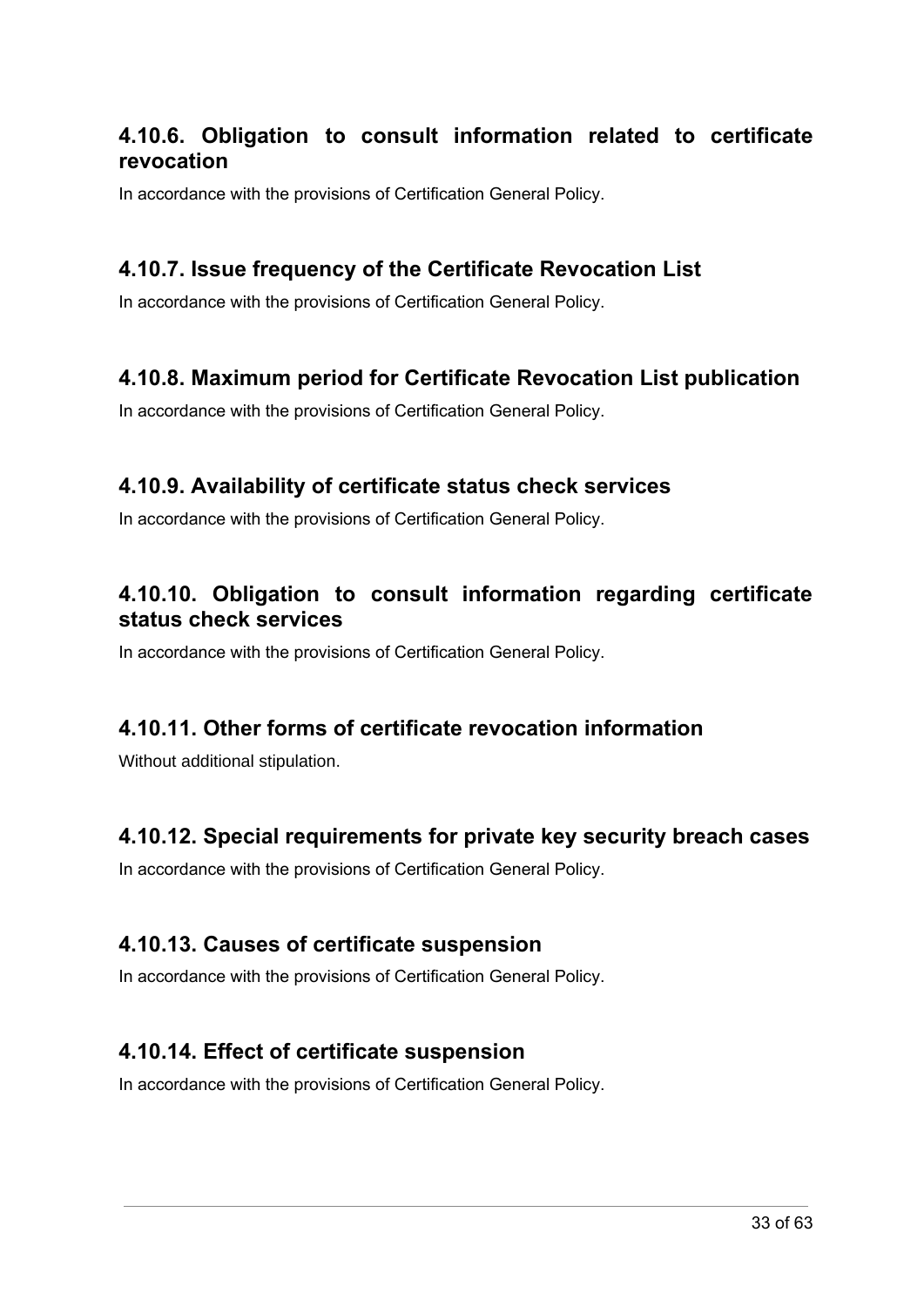### <span id="page-34-0"></span>**4.10.15. Authorisation to request a suspension**

In accordance with the provisions of Certification General Policy regarding to corporate certificate suspension.

#### <span id="page-34-1"></span>**4.10.16. Procedures of suspension request**

In accordance with the provisions of Certification General Policy.

#### <span id="page-34-2"></span>**4.10.17. Maximum period for suspension**

In accordance with the provisions of Certification General Policy.

#### <span id="page-34-3"></span>**4.10.18. Enabling a suspended certificate**

In accordance with the provisions of Certification General Policy.

# <span id="page-34-4"></span>**4.11. Certificate status check services**

#### <span id="page-34-5"></span>**4.11.1. Operational features of the services**

CRLs are published on the Consorci AOC website, and via the URLs indicated on the issued certificates.

Additionally, the verifiers shall be able to enquire on the published certificates in the E-SECTORPUBLIC directory.

#### <span id="page-34-6"></span>**4.11.2. Availability of the services**

In accordance with the provisions of Certification General Policy.

### <span id="page-34-7"></span>**4.11.3. Other functions of the services**

Without additional stipulation.

## <span id="page-34-8"></span>**4.12. End of the subscription**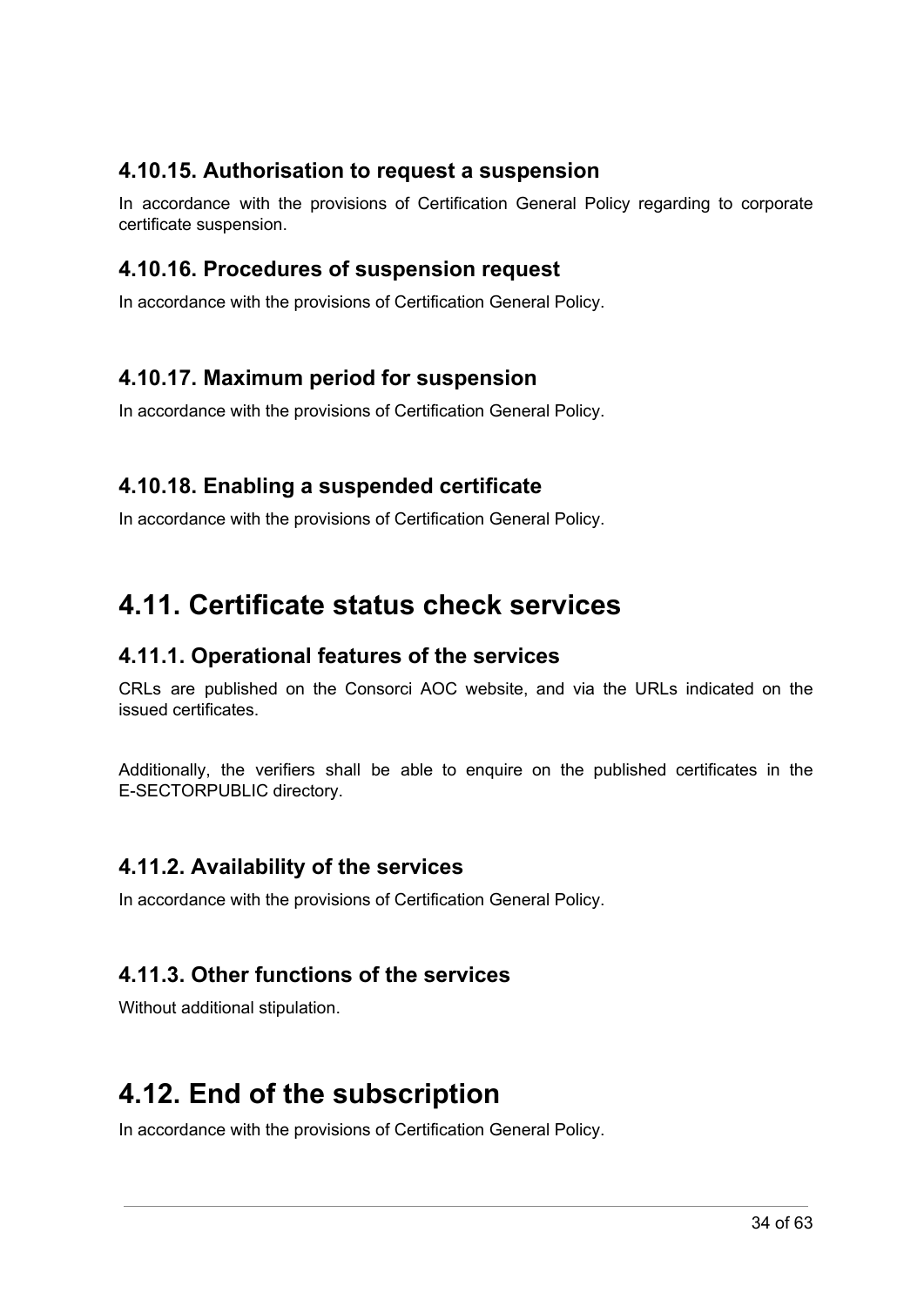# <span id="page-35-0"></span>**4.13. Keys deposit and recovery**

### <span id="page-35-1"></span>**4.13.1. Policy and practices of keys deposit and recovery**

There is no key recovery for certificates issued by EC-SECTORPUBLIC.

### <span id="page-35-2"></span>**4.13.2. Policy and practices of session keys encapsulation and recovery**

<span id="page-35-3"></span>Without additional stipulation.

# **4.14. SSL-like certificates issues**

To notify any concern related with the usage, correctness, security or other regarding any kind of website authentication or SSL certificate issued by the Responsible Organization, that is:

- Device certificates SSL,
- Device certificates SSL EV.
- Mid-level electronic office certificate,

please contact to the Contact details of the organization or the following electronic address:

incident\_pki@aoc.cat,

providing, if possible:

- 1. Date and time
- 2. Certificate serial number
- 3. URL at you are trying to access to
- 4. IP address from you are trying to access to the above URL

# <span id="page-35-4"></span>**5. Controls of physical, management and operation security**

# <span id="page-35-5"></span>**5.1. Control of physical security**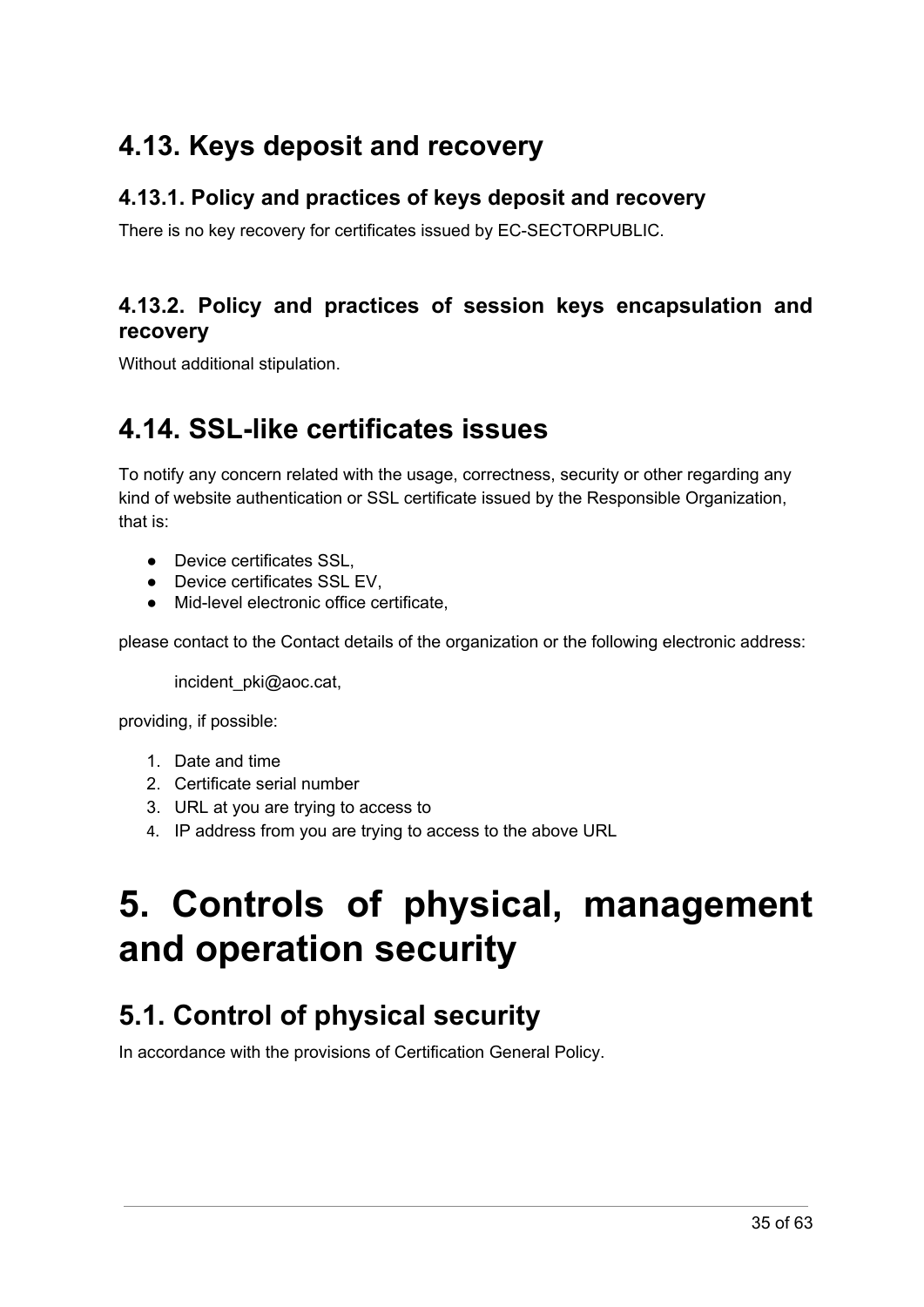### <span id="page-36-0"></span>**5.1.1. Location and construction of the facilities**

In accordance with the provisions of Certification General Policy.

#### <span id="page-36-1"></span>**5.1.2. Physical access**

In accordance with the provisions of Certification General Policy.

#### <span id="page-36-2"></span>**5.1.3. Electricity and air conditioner**

In accordance with the provisions of Certification General Policy.

#### <span id="page-36-3"></span>**5.1.4. Water exposure**

In accordance with the provisions of Certification General Policy.

#### <span id="page-36-4"></span>**5.1.5. Fire warning and protection**

In accordance with the provisions of Certification General Policy.

#### <span id="page-36-5"></span>**5.1.6. Supports store**

In accordance with the provisions of Certification General Policy.

#### <span id="page-36-6"></span>**5.1.7. Waste management**

In accordance with the provisions of Certification General Policy.

#### <span id="page-36-7"></span>**5.1.8. Secure offsite copy**

In accordance with the provisions of Certification General Policy.

# <span id="page-36-8"></span>**5.2. Procedure controls**

EC-SECTORPUBLIC guarantees that its systems operate in a secure way, by establishing and implementing procedures for the related functions that affect its service provision..

EC-SECTORPUBLIC personnel execute the administrative and management procedures according to the EC-SECTORPUBLIC security policy. This security policy offers support to roles with different privileges..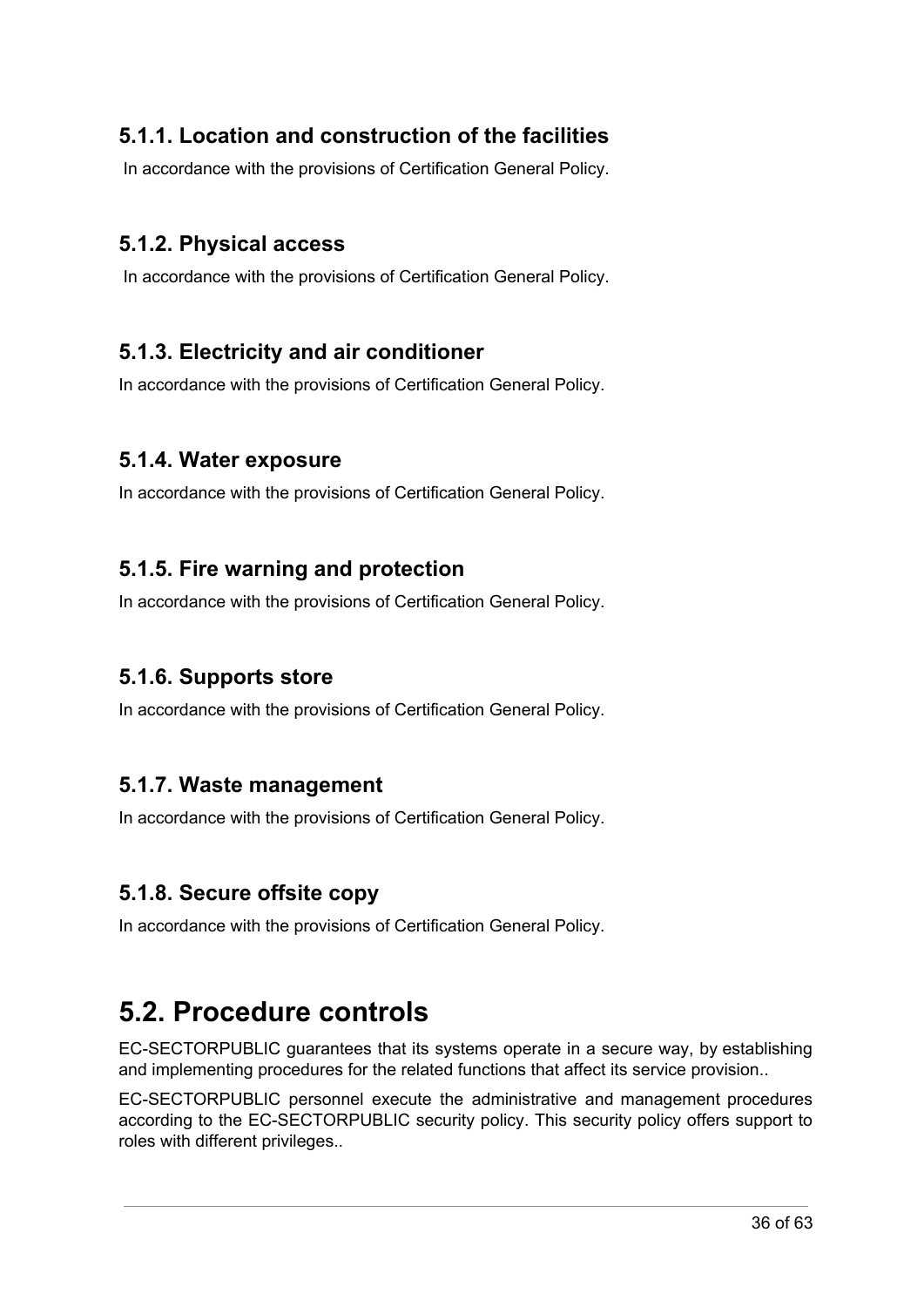### <span id="page-37-0"></span>**5.2.1. Reliable functions**

In accordance with the provisions of Certification General Policy.

Reliable functions and obligations are described within section 5.3 of this document.

#### <span id="page-37-1"></span>**5.2.2. Number of persons per task**

In accordance with the provisions of Certification General Policy.

### <span id="page-37-2"></span>**5.2.3. Identification and authentication for each function**

In accordance with the provisions of Certification General Policy.

### <span id="page-37-3"></span>**5.2.4. Roles which require tasks separation**

In accordance with the provisions of Certification General Policy.

# <span id="page-37-4"></span>**5.3. Personnel controls**

EC-SECTORPUBLIC considers the following aspects:

- Information confidentiality is maintained via available means and by keeping an appropriate attitude for the development of its functions, while outside of the work environment it is maintained by managing all aspects of infrastructures security.
- Being diligent and responsible with the treatment, maintenance and custody of the assets identified in the policy, within security plans or within this document.
- Non-public information shall not be revealed outside of the infrastructure. It is also not allowed to remove information media for sharing with lower security levels.
- Any incident which is considered to affect infrastructure security or to limit the service quality, must be reported to Security Responsible at the earliest opportunity.
- Infrastructure assets shall be used for the purposes for which they have been mandated.
- It is required to have manuals and guidelines for the system users that allow them to develop their functions correctly.
- Written documentation that indicates the functions and security measures to which the user is subjected, is required
- The security responsible ensures that the above referred documentation is supplied, and provides area responsible contacts with all the necessary information.
- No software or hardware that have not been specifically authorised in writing by the IT responsible, shall be installed.
- Intentional access, deletion or modification of information not designated for that person or professional profile, is not permitted.

Personnel bound by these regulations:

Digital Certification Service Responsible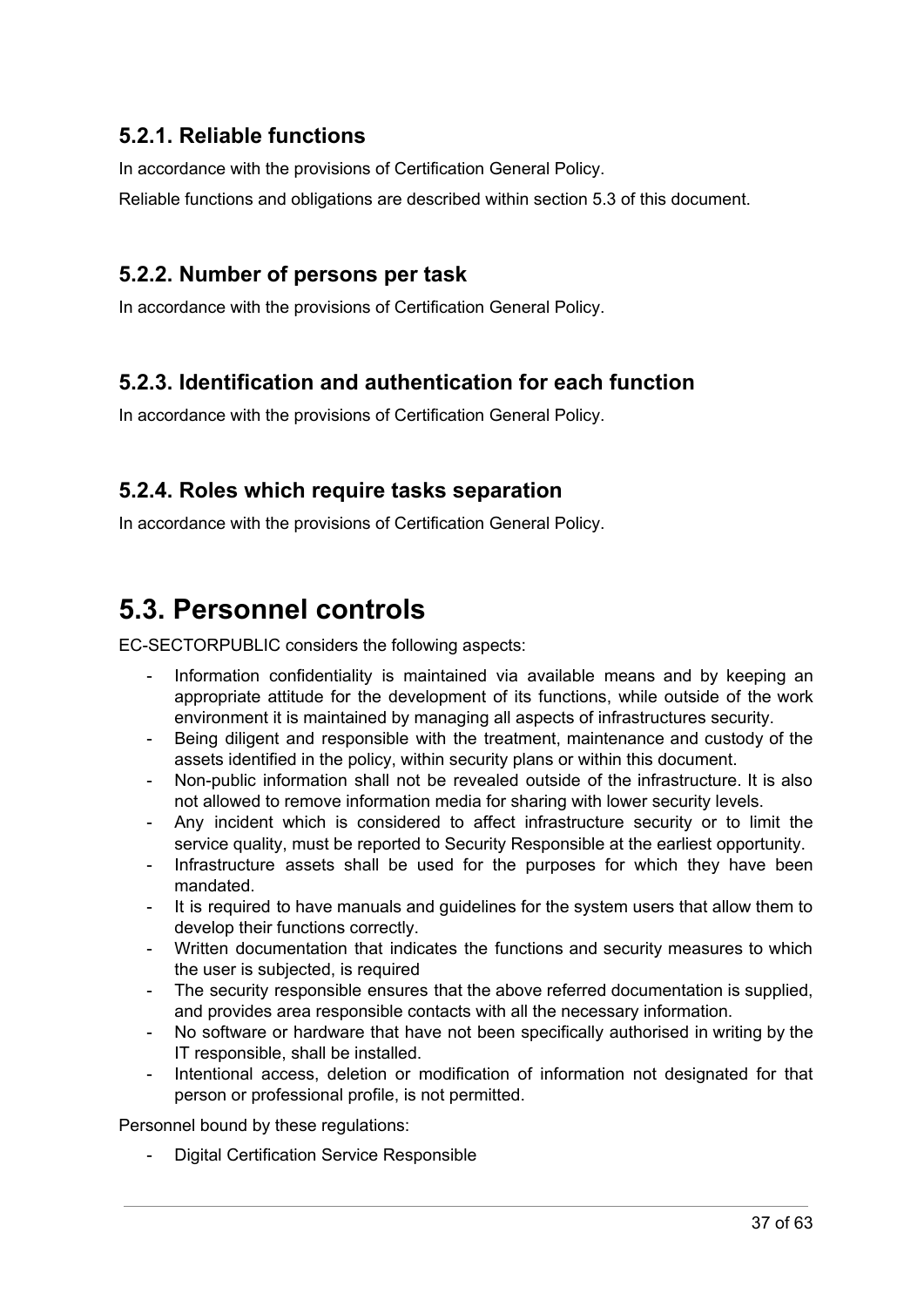- EC-SECTORPUBLIC Responsible
- Security Responsible
- Operations Responsible
- Key Ceremony Operator
- administration, operation and exploitation Technical Team
- **Network Administrators**
- **Register Entity Operators**

In addition, regulation compliance extends to the following personnel of Consorci AOC who:

- submit certificate requests
- approve and validate certificate requests
- submit certificate generation / customisation
- guard keys or cryptographic tokens
- guard the keys or secure combinations to access the operation room
- retain access to classified information
- communications and operations personnel
- are security personnel (physical and logical) involved in the operation
- are the service responsible

### <span id="page-38-0"></span>**5.3.1. Record, qualification, experience and authorisation requirements**

In accordance with the provisions of Certification General Policy.

#### <span id="page-38-1"></span>**5.3.2. Training requirements**

In accordance with the provisions of Certification General Policy.

In addition, Consorci AOC provides all the personnel involved in EC-SECTORPUBLIC Register Entities operations with appropriate information, including work and security procedures.

Periodic training on security rules, contingency plan and incident management is also given to internal personnel.

### <span id="page-38-2"></span>**5.3.3. Requirement for and frequency of training update**

In accordance with the provisions of Certification General Policy.

### <span id="page-38-3"></span>**5.3.4. Sequence and frequency of job rotation**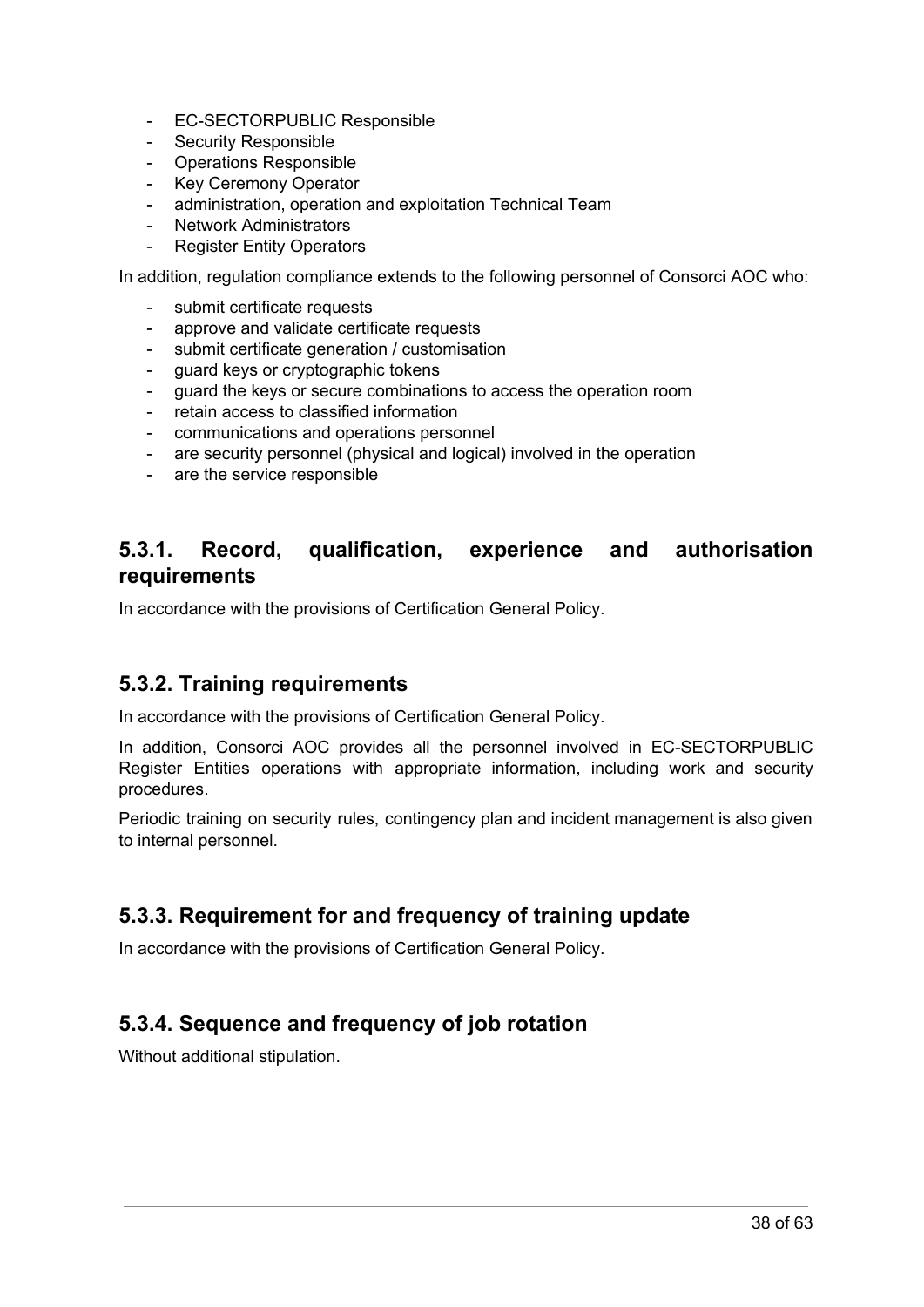### <span id="page-39-0"></span>**5.3.5. Penalties for unauthorised actions**

In accordance with the provisions of Certification General Policy.

### <span id="page-39-1"></span>**5.3.6. Requirements for hiring personnel**

In accordance with the provisions of Certification General Policy.

#### <span id="page-39-2"></span>**5.3.7. Provision of documentation to personnel**

In accordance with the provisions of Certification General Policy.

# <span id="page-39-3"></span>**5.4. Procedures for security audit**

#### <span id="page-39-4"></span>**5.4.1. Types of registered events**

In accordance with the provisions of Certification General Policy.

#### <span id="page-39-5"></span>**5.4.2. Treatment frequency of audit registers**

In accordance with the provisions of Certification General Policy.

#### <span id="page-39-6"></span>**5.4.3. Preservation period of audit registers**

In accordance with the provisions of Certification General Policy.

#### <span id="page-39-7"></span>**5.4.4. Protection of audit registers**

In accordance with the provisions of Certification General Policy.

#### <span id="page-39-8"></span>**5.4.5. Procedures for maintaining secure copies**

In accordance with the provisions of Certification General Policy.

The following points have been instituted in order to correctly preserve secure copies:

- Materials are kept in fire-resistant cabinets
- Only authorised personnel can access to secure copies
- The copies are identified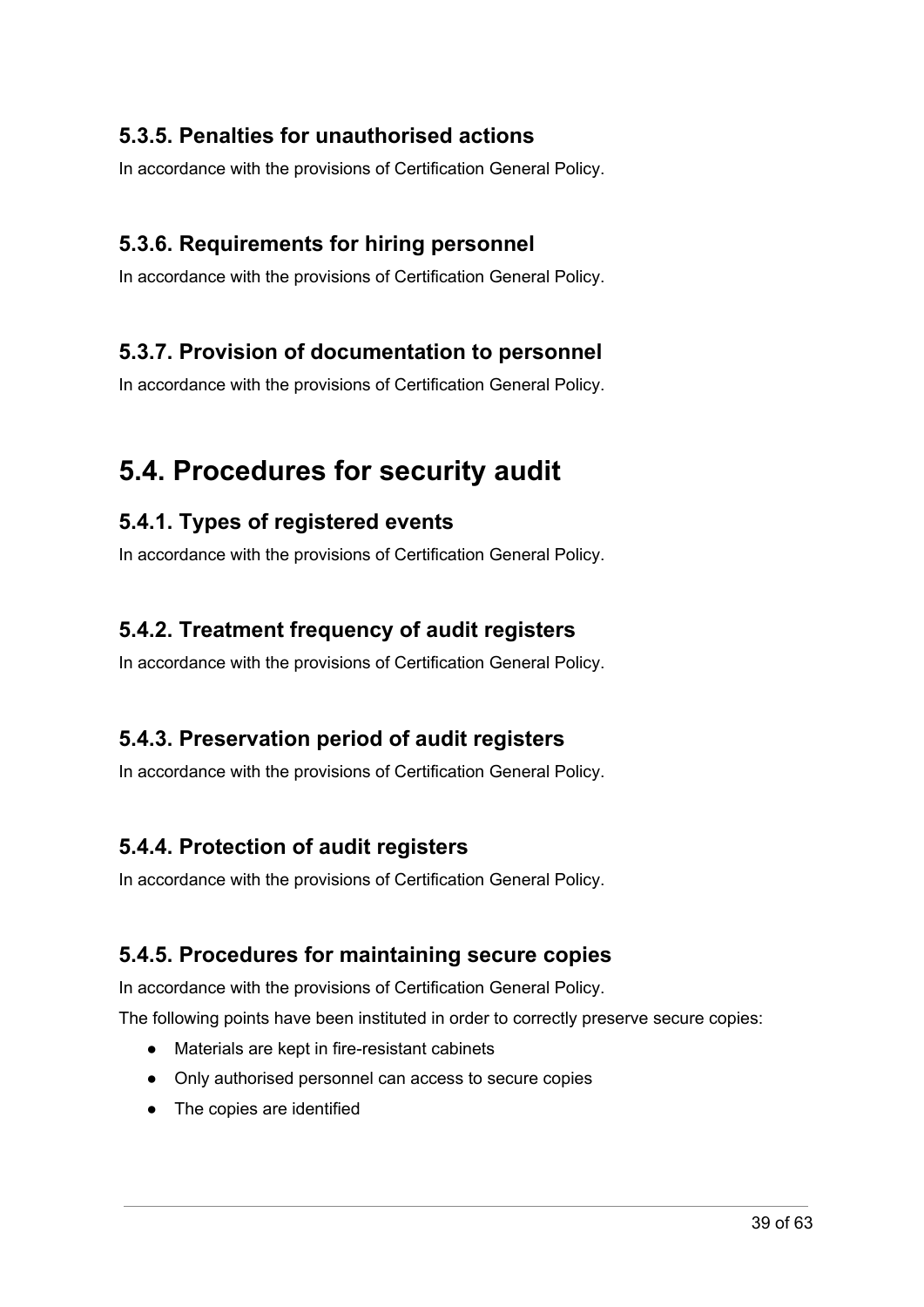- If a material that has already contained a secure copy (USB, DVD's…) needs to be reused, it is necessary to make sure that the data is completely deleted and impossible to recover.
- Secure copies removal outside Register Entity need to be specifically authorised, via submission of an appropriate request form and noting the details in the register book.
- It is intended that secure copies are deposited periodically outside of the Register Entity.

### <span id="page-40-0"></span>**5.4.6. Location of accumulation systems of audit registers**

In accordance with the provisions of Certification General Policy.

### <span id="page-40-1"></span>**5.4.7. Notification of audit events to the event originator**

In accordance with the provisions of Certification General Policy.

### <span id="page-40-2"></span>**5.4.8. Analysis of security vulnerabilities**

In accordance with the provisions of Certification General Policy.

# <span id="page-40-3"></span>**5.5. Archive of informations**

In accordance with the provisions of Certification General Policy.

### <span id="page-40-4"></span>**5.5.1. Types of registered events**

EC-SECTORPUBLIC maintains a register of all the events that occur during a certificate life cycle, including its renewal.

EC-SECTORPUBLIC registers the following points:

- Original documents:
	- Certificates request form
	- Data certificate
	- Delivery form for certificates subscriber

EC-SECTORPUBLIC maintains the following in regard of Extended Validation certificates:

- *LOG* and audit trail
- Documentation regarding to requests, verifications and revocations of Extended Validation certificates.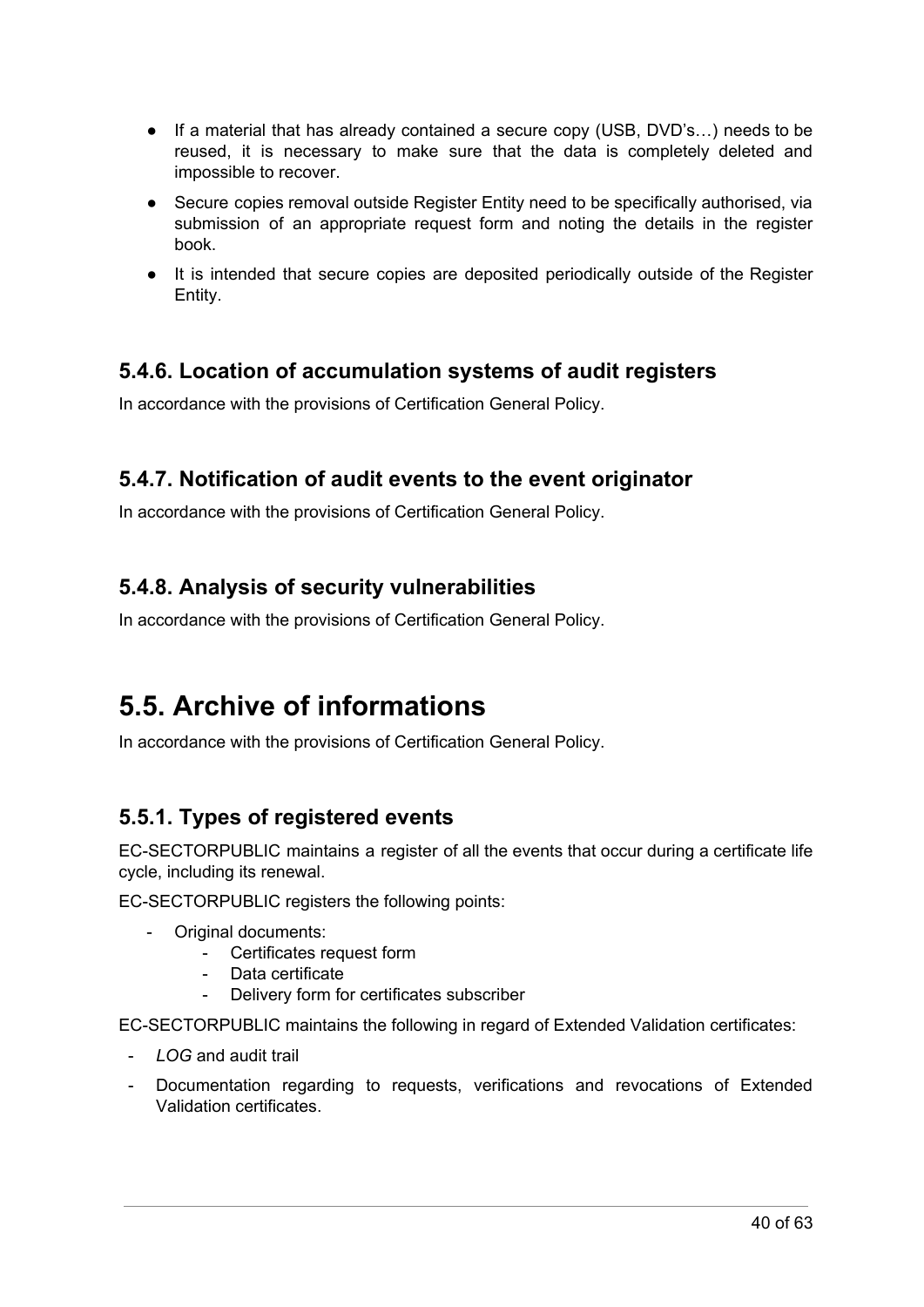#### <span id="page-41-0"></span>**5.5.2. Register preservation period**

L'EC-SECTORPUBLIC maintains the registers specified in section 5.5.1 during a 15 year retention period, initiated from the time of certificate dispatch.

EC-SECTORPUBLIC maintains the registers specified in section 5.5.1 regarding to Extended Validation certificates for 7 year retention period, initiated from the time of certificate dispatch.

### <span id="page-41-1"></span>**5.5.3. Archive protection**

In accordance with the provisions of Certification General Policy.

#### <span id="page-41-2"></span>**5.5.4. Support copy procedures**

A communication technical worker from Consorci AOC is responsible for making secure copies of logic access logs to LRA operating system.

Secure copies are created on a monthly basis and stored as CD copies. These CDs are kept in a safety deposit box in the same room.

#### <span id="page-41-3"></span>**5.5.5. Requirements for date and hour seal**

In accordance with the provisions of Certification General Policy.

### <span id="page-41-4"></span>**5.5.6. Location of archive system**

EC-SECTORPUBLIC has a storage system for archive data outside of its own facilities, as specified in section 5.1.8.

### <span id="page-41-5"></span>**5.5.7. Procedures for obtaining and verifying archive information**

In accordance with the provisions of Certification General Policy.

# <span id="page-41-6"></span>**5.6. Keys renewal**

l'EC-SECTORPUBLIC renewed certificates are communicated to end users through their publication in the section Servei SCD of the Consorci AOC web.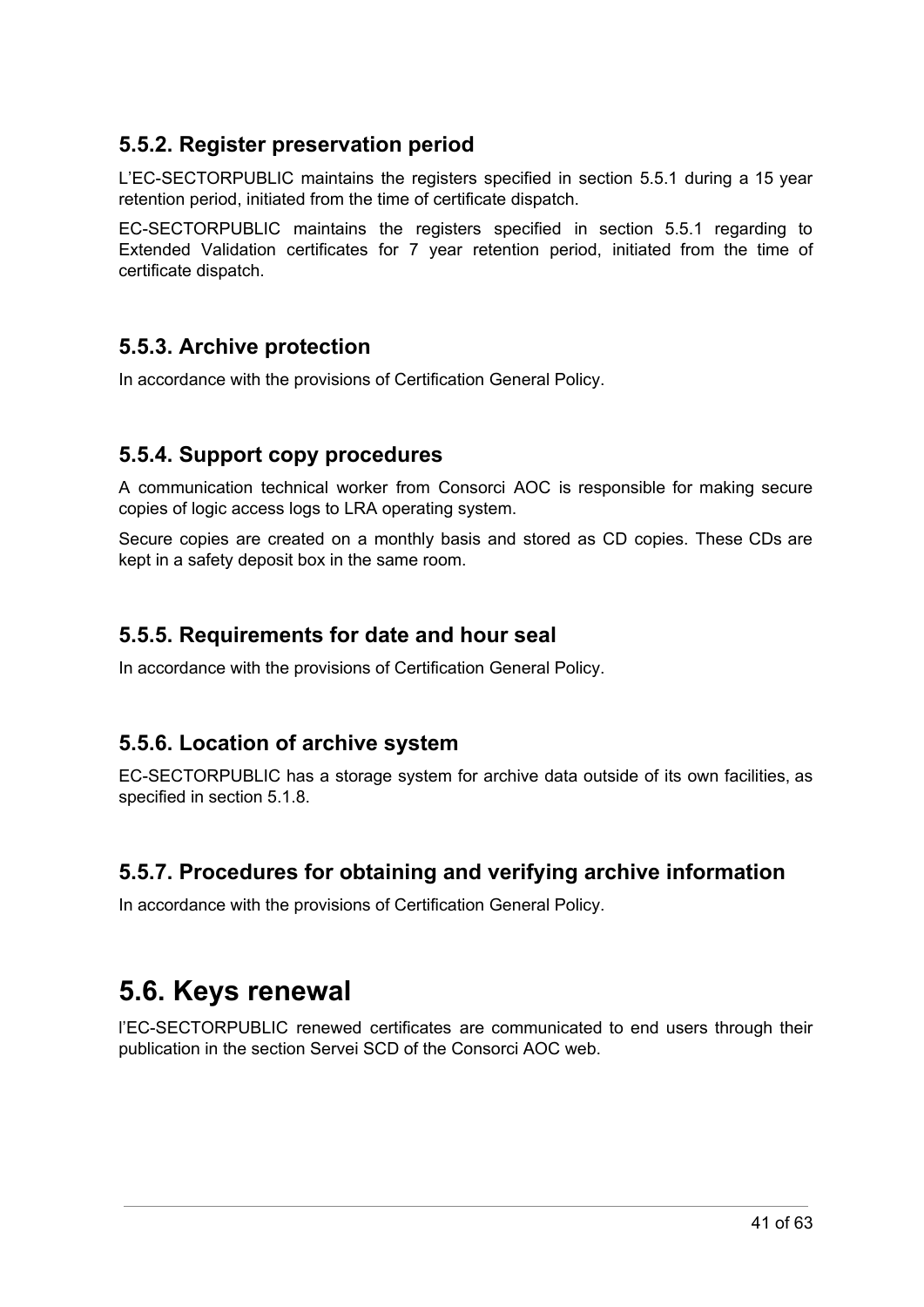# <span id="page-42-0"></span>**5.7. Keys security breach and disaster recovery**

#### <span id="page-42-1"></span>**5.7.1. Procedures for incident and security breach management**

L'EC-SECTORPUBLIC establishes the procedures that apply to incident management affecting keys, including and especially for key security breaches.

#### <span id="page-42-2"></span>**5.7.2. Resources, applications or data corruption**

When a resource, application or data corruption event occurs, EC-SECTORPUBLIC initiates the necessary process management activities according to the Security Plan, Emergency Plan and Audit Plan documents, in order to ensure that affected systems come return to normal operations.

#### <span id="page-42-3"></span>**5.7.3. Security breach of entity private key**

Business Continuity Plan of EC-SECTORPUBLIC (or disaster recovery plan) considers the security breach of private key, or the suspicion of security breach, as a disaster.

In security breach cases, EC-SECTORPUBLIC:

- Informs all the subscribers and verifiers about the security breach
- Indicates that the certificates and the information about its delivery revocation status using the EC-SECTORPUBlC are now valid and in effect.

#### <span id="page-42-4"></span>**5.7.4. Disaster on the facilities**

EC-SECTORPUBLIC develops, keeps, proves, and if necessary executes, an emergency plan for disaster cases on the facilities, either if it is due to natural causes or it is caused by human error. This plan indicates how the Information Systems shall be restored. Disaster recovery systems location has the security physical protections that are described in the Security Plan.

EC-SECTORPUBLIC is able to restore PKI normal operation within the 24 hours following the disaster. It is possible, at least, to execute the following actions:

- Certificates revocation
- Publication of revocation information

The disaster recovery database used by EC-SECTORPUBLIC is synchronised with the production database, within the temporary limits that are specified in the Security Plan. The recovery disaster equipment has the physical security measures that are described in the Security Plan.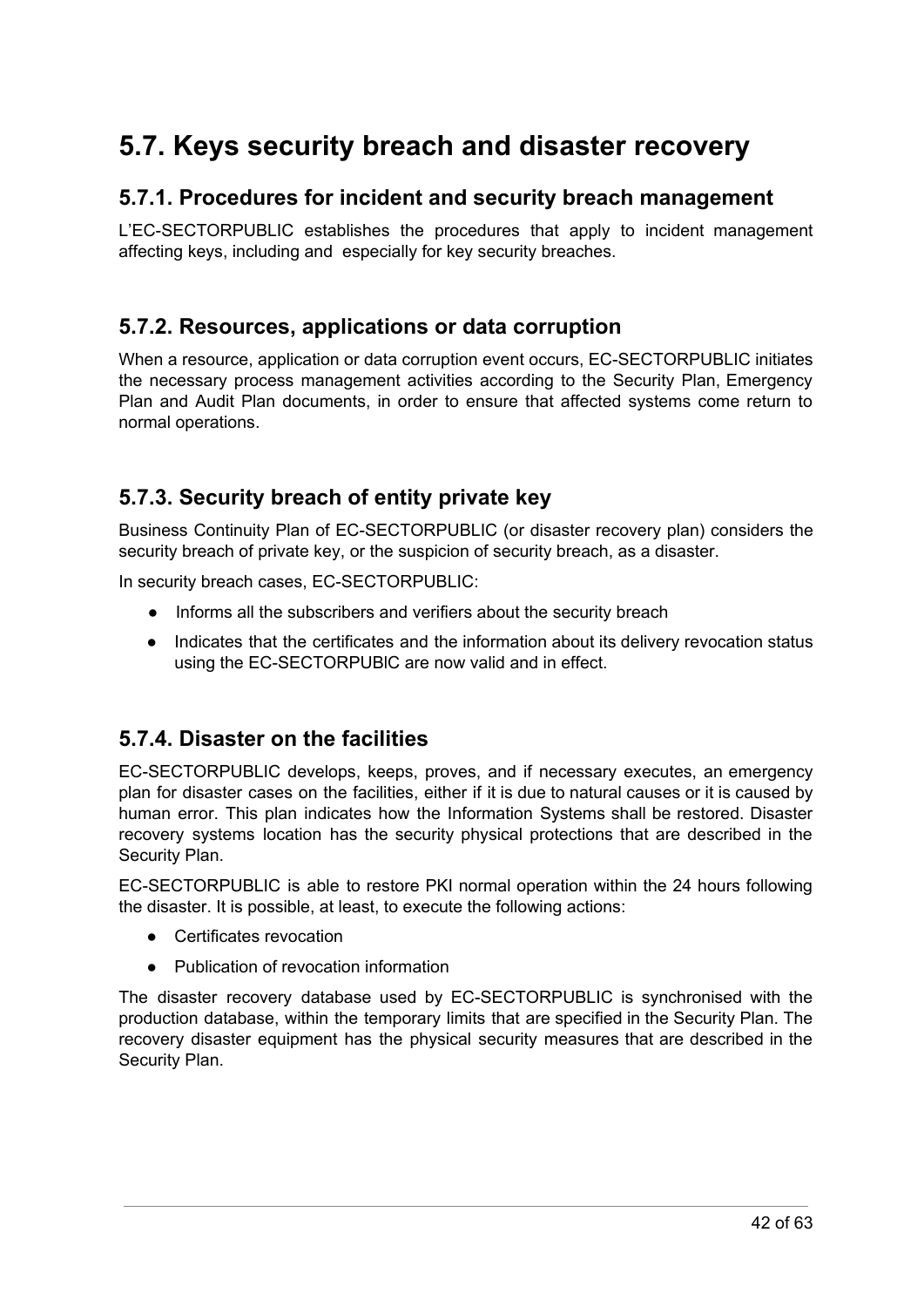# <span id="page-43-0"></span>**5.8. Service end**

### <span id="page-43-1"></span>**5.8.1. EC-SECTORPUBLIC**

In accordance with the provisions of Certification General Policy.

### <span id="page-43-2"></span>**5.8.2. Register Entities**

Register Entities shall diligently preserve and guard all the generated information in its activity as a Register Entity during a 15 year retention period after the end of the activities related to the Register Entity.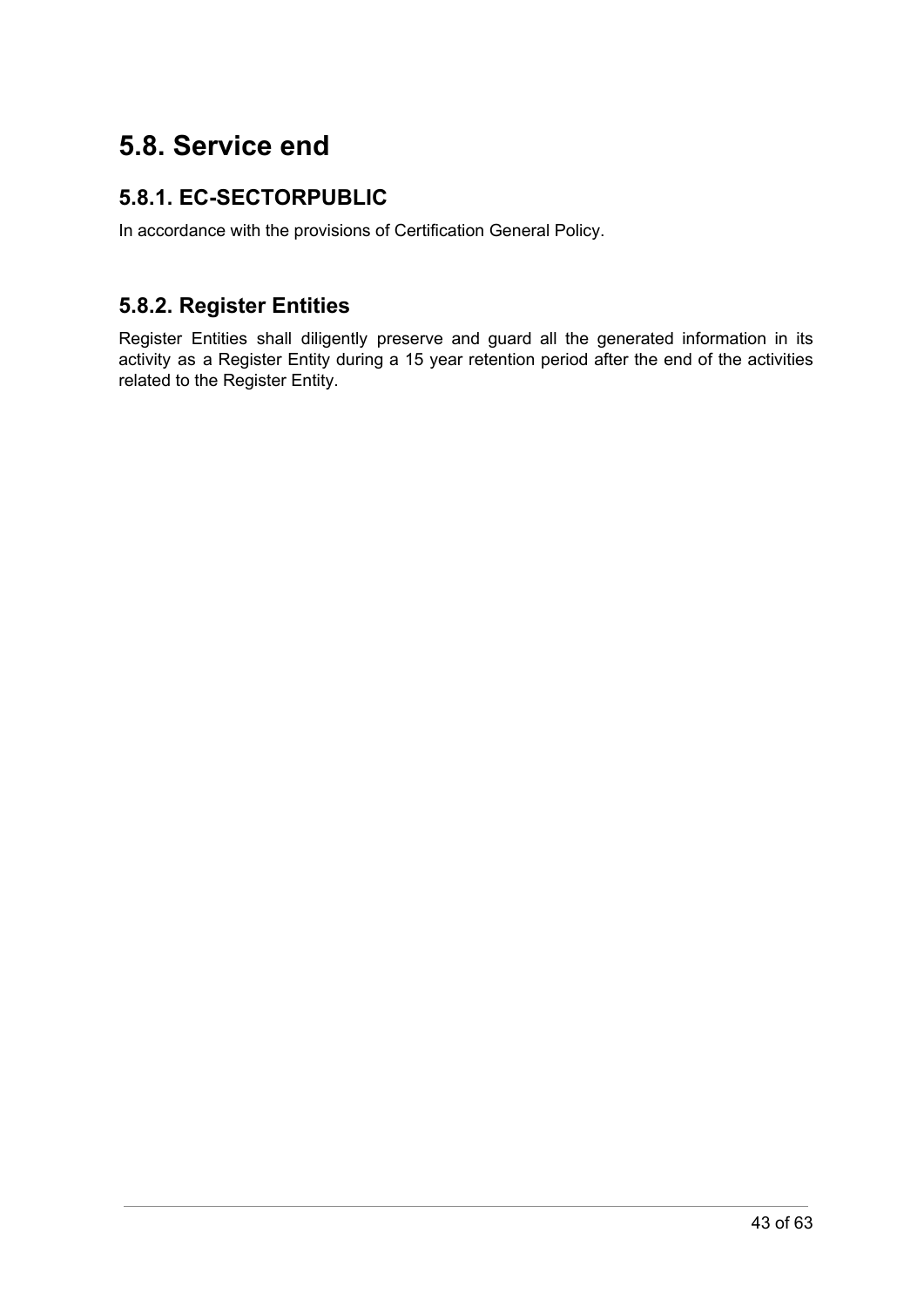# <span id="page-44-0"></span>**6. Technical Security Controls**

EC-SECTORPUBLIC uses reliable systems and products that are protected from all alterations and guarantee technical and cryptographic security within the certification processes which they provide support.

# <span id="page-44-1"></span>**6.1. Key pair generation and installation**

#### <span id="page-44-2"></span>**6.1.1. Key pair generation**

#### <span id="page-44-3"></span>**6.1.1.1. Requirements for all the certificates**

The key pair can be generated for the future key owner or the Register Entity.

#### <span id="page-44-4"></span>**6.1.1.2. Information for CPI, CPSQ, CPPI, CPPSQ and CPRISQ certificates**

Public and private keys for CPI, CPSQ, CPPI, CPPSQ and CPRISQ certificates are generated by the Consorci AOC via qualified electronic signature creation device.

#### <span id="page-44-5"></span>**6.1.1.3. Information for CPISA certificates**

Consorci AOC can generate public and private keys for CPISA certificates and send them to the key owner in a secure way. They can also be generated by the future key owner, who shall send the corresponding private key possession proof (PKCS#10) to EC-SECTORPUBLIC.

#### <span id="page-44-6"></span>**6.1.1.4. Information for CDS-1, CDS-1 EV, CDS-1 SENM, CDA-1, CDA-1 SENM certificates**

Key pair of CDS-1, CDS-1 EV, CDS-1 SENM, CDA-1, CDA-1 SENM certificates are generated by the certificate applicant entity, the subscriber, who shall send the corresponding private key possession proof (PKCS#10) to EC-SECTORPUBLIC.

#### <span id="page-44-7"></span>**6.1.2. Delivery of private key to the subscriber**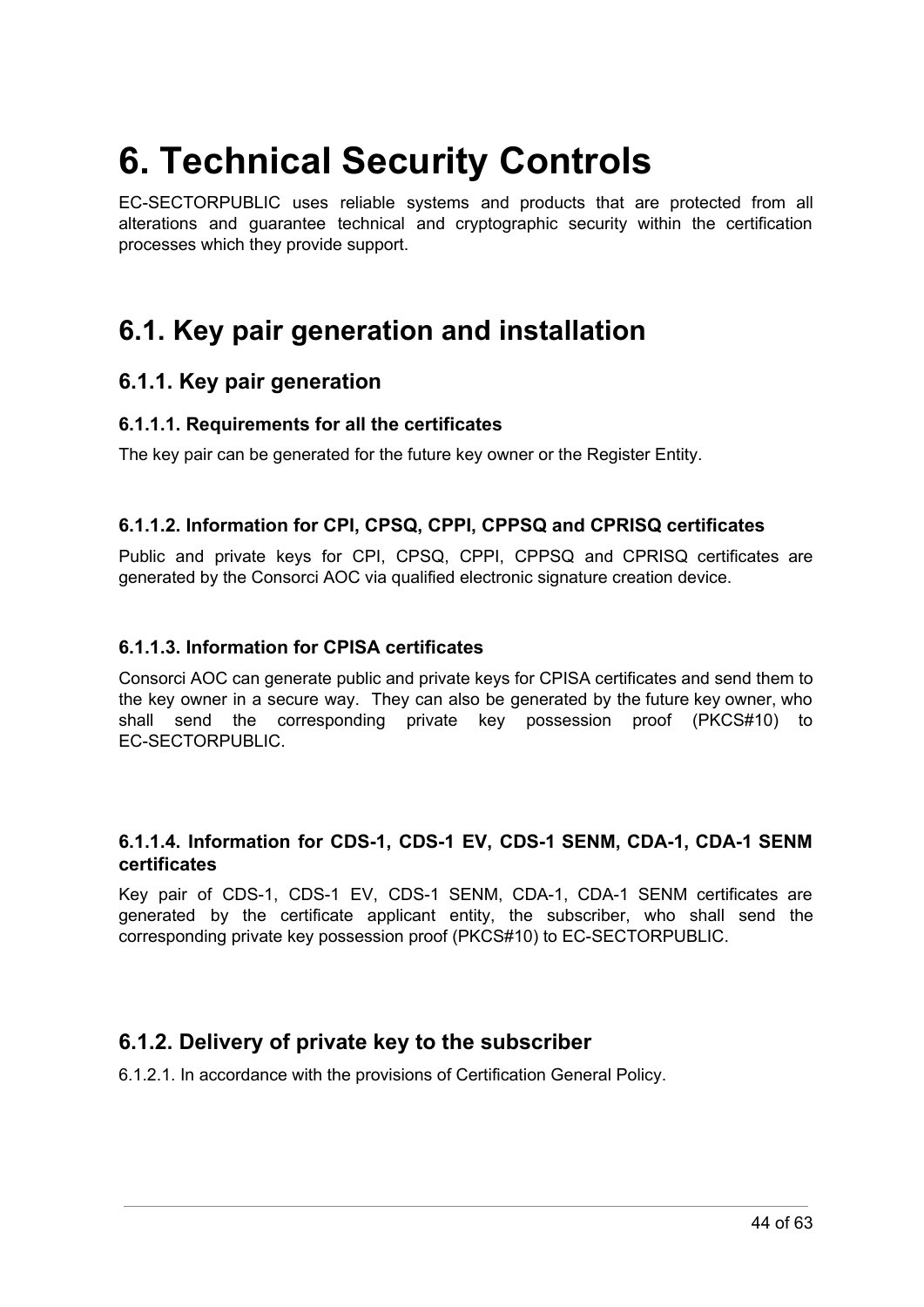### <span id="page-45-0"></span>**6.1.3. Delivery of public key to the certificate issuer**

In accordance with the provisions of Certification General Policy.

### <span id="page-45-1"></span>**6.1.4. Distribution of the Certification Service Provider public key**

EC-SECTORPUBLIC key and the keys of Certification Entities that are one level below in the certification public hierarchy of Catalonia, are communicated to the verifiers, guaranteeing key integrity and authenticating the origin.

EC-SECTORPUBLIC public key is published in the EC-SECTORPUBLIC directory in the form of a CIC certificate signed by EC-ACC. Users can access the directory to obtain the EC-SECTORPUBLIC public keys.

This certificate is also published in the Consorci AOC web.

Additionally, in S/MIME applications, the data message contains a certificate chain, including CIC certificates, with public keys of the Certification Entities of the hierarchy (EC-SECTORPUBLIC and EC-ACC in this case), that are distributed to users this way.

#### <span id="page-45-2"></span>**6.1.5. Key measures**

All EC-SECTORPUBLIC certificate keys are minimum 2.048 bits.

#### <span id="page-45-3"></span>**6.1.6. Generation of public key parameters**

Without additional stipulation.

### <span id="page-45-4"></span>**6.1.7. Quality verification of public key parameters**

In accordance with the provisions of Certification General Policy.

### <span id="page-45-5"></span>**6.1.8. Generation of keys in IT applications or pieces of equipment**

In accordance with the provisions of Certification General Policy.

#### <span id="page-45-6"></span>**6.1.9. Key use purposes**

L'EC-SECTORPUBLIC includes the KeyUsage extension in all certificates, indicating the expected and allowed uses of the corresponding private keys.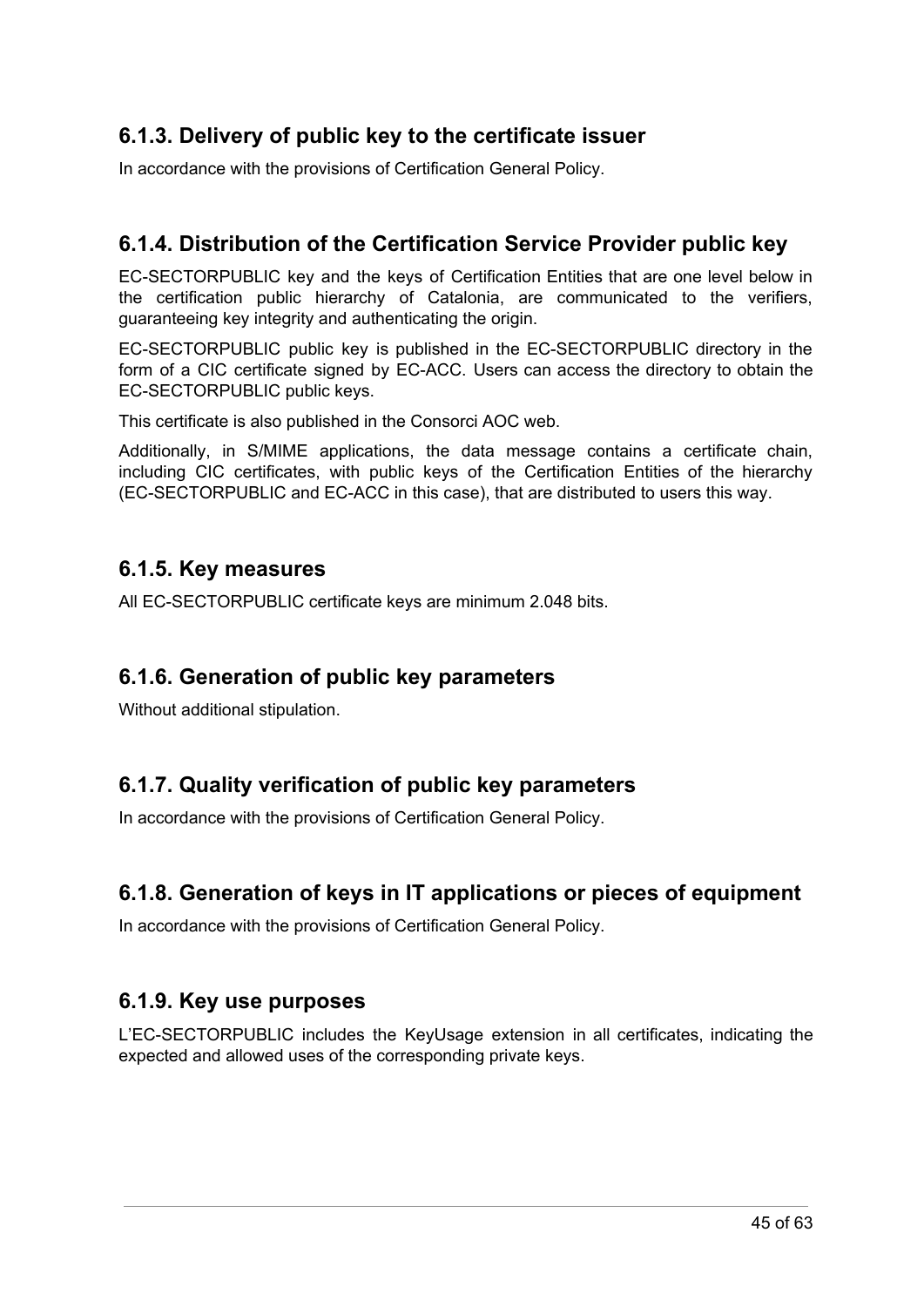# <span id="page-46-0"></span>**6.2. Protection of private key**

### <span id="page-46-1"></span>**6.2.1. Protection modules of private key**

#### <span id="page-46-2"></span>**6.2.1.1. Cryptographic module standards**

In accordance with the provisions of Certification General Policy.

#### <span id="page-46-3"></span>**6.2.1.2. Life cycle of cards with integrated circuit**

In accordance with the provisions of Certification General Policy.

#### <span id="page-46-4"></span>**6.2.2. Control for more than one person (n de m) over private key**

In accordance with the provisions of Certification General Policy.

#### <span id="page-46-5"></span>**6.2.3. Private key deposit**

In accordance with the provisions of Certification General Policy.

#### <span id="page-46-6"></span>**6.2.4. Secure copy of private key**

In accordance with the provisions of Certification General Policy.

#### <span id="page-46-7"></span>**6.2.5. Private key archive**

In accordance with the provisions of Certification General Policy.

#### <span id="page-46-8"></span>**6.2.6. Insertion of private key into cryptographic module**

In accordance with the provisions of Certification General Policy.

### <span id="page-46-9"></span>**6.2.7. Storage of private key in the cryptographic module**

In accordance with the provisions of Certification General Policy

#### <span id="page-46-10"></span>**6.2.8. Activation method of private key**

At least two persons are required to activate the EC-SECTORPUBLIC private key.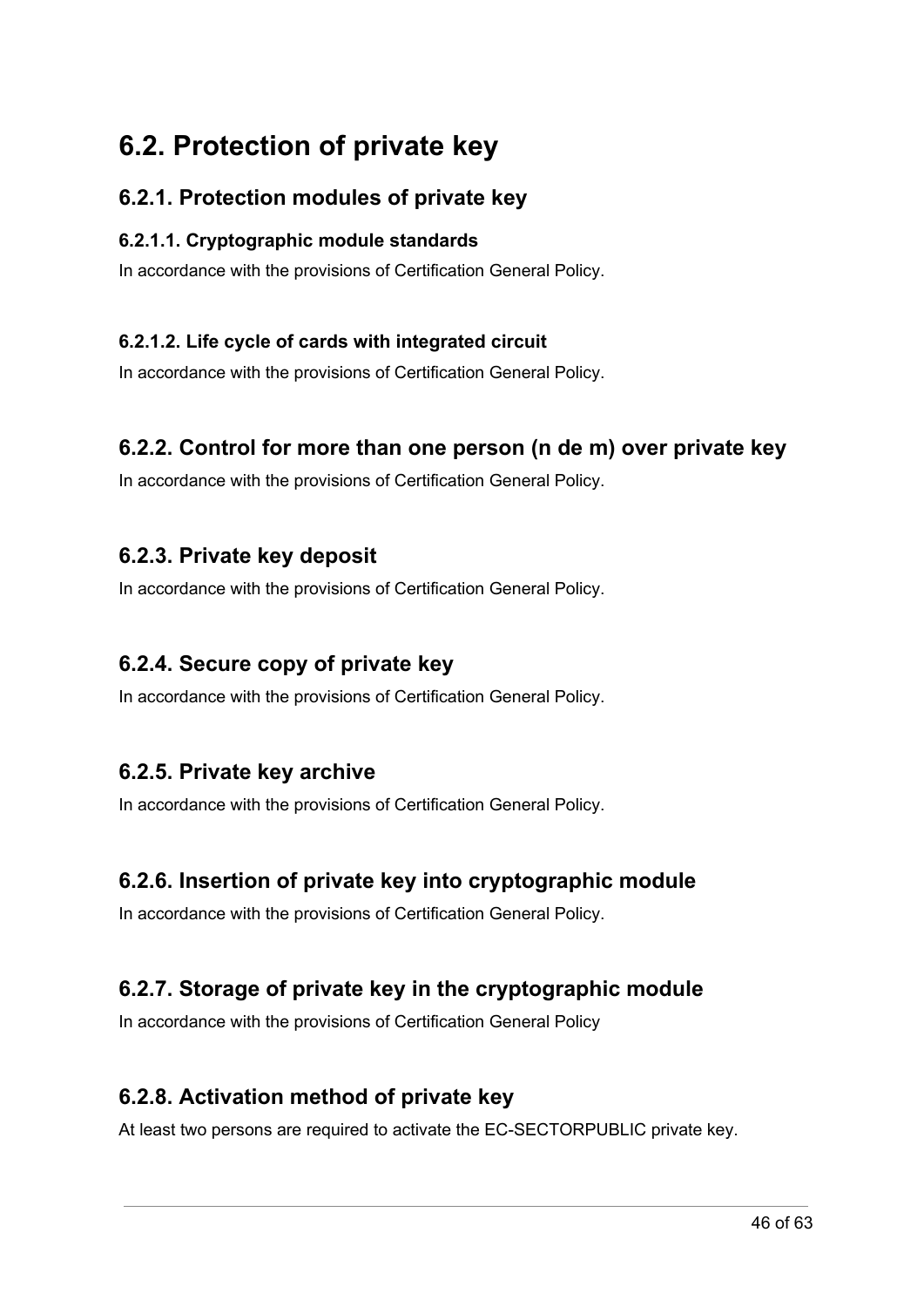For personal and entity certificates, the private key of the key owner activates through PIN code insertion in the smart card.

### <span id="page-47-0"></span>**6.2.9. Private key deactivation method**

In accordance with the provisions of Certification General Policy.

### <span id="page-47-1"></span>**6.2.10. Private key destruction method**

In accordance with the provisions of Certification General Policy.

### <span id="page-47-2"></span>**6.2.11. Classification of cryptographic modules**

In accordance with the provisions of Certification General Policy.

# <span id="page-47-3"></span>**6.3. Other management aspects of the key pair**

### <span id="page-47-4"></span>**6.3.1. Public key archive**

EC-SECTORPUBLIC archives public keys in accordance with the provisions of section 6.2.

### <span id="page-47-5"></span>**6.3.2. Use period of public and private keys**

In accordance with the provisions of Certification General Policy.

# <span id="page-47-6"></span>**6.4. Activation data**

### <span id="page-47-7"></span>**6.4.1. Generation and installation of activation data**

In accordance with the provisions of Certification General Policy.

### <span id="page-47-8"></span>**6.4.2. Protection of activation data**

<span id="page-47-9"></span>In accordance with the provisions of Certification General Policy.

### **6.4.3. Other aspects of activation data**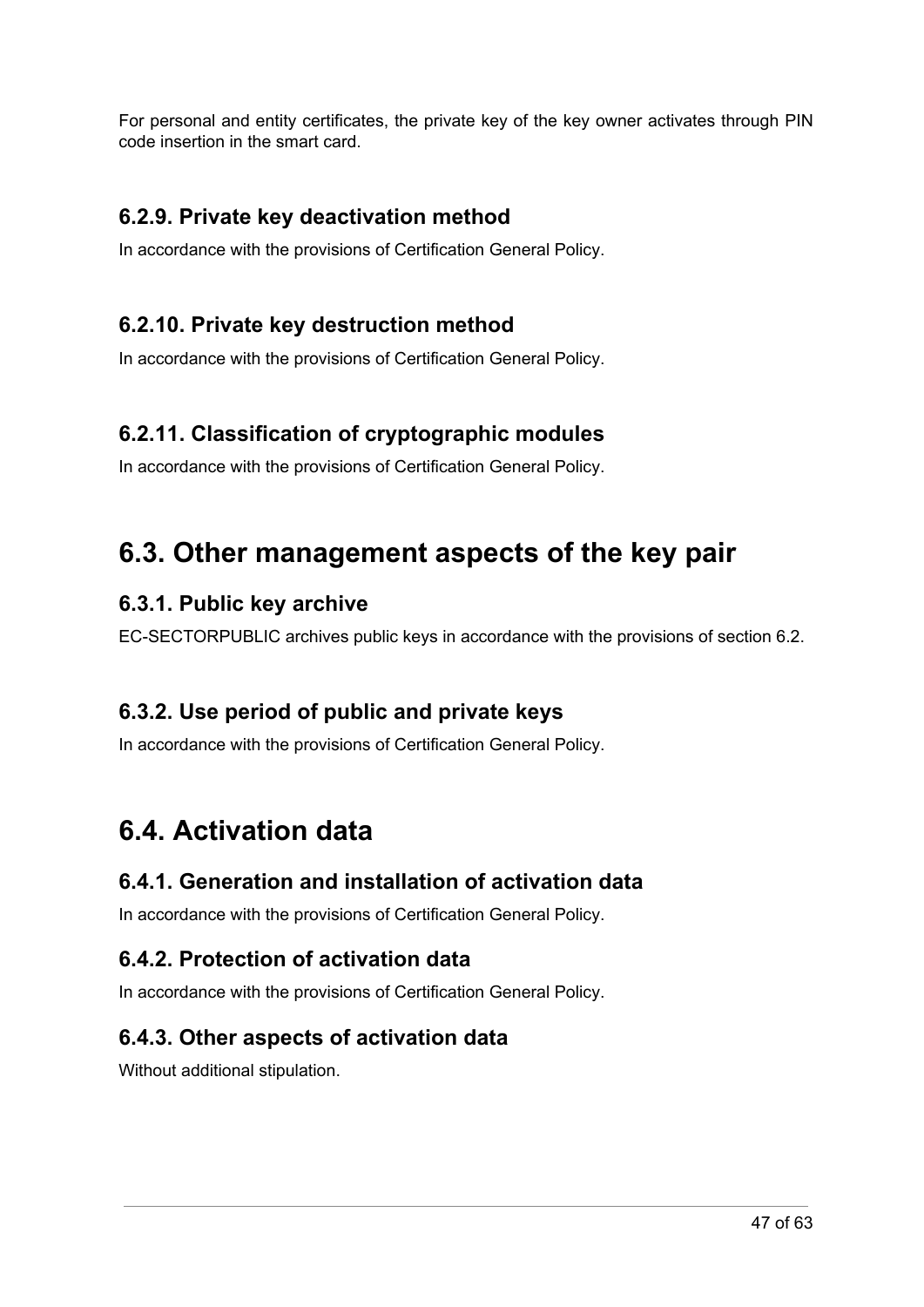# <span id="page-48-0"></span>**6.5. IT security controls**

### <span id="page-48-1"></span>**6.5.1. Specific technical requirements for IT security**

In accordance with the provisions of Certification General Policy.

### <span id="page-48-2"></span>**6.5.2. Evaluation of IT security level**

The certification authority application, by which EC-SECTORPUBLIC operates (EJBCA Enterprise Edition) is reliable, due to achievement of Common Criteria EAL4+ certification compliance.

# <span id="page-48-3"></span>**6.6. Life cycle technical controls**

#### <span id="page-48-4"></span>**6.6.1. System development controls**

In accordance with the provisions of Certification General Policy.

#### <span id="page-48-5"></span>**6.6.2. Security management controls**

In accordance with the provisions of Certification General Policy..

In addition, EC-SECTORPUBLIC guarantees that functions of cryptographic modules operation management are sufficiently secure; in particular there are instructions for:

- a. operating the modules in a correct and safe way
- b. installing those modules that minimise system failure risk
- c. protecting those modules against virus and malware in order to guarantee the integrity and validity of the information they process

### <span id="page-48-6"></span>**6.6.3. Evaluation of life cycle security level**

Without additional stipulation.

# <span id="page-48-7"></span>**6.7. Network security controls**

It is guaranteed that the access to EC-SECTORPUBLIC from different networks is restricted to duly authorised individuals. In particular:

In order to protect the internal network against third parties accessible external domains, some controls are implemented (for example firewalls). Such firewalls are configured to avoid accesses and protocols that are not necessary for IC-SECTORPUBLIC operations.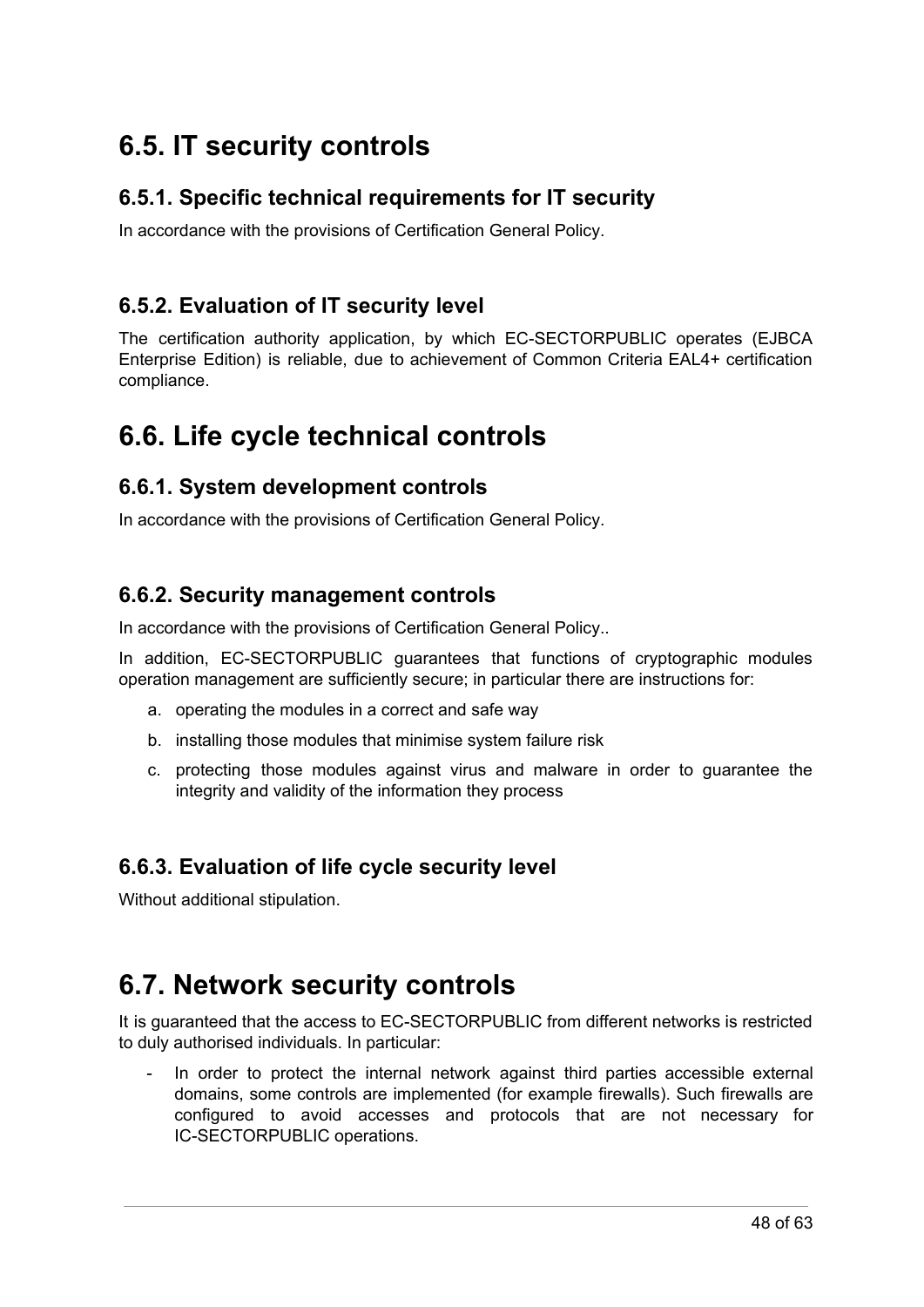- Sensitive data (including subscriber register data) are protected when they are exchanged through non-secure networks.
- It is guaranteed that network local components (like routers) are located in secure environments. Periodical audit of such configurations ensure this guarantee.

# <span id="page-49-0"></span>**6.8. Time stamp**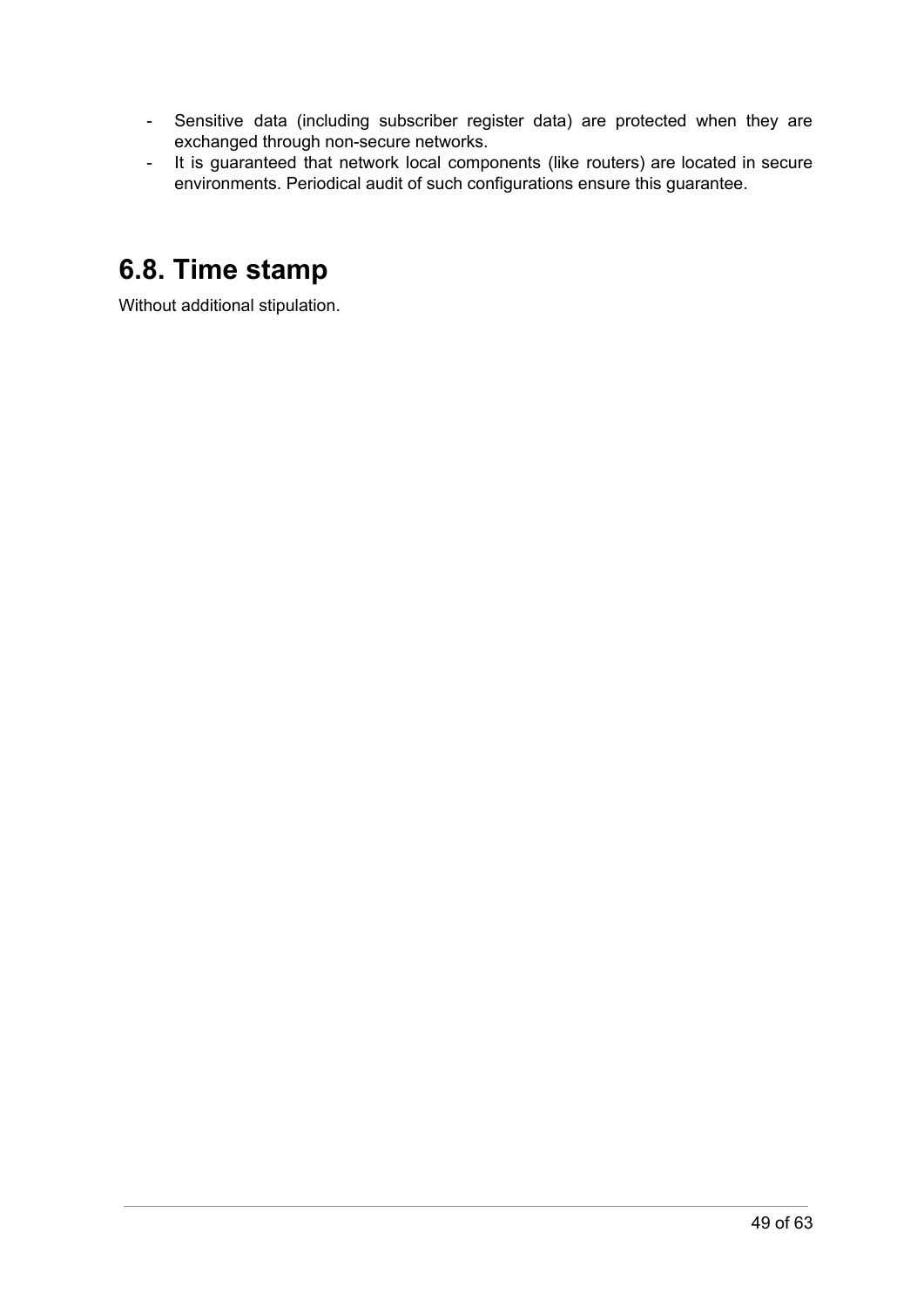# <span id="page-50-0"></span>**7. Certificate profiles and certificate revocation lists**

# <span id="page-50-1"></span>**7.1. Certificate profile**

In accordance with the provisions of Certification General Policy.

Documents which describe the different certificate profiles that EC-SECTORPUBLIC dispatches, are published in the Consorci AOC web.

# <span id="page-50-2"></span>**7.2. Certificate revocation list profile**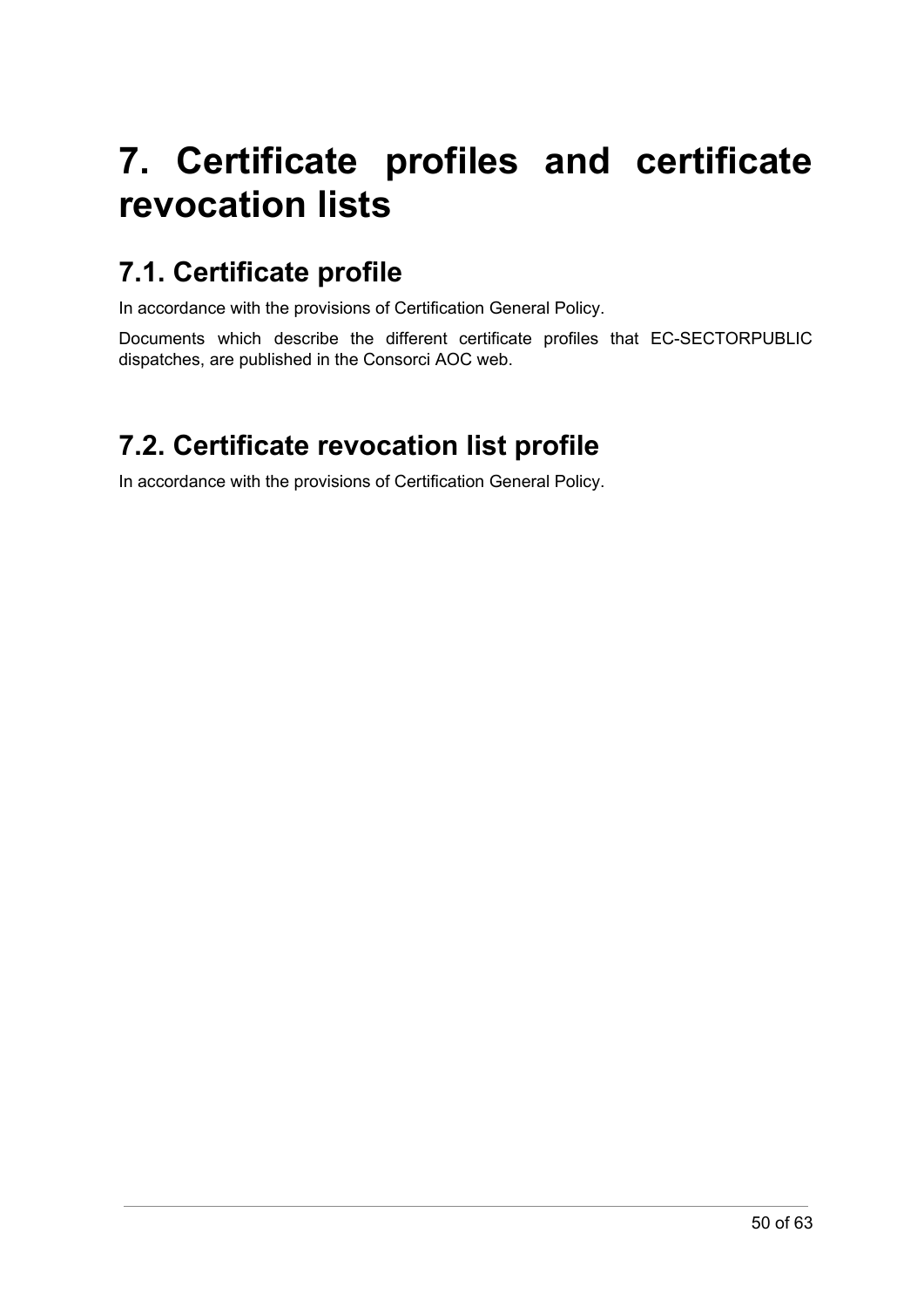# <span id="page-51-0"></span>**8. Conformity audit**

EC-SECTORPUBLIC will periodically conduct conformity audits designed for proving compliance with those security and operation requirements for being a part of the certification public hierarchy of Catalonia.

EC-SECTORPUBLIC may delegate the audit execution to a third party hired by Consorci AOC. In such cases, EC-SECTORPUBLIC will entirely cooperate with the third party personnel assigned to conducting the investigation.

# <span id="page-51-1"></span>**8.1. Frequency of conformity audit**

In accordance with the provisions of Certification General Policy.

# <span id="page-51-2"></span>**8.2. Identification and qualification of the auditor**

EC-SECTORPUBLIC will engage with external independent auditors in order to conduct the annual conformity audit. Prospective auditors must demonstrate experience on IT security, Information Systems security, and conformity audits on Certification Authorities and related elements.

# <span id="page-51-3"></span>**8.3. Relation between auditor and audited entity**

External conformity audits executed by third parties are conducted by entities that are independent form EC-SECTORPUBLIC.

# <span id="page-51-4"></span>**8.4. List of elements to be audited**

In accordance with the provisions of Certification General Policy.

# <span id="page-51-5"></span>**8.5. Required actions resulting from lack of conformity**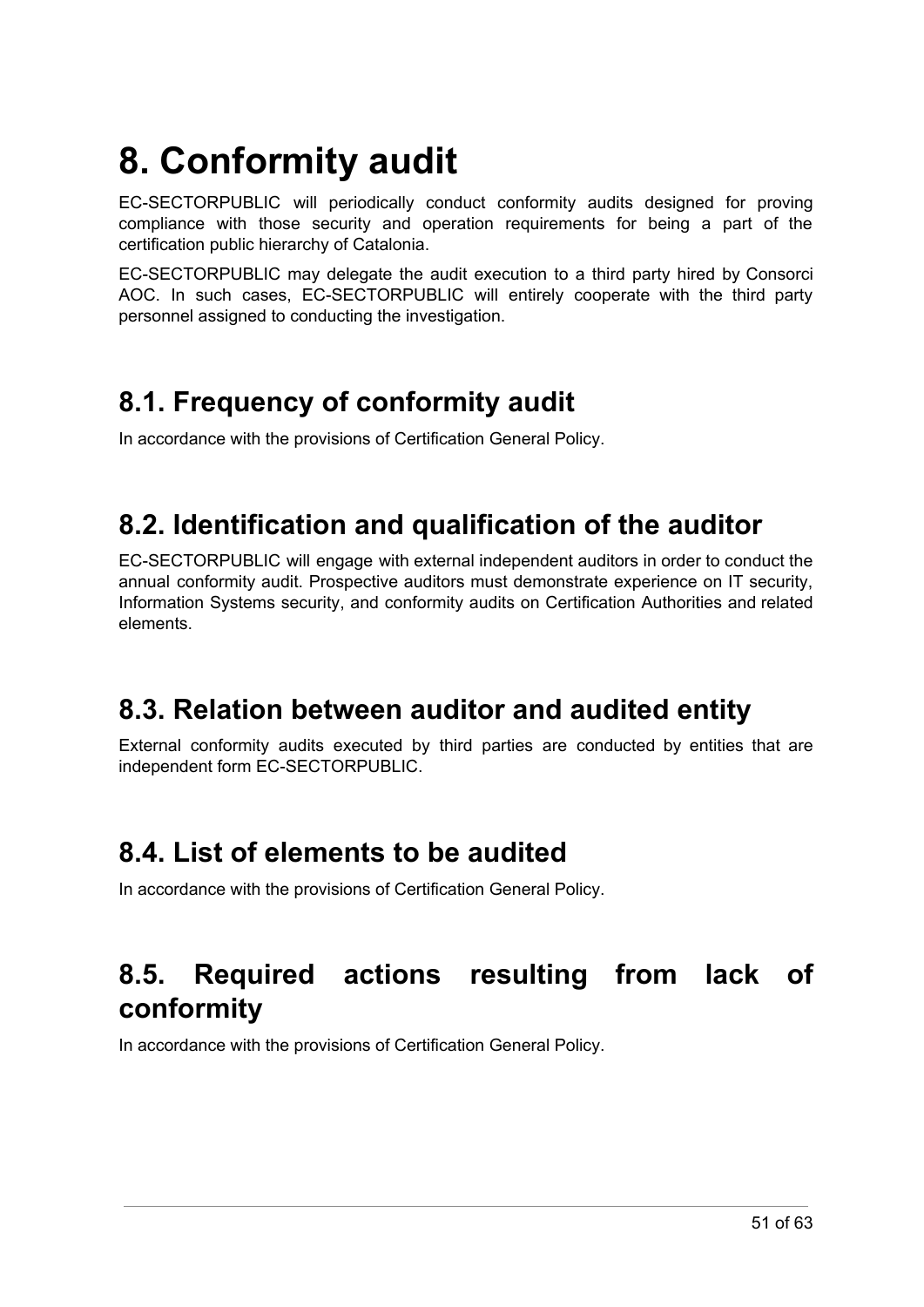# <span id="page-52-0"></span>**8.6. Treatment of audit reports**

Audit result reports shall be delivered to Consorci AOC (since it is the Certification Service Provider) within a period of maximum 15 days from the audit execution, for its evaluation and diligent management.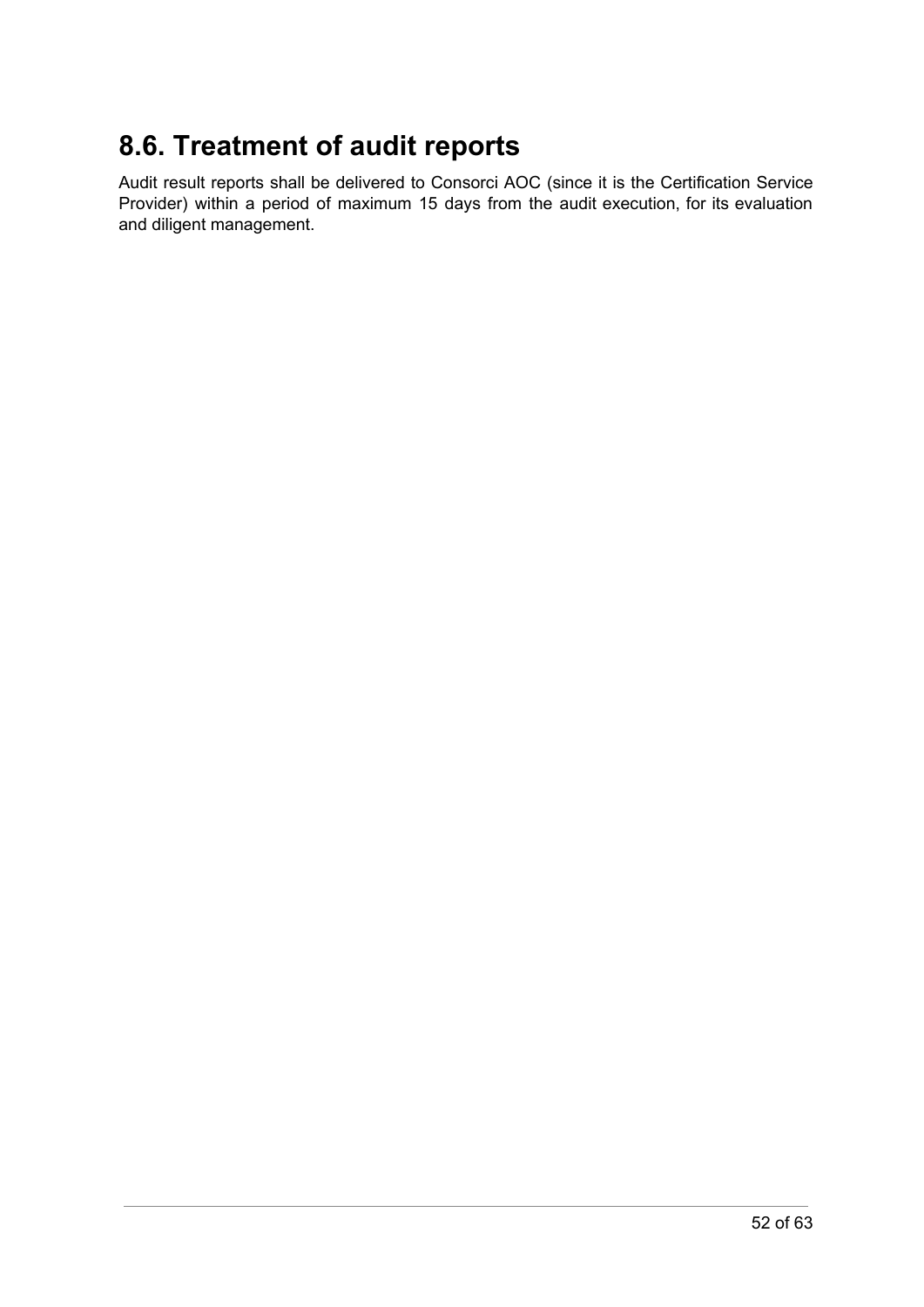# <span id="page-53-0"></span>**9. Commercial and legal requirements**

## <span id="page-53-1"></span>**9.1. Rates**

### <span id="page-53-2"></span>**9.1.1. Certificate issuing and renewal rate**

Consorci AOC establishes the rates that EC-SECTORPUBLIC applies in its services provision. Rates can be consulted in the Consorci AOC web.

### <span id="page-53-3"></span>**9.1.2. Certificate access rate**

It is not possible to establish a certificate access rate.

#### <span id="page-53-4"></span>**9.1.3. Certificate status access information rate**

It is not possible to establish a certificate status access information rate.

#### <span id="page-53-5"></span>**9.1.4. Other services rate**

Without additional stipulation.

### <span id="page-53-6"></span>**9.1.5. Reimbursement policy**

Consorci AOC shall not make reimbursements. For defective product cases, they shall be replaced by other in good conditions.

# <span id="page-53-7"></span>**9.2. Financial capacity**

#### <span id="page-53-8"></span>**9.2.1. Civil liability insurance**

Consorci AOC has a guarantee of coverage enough for its civil liability, under the terms provided in article 20.2 of Spanish Law 59/2003, dated 19th December, except when it is exempt of this obligation by Law. This insurance covers the activities of Consorci AOC as a provider of certification services.

### <span id="page-53-9"></span>**9.2.2. Other assets**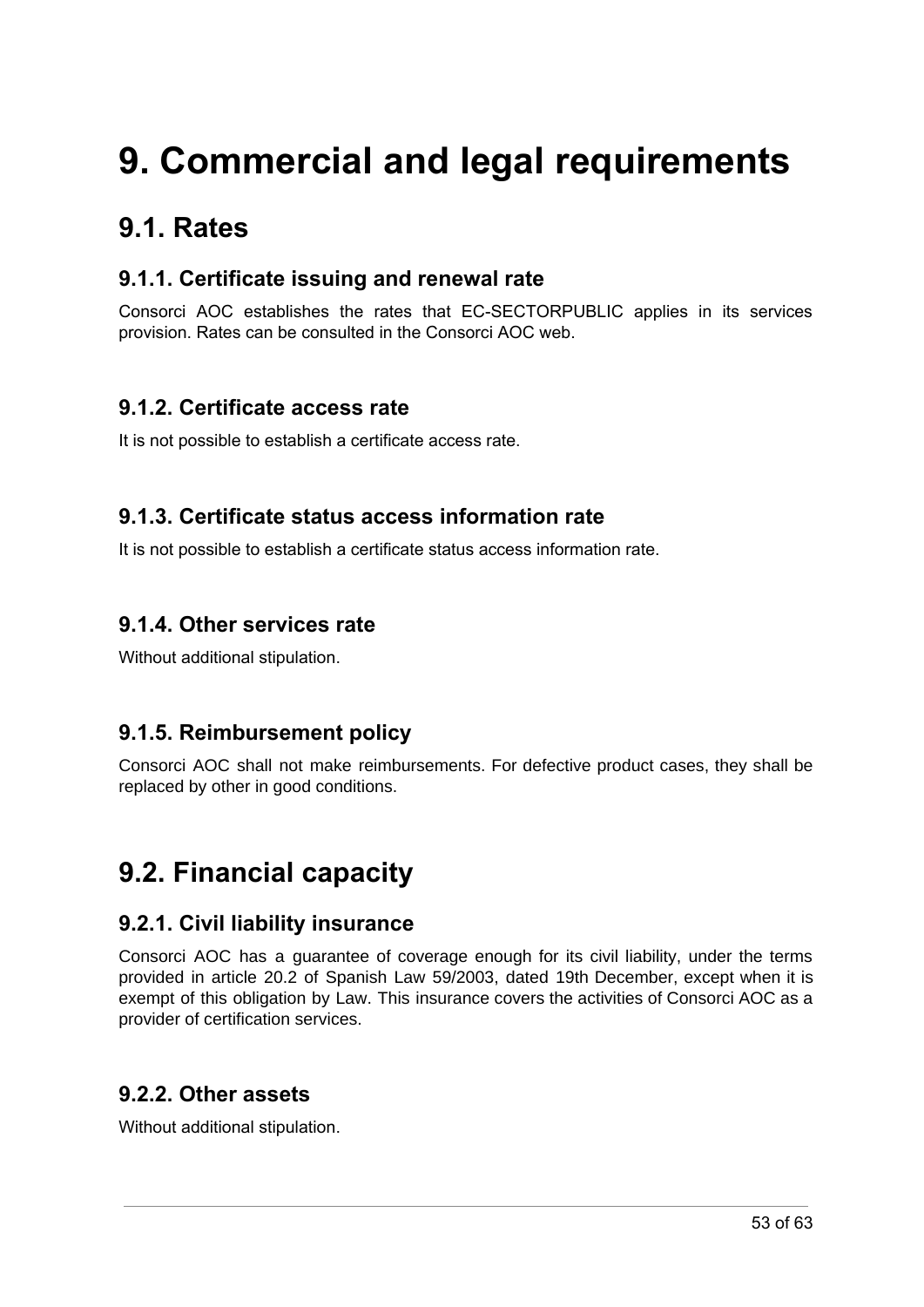#### <span id="page-54-0"></span>**9.2.3. Insurance cover for subscribers and third parties who trust certificates**

For cases of incorrect or unauthorised use of certificates, Consorci AOC (or EC-SECTORPUBLIC) shall not act as a trustee in front of subscribers and third parties, who shall address against the offender of certificate use conditions established by Consorci AOC (or EC-SECTORPUBLIC).

## <span id="page-54-1"></span>**9.3. Confidentiality**

#### <span id="page-54-2"></span>**9.3.1. Confidential informations**

In accordance with the provisions of Certification General Policy.

#### <span id="page-54-3"></span>**9.3.2. No confidential informations**

In accordance with the provisions of Certification General Policy.

#### <span id="page-54-4"></span>**9.3.3. Responsibility for protection of confidential information**

In accordance with the provisions of Certification General Policy.

# <span id="page-54-5"></span>**9.4. Personal data protection**

#### <span id="page-54-6"></span>**9.4.1. Personal Data Protection Policy**

In accordance with the provisions of Certification General Policy.

#### <span id="page-54-7"></span>**9.4.2. Personal Data not available for third parties**

In accordance with the provisions of Certification General Policy.

### <span id="page-54-8"></span>**9.4.3. Personal Data available for third parties**

In accordance with the provisions of Certification General Policy.

#### <span id="page-54-9"></span>**9.4.4. Responsibility corresponding to personal data protection**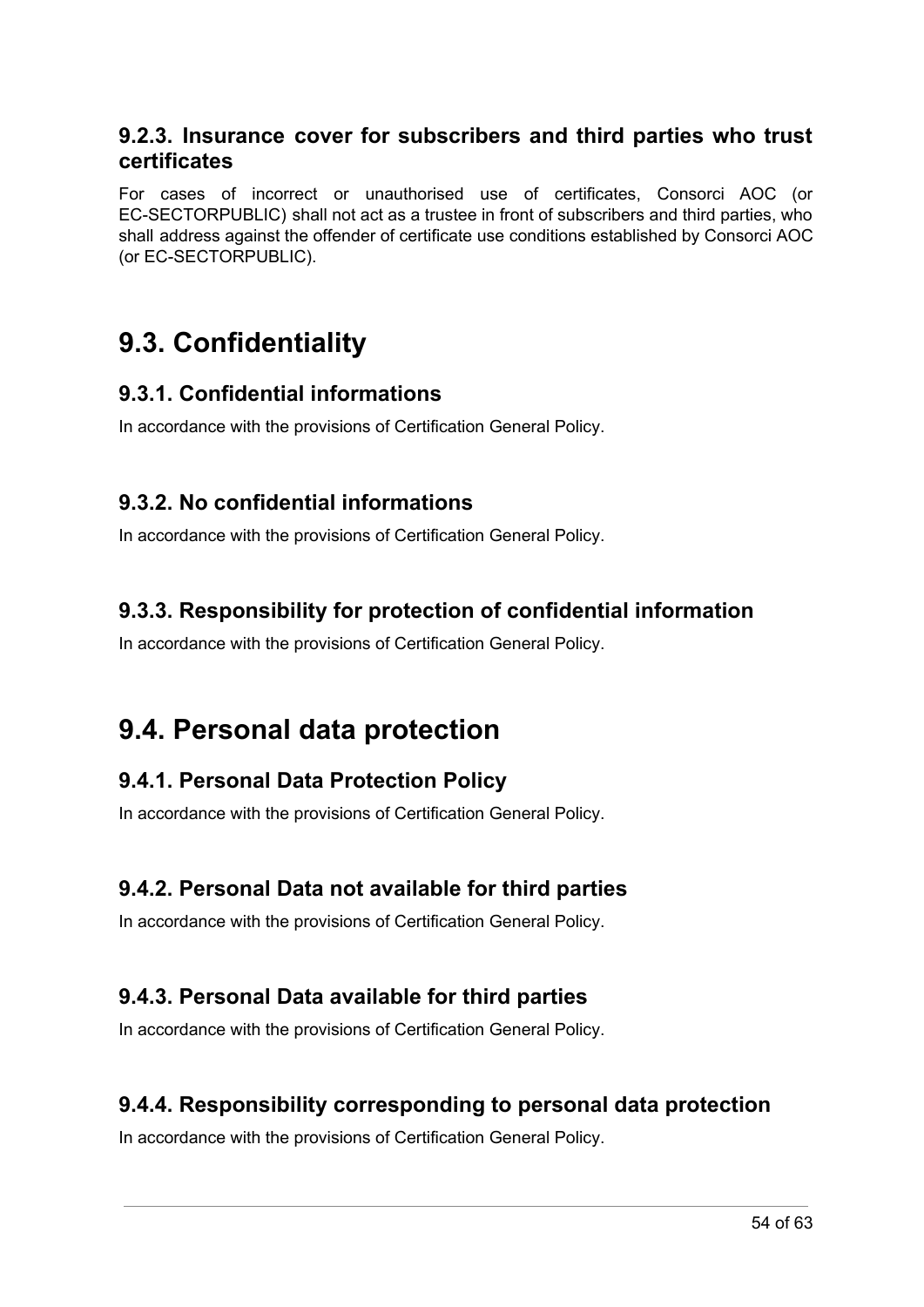### <span id="page-55-0"></span>**9.4.5. Incident management related to personal data**

In accordance with the provisions of Certification General Policy.

### <span id="page-55-1"></span>**9.4.6. Consent for personal data treatment**

In accordance with the provisions of Certification General Policy.

### <span id="page-55-2"></span>**9.4.7. Personal data communication**

In accordance with the provisions of Certification General Policy.

# <span id="page-55-3"></span>**9.5. Intellectual property rights**

### <span id="page-55-4"></span>**9.5.1. Certificates and revocation information property**

In accordance with the provisions of Certification General Policy.

### <span id="page-55-5"></span>**9.5.2. Certification Policy and Certification Practice Statement property**

In accordance with the provisions of Certification General Policy.

### <span id="page-55-6"></span>**9.5.3. Property of information related to names**

In accordance with the provisions of Certification General Policy.

### <span id="page-55-7"></span>**9.5.4. Keys property**

In accordance with the provisions of Certification General Policy.

# <span id="page-55-8"></span>**9.6. Obligations and civil liability**

### <span id="page-55-9"></span>**9.6.1. Certification Entities**

#### <span id="page-55-10"></span>**9.6.1.1. EC-SECTORPUBLIC general obligations**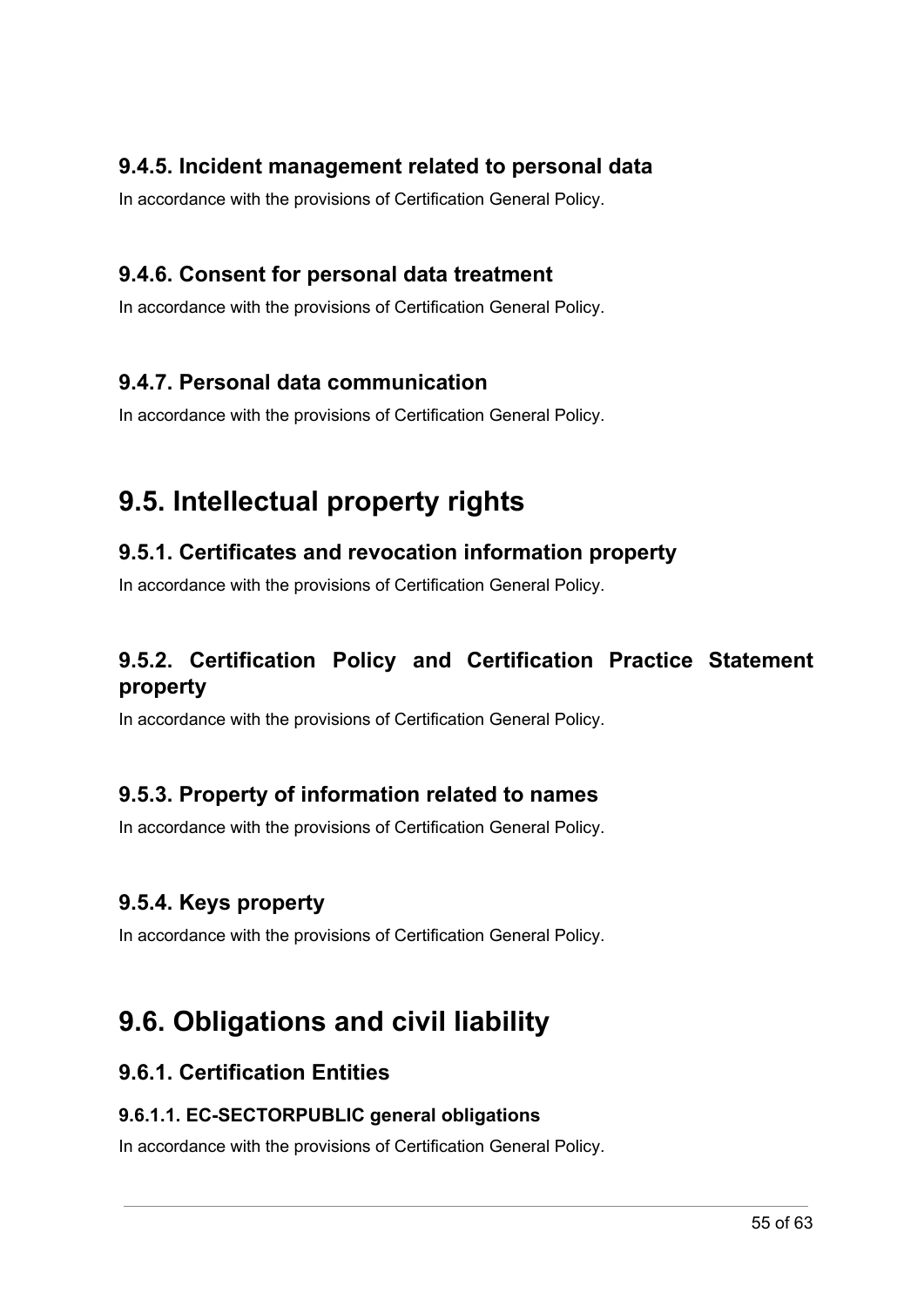#### <span id="page-56-0"></span>**9.6.1.2. Specific requirements for personal certificates**

In accordance with the provisions of Certification General Policy.

#### <span id="page-56-1"></span>**9.6.1.3. Additional information for CDS-1, CDS-1 EV, and CDS-1 electronic office**

In accordance with the provisions of Certification General Policy.

The established obligations are exercised within the policies, practices and general rules framework of the certification public hierarchy of Catalonia.

#### <span id="page-56-2"></span>**9.6.1.4. Guarantees offered to subscribers and verifiers**

In accordance with the provisions of Certification General Policy.

#### <span id="page-56-3"></span>**9.6.2. Obligations and other commitments of Register Entities**

#### <span id="page-56-4"></span>**9.6.2.1. Obligations and other commitments**

In accordance with the provisions of Certification General Policy. Apart from the obligation of storing the certificate delivery forms during a 15 year retention period, which is assumed by the subscriber entities of corporate certificates that EC-SECTORPUBLIC issues.

Regarding the number of operators that the register authority needs to designate: for EC-SECTORPUBLIC shall be 4 or more of its employees.

#### <span id="page-56-5"></span>**9.6.3. Obligations and other commitments of the subscriber entities of corporate certificates issued by EC-SECTORPUBLIC**

Subscriber entities of certificates issued by EC-SECTORPUBLIC undertake to storage the certificate delivery forms during a 15 year retention period.

These registers shall be available for the Affiliated Certification Entity.

#### <span id="page-56-6"></span>**9.6.4. Guarantees offered to subscriber and verifiers**

#### <span id="page-56-7"></span>**9.6.4.1. Guarantee of Consorci AOC for digital certification services**

In accordance with the provisions of Certification General Policy.

#### <span id="page-56-8"></span>**9.6.4.2. Exclusion of the guarantee**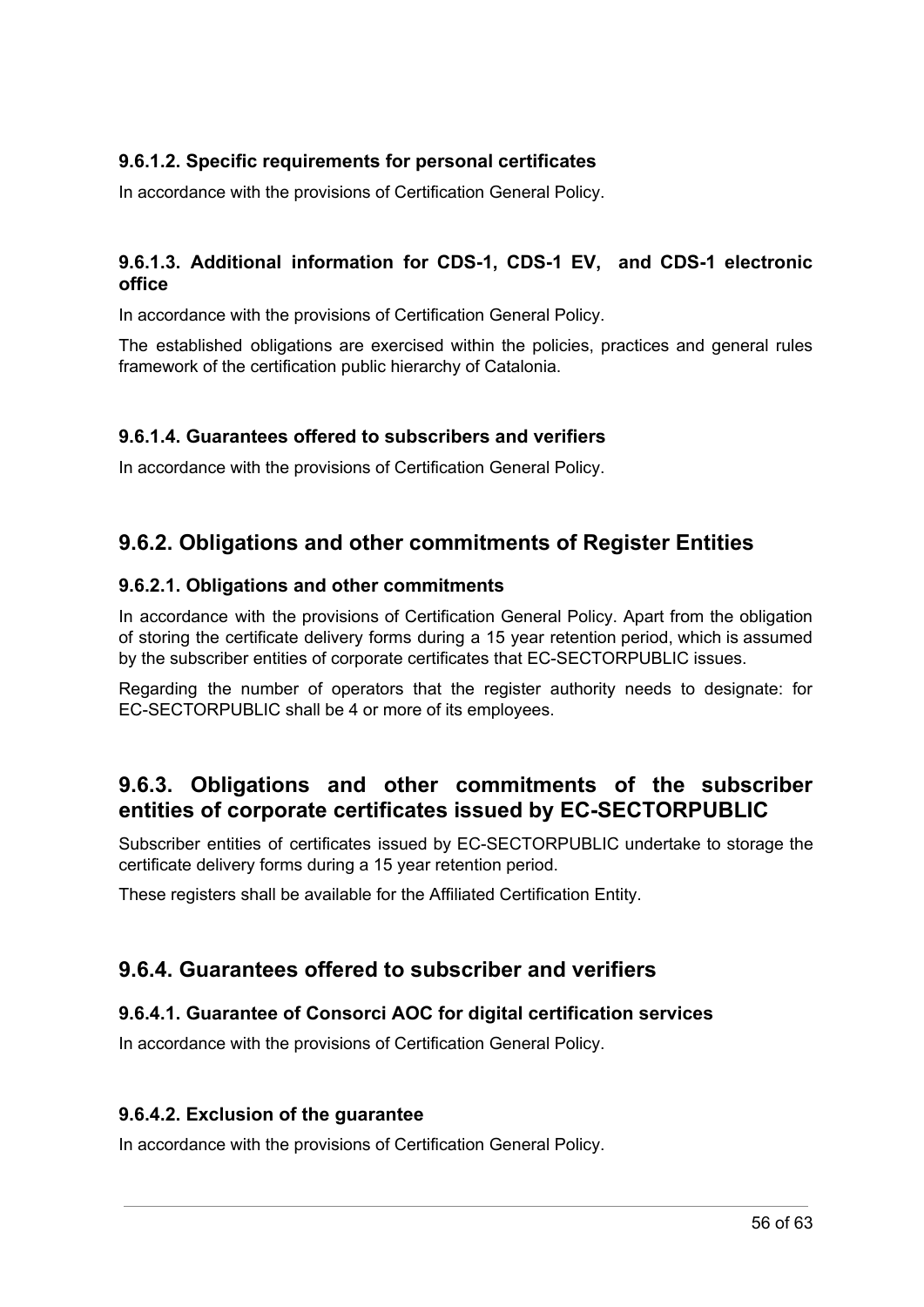### <span id="page-57-0"></span>**9.6.5. Subscribers**

#### <span id="page-57-1"></span>**9.6.5.1. Obligations and other commitments**

#### <span id="page-57-2"></span>**9.6.5.1.1. Information for all types of certificate**

In accordance with the provisions of Certification General Policy.

#### <span id="page-57-3"></span>**9.6.5.1.2. Specific information for qualified electronic signature certificates**

In accordance with the provisions of Certification General Policy.

#### <span id="page-57-4"></span>**9.6.5.2. Guarantees offered to the subscriber**

In accordance with the provisions of Certification General Policy.

#### <span id="page-57-5"></span>**9.6.5.3. Private key protection**

In accordance with the provisions of Certification General Policy.

#### <span id="page-57-6"></span>**9.6.6. Verifiers**

#### <span id="page-57-7"></span>**9.6.6.1. Obligations and other commitments**

In accordance with the provisions of Certification General Policy.

#### <span id="page-57-8"></span>**9.6.6.2. Guarantees offered to the verifier**

In accordance with the provisions of Certification General Policy.

### <span id="page-57-9"></span>**9.6.7. Other participants**

#### <span id="page-57-10"></span>**9.6.7.1. Directory obligations and guarantees**

In accordance with the provisions of Certification General Policy.

#### <span id="page-57-11"></span>**9.6.7.2. Guarantees offered to the directory**

EC-SECTORPUBLIC takes the civil responsability of the certification directory.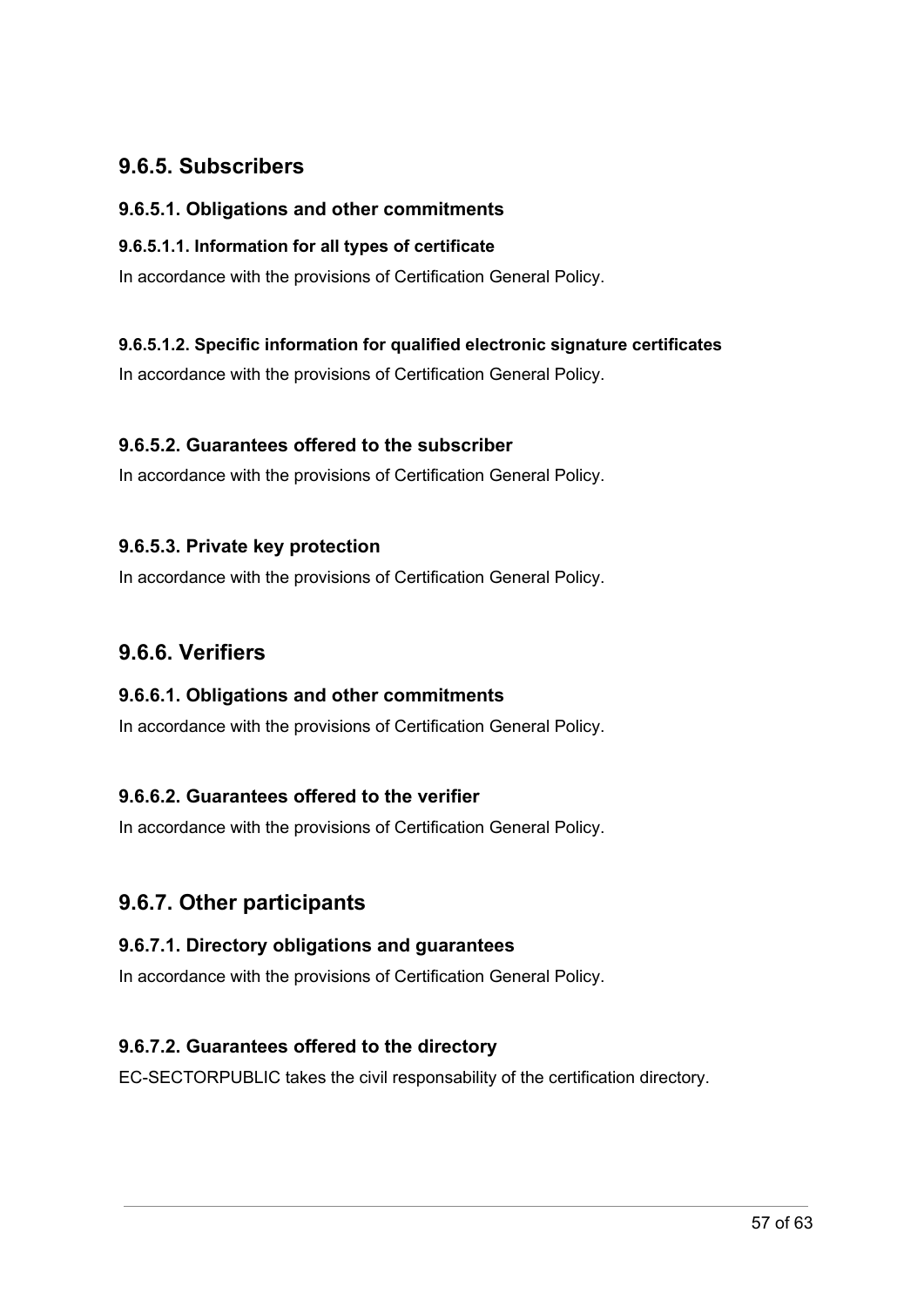# <span id="page-58-0"></span>**9.7. Guarantee disclaimer**

### <span id="page-58-1"></span>**9.7.1. Rejection of EC-SECTORPUBLIC guarantees**

EC-SECTORPUBLIC may reject all service guarantees that are not linked to established obligations on Spanish Law 59/2003, dated 19th December, in particular including the guarantee of adaptation for a particular purpose or guarantee for certificate commercial use.

# <span id="page-58-2"></span>**9.8. Limitations of Responsibility**

### <span id="page-58-3"></span>**9.8.1. EC-SECTORPUBLIC limitations of responsibility**

Beyond the certification service providers limitations established in article 23 of Spanish Law 59/2003, dated 19th December, EC-SECTORPUBLIC limits its responsibility by restricting the certificate issuing and management service, and where appropriate, the subscriber key pair and cryptographic deposit service (of signature and signature verification as well as of encoding and decoding).

For particular types of certificates, EC-SECTORPUBLIC limits its responsibility through including certificate use limits and value limits for transactions that the certificate can be used for.

### <span id="page-58-4"></span>**9.8.2. Fortuitous event and force majeure**

EC-SECTORPUBLIC includes clauses to limit its responsibility in fortuitous events and force majeure cases, on legal instruments with subscribers.

# <span id="page-58-5"></span>**9.9. Compensations**

#### <span id="page-58-6"></span>**9.9.1. Subscriber indemnity clause**

No subscriber indemnity clause shall be established.

### <span id="page-58-7"></span>**9.9.2. Verifier indemnity clause**

No verifier indemnity clause shall be established.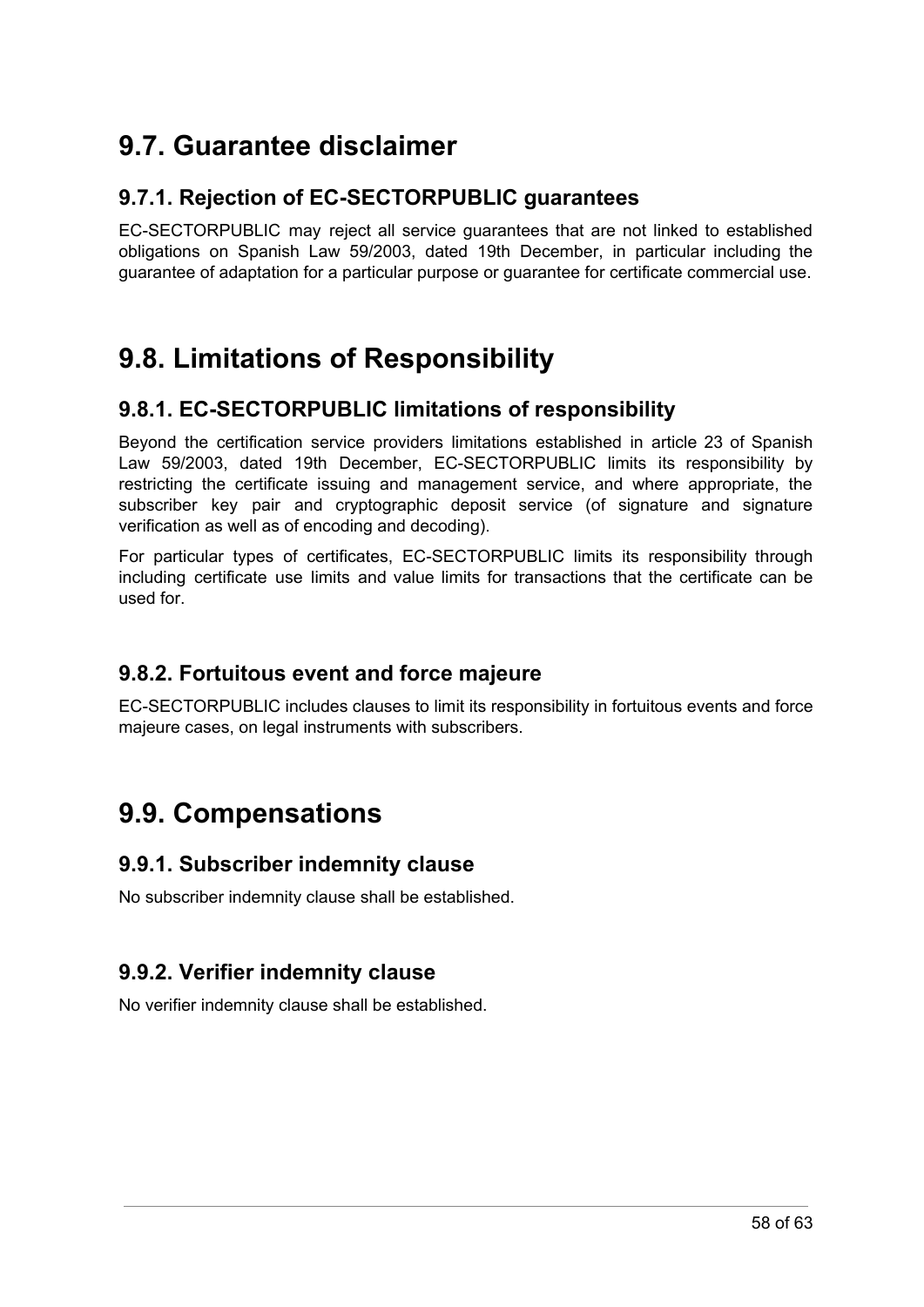# <span id="page-59-0"></span>**9.10. Term and end**

#### <span id="page-59-1"></span>**9.10.1. Term**

EC-SECTORPUBLIC establishes, in its legal instruments with the subscribers, a clause that determines the legal relation validity period in which EC-SECTORPUBLIC provides them certificates.

### <span id="page-59-2"></span>**9.10.2. Term end**

EC-SECTORPUBLIC establishes, in its legal instruments with the subscribers, a clause that determines the consequences of ending the legal relation by which EC-SECTORPUBLIC provides them certificates.

### <span id="page-59-3"></span>**9.10.3. Survival**

In accordance with the provisions of Certification General Policy.

## <span id="page-59-4"></span>**9.11. Notifications**

In accordance with the provisions of Certification General Policy.

# <span id="page-59-5"></span>**9.12. Modifications**

#### <span id="page-59-6"></span>**9.12.1. Modification procedures**

In accordance with the provisions of Certification General Policy.

### <span id="page-59-7"></span>**9.12.2. Term and mechanics for notifications**

Modifications in this document shall be approved by the Consorci AOC, in accordance with the provisions of section 1.5.

### <span id="page-59-8"></span>**9.12.3. Circumstances where OID must be changed**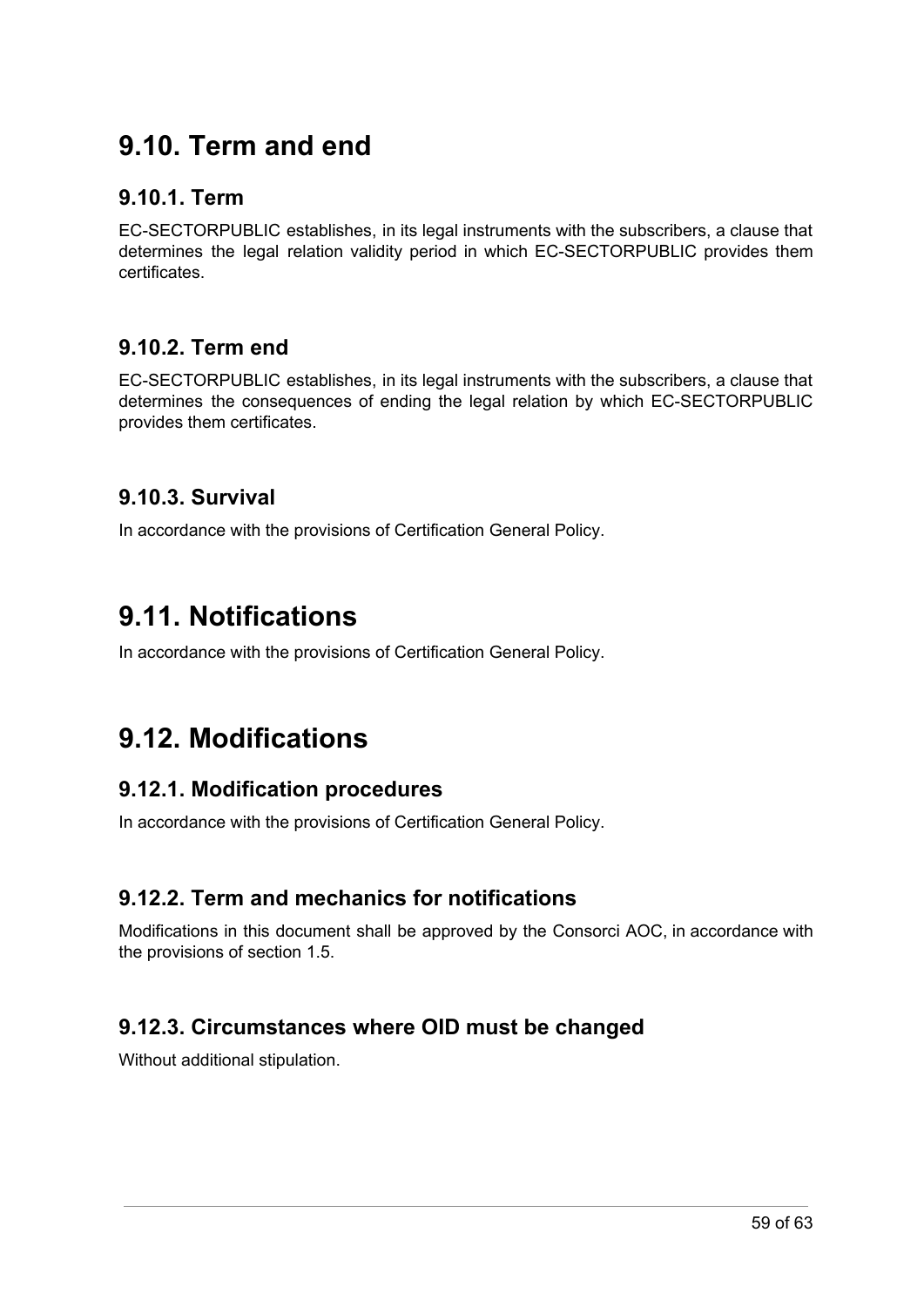# <span id="page-60-0"></span>**9.13. Conflicts resolution**

#### <span id="page-60-1"></span>**9.13.1. Conflicts extrajudicial resolution**

In accordance with the provisions of Certification General Policy.

### <span id="page-60-2"></span>**9.13.2. Competent jurisdiction**

In accordance with the provisions of Certification General Policy.

# <span id="page-60-3"></span>**9.14. Applicable law**

In accordance with the provisions of Certification General Policy.

# <span id="page-60-4"></span>**9.15. Conformity with applicable law**

In accordance with the provisions of Certification General Policy.

## <span id="page-60-5"></span>**9.16. Diverse clauses**

#### <span id="page-60-6"></span>**9.16.1. Entire agreement**

In accordance with the provisions of Certification General Policy.

### <span id="page-60-7"></span>**9.16.2. Subrogation**

In accordance with the provisions of Certification General Policy.

### <span id="page-60-8"></span>**9.16.3. Divisibility**

In accordance with the provisions of Certification General Policy.

### <span id="page-60-9"></span>**9.16.4. Applications**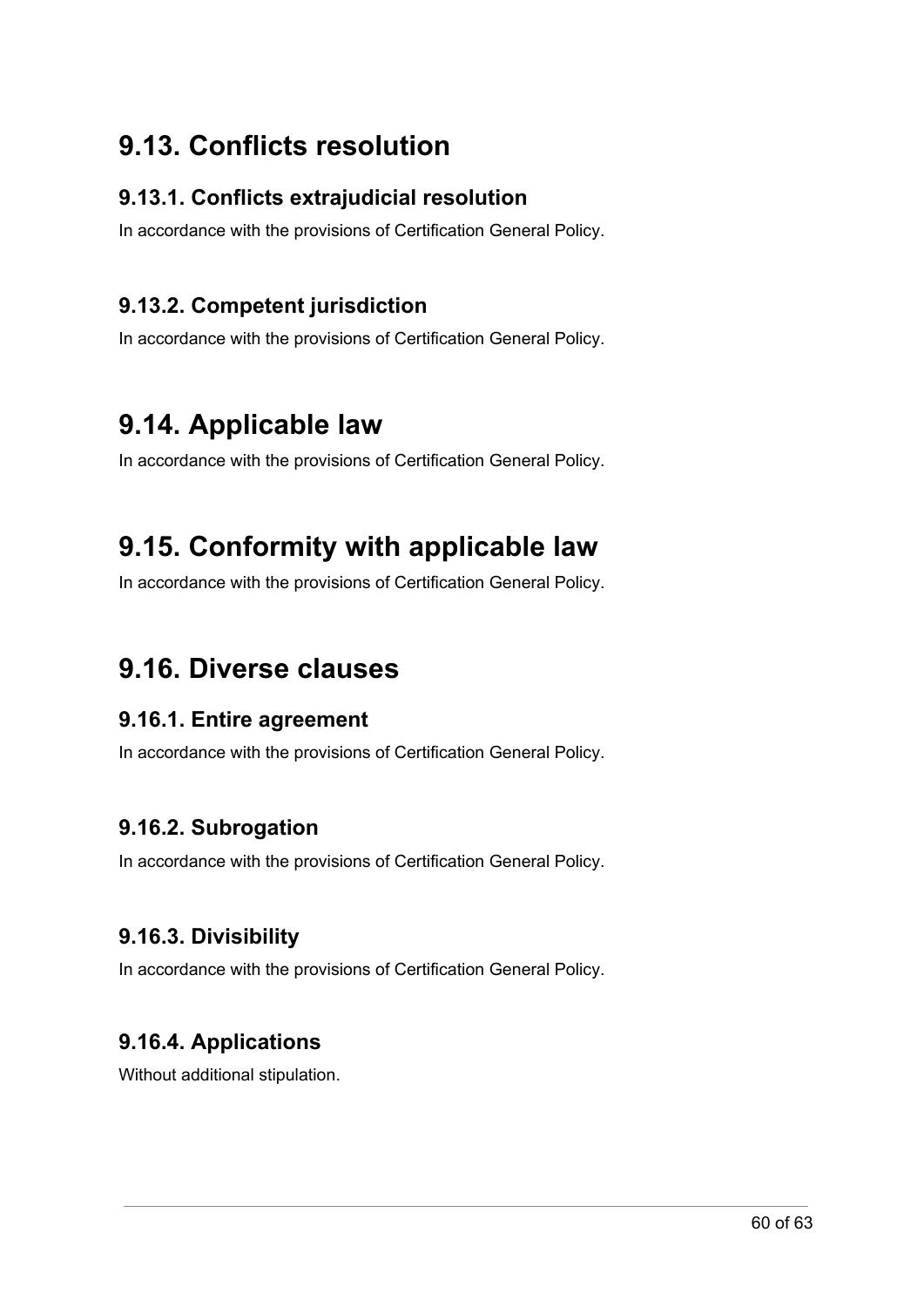### <span id="page-61-1"></span><span id="page-61-0"></span>**9.16.5. Other clauses**